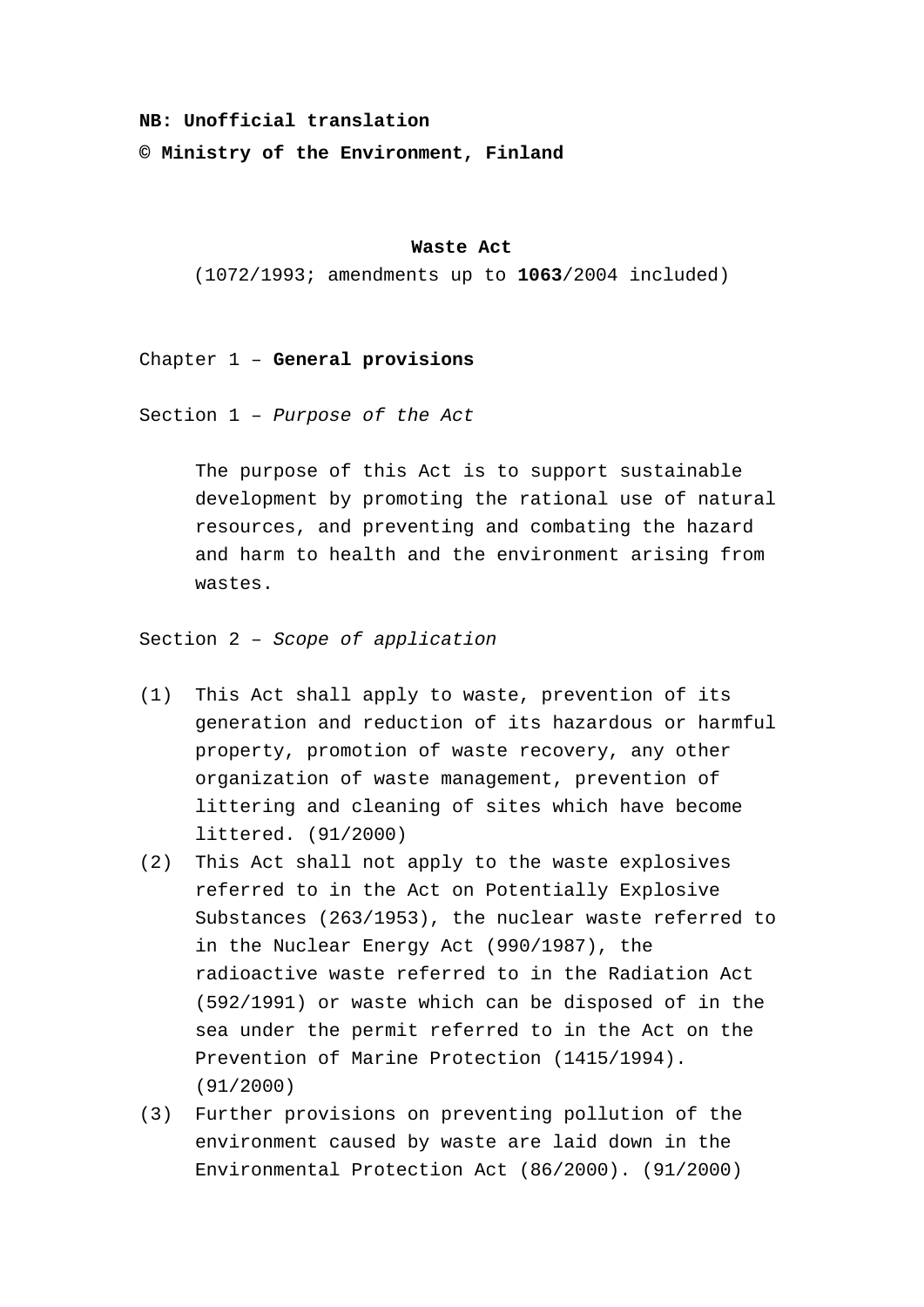(4) Further provisions on the scope of application of this Act may be laid down by decree.

# Section 3 – *Definitions*

energy of the waste;

(1) For the purposes of this Act: 1) *waste* means any substance or object which the holder discards or intends, or is required, to discard; 2) *hazardous waste* means any waste which may cause particular hazard or harm to health or the environment because of its chemical or some other property; 3) *waste producer* means any natural or legal person whose activities produce waste; 4) *property holder* means the owner of a real property or the holder equated with the owner or the holder of the lease on the property; 5) *operator* means the keeper of a harbour, road, outdoor leisure or motorsledging route, or the holder of a railway; 6) *waste holder* means the producer of the waste, property holder, or operator or any other natural or legal person who is in possession of the waste; 7) *transporter* means any natural or legal person responsible for the transport of waste on behalf of the waste holder or municipality; 8) *waste management* means the collection, transport, recovery and disposal of waste, including the supervision of such operations and after-care of disposal sites; 9) *collection* means the gathering, sorting or mixing of waste for transport or for on-site recovery or disposal; 10) *recovery* means operations aimed at leading to the separation and further use of the material or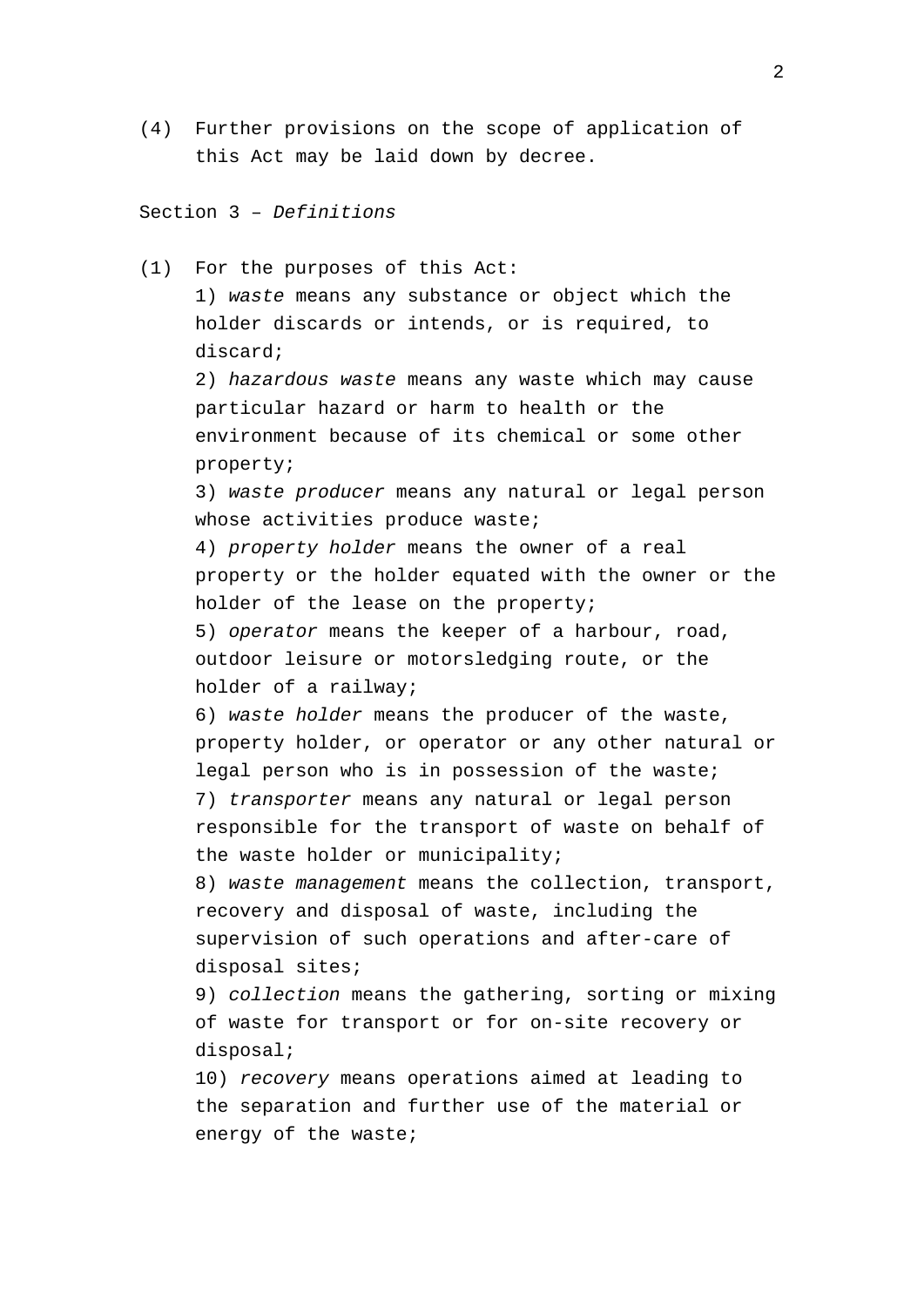11) *disposal* means operations aimed at rendering the waste harmless or permanently depositing it; and 12) *supervisory authority* means the provincial government and municipal environmental protection committee and any other authority insofar as supervisory duties have been decreed or prescribed for said authority in or under this Act. (1015/1996)

(2) The provisions of this Act concerning municipalities shall also apply to the Helsinki Metropolitan Area Council or a municipal federation insofar as they are allotted duties decreed or prescribed for municipalities in or under this Act.

Chapter 2 – **Prevention of waste generation and reduction of its quantity and harmfulness**

Section 4 – *General duties of care*

As far as possible, care shall be taken in all activities to minimize generation of waste and to ensure that waste does not significantly hamper or complicate the organization of waste management, or result in hazard or harm to health or the environment. Specifically:

1) the producer shall use raw material sparingly in production and substitute waste for raw material used;

2) the manufacturer of a product shall take care, and an importer likewise ensure, that the product is durable, reparable or **reusable**, or recoverable as waste, and that the product does not, as waste, result in any hazard, harm, or complication referred to above; and

3) the authorities shall promote fulfilment of the obligations referred to above, and use recyclable products or products manufactured from recycled materials in their own activities.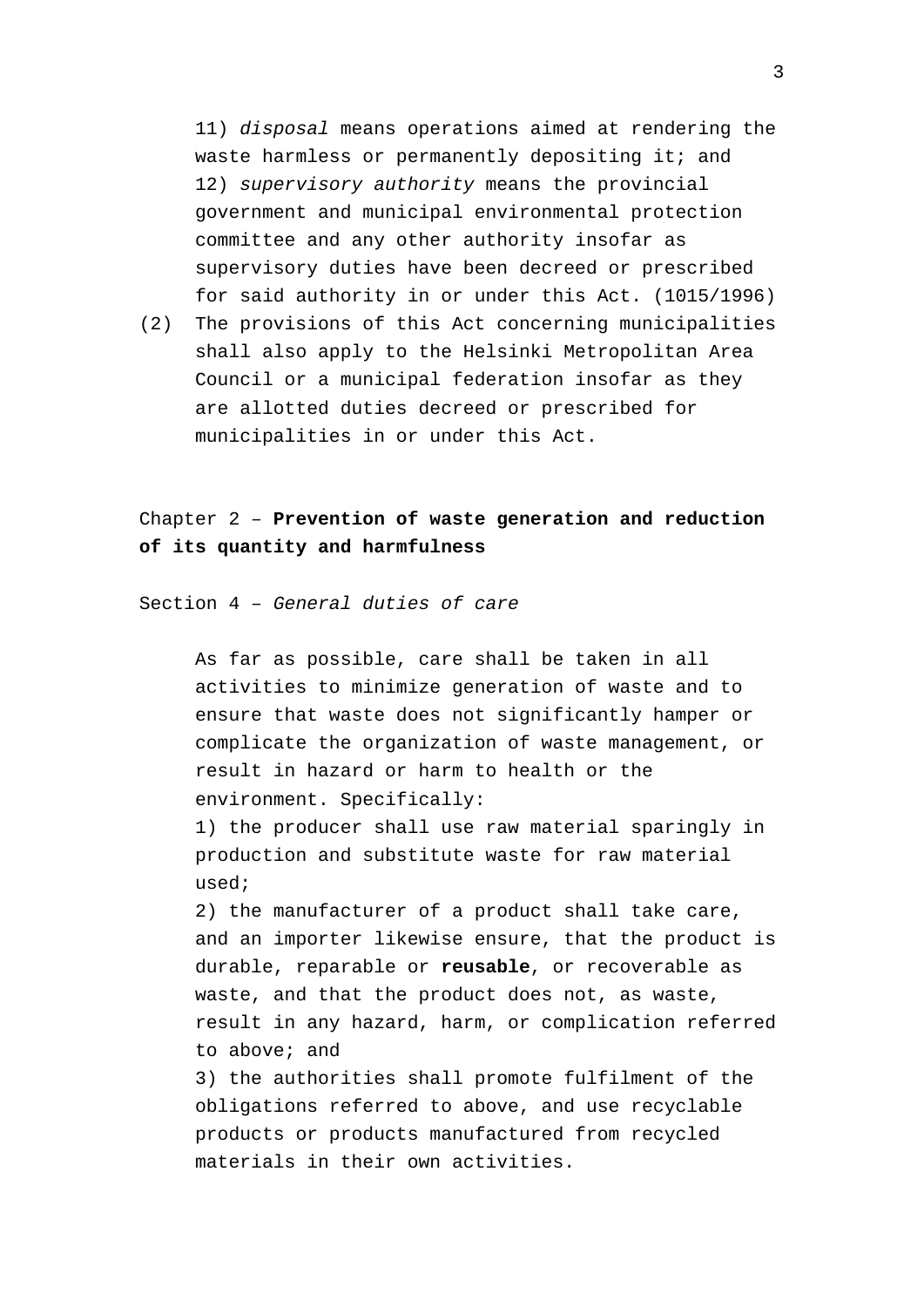Section 5 – *Government general regulations*

- (1) In order to implement the provisions of the present chapter, the Government can issue general regulations on: 1) labelling of the product or information to be attached to the product; 2) a deposit on the product, or payments to be made for return of the product; 3) prohibition or restriction of, or precondition for, the manufacture, import, export, release onto the market, transferral, sale, delivery or use of the product, if its production, use or discard is generating waste, which is known or can justifiably be expected to significantly hamper or complicate the organization of waste management, or result in hazard or harm to health or the environment; and 4) any other comparable matter necessary for implementation of an international agreement binding on Finland.
- (2) In issuing a general regulation, the Government can also prescribe that the authorities be provided with any information on operations, products or wastes necessary for implementing the regulation.

#### Chapter 3 – **Organization of waste management**

Section 6 – *General duties related to the organization of waste management*

Waste management shall be organized as follows: 1) **unless otherwise provided below in this chapter or chapter 3a, the waste holder shall be responsible for organizing waste management; (452/2004)** 2) waste shall be recovered if this is technically feasible and does not entail excessive additional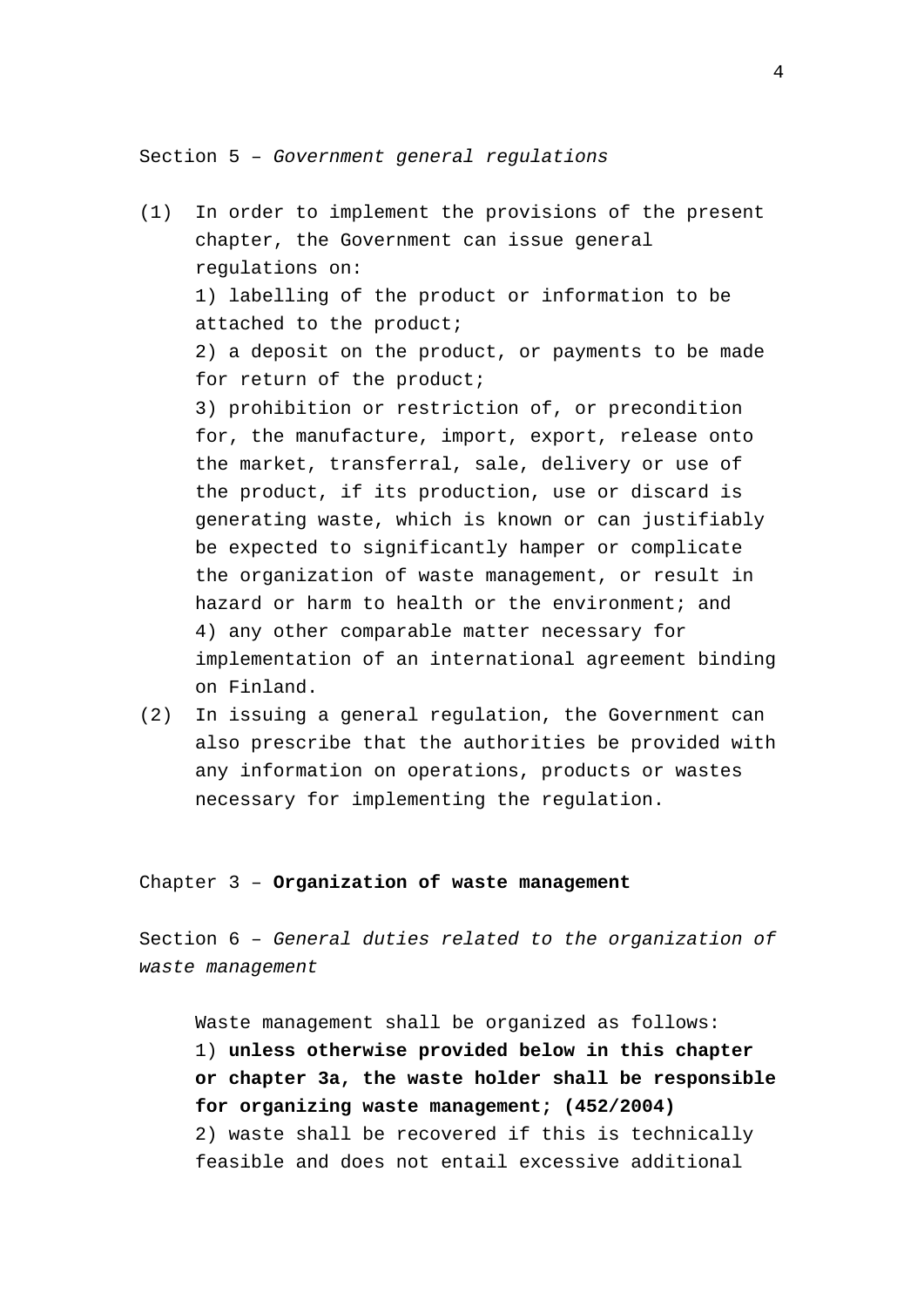costs compared with some other form of waste management;

3) the first priority shall be given to recovery of the material contained in waste, and the second priority to recovery of the energy contained in waste;

4) waste or waste management shall not cause hazard or harm to health or the environment;

5) waste management shall employ the best economically available technology and the best possible practice of combating harm to health and the environment;

6) abandonment or uncontrolled disposal of waste is prohibited;

7) waste shall be collected and stored separately at all stages of waste management as far as is necessary and technically and economically feasible in order to prevent hazard or harm to health or the environment or to organize waste management appropriately;

8) different types of hazardous waste shall not be mixed with one another or with other waste or substances unless this is necessary for waste recovery or disposal, and can be done without causing hazard or harm to health or the environment; 9) if mixing has taken place in violation of the general prohibition laid down in paragraph 8 above, the waste shall be separated if this is technically and economically feasible and necessary in order to prevent hazard or harm to health or the environment; 10) waste disposal shall take place at one of the nearest appropriate waste disposal facilities; and 11) waste management shall be planned, organized and financed, and waste management approval procedures applied in order to ensure that the country has an adequate number of appropriate waste disposal facilities for various types of disposal.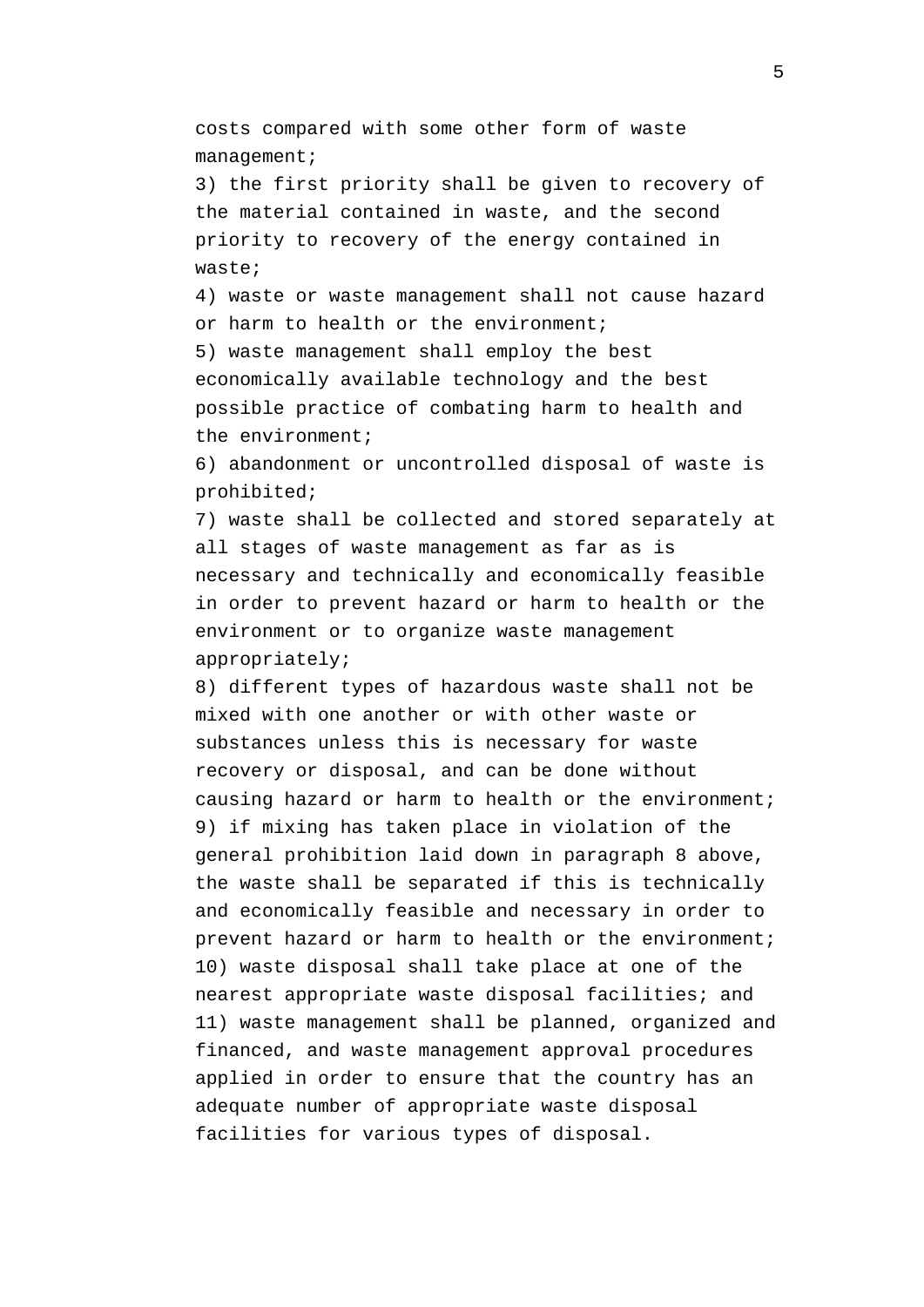Section 7 – *Organization of waste collection*

- (1) Waste producers shall organize the collection of waste.
- (2) Property holders shall, however, take care to organize the collection of waste covered by a waste transport scheme. Waste producers shall deliver such waste to a collection site provided by the property holder.
- (3) Operators shall, for their part, organize the collection of waste in their area or on their route.
- (4) The municipality can designate the collection site to which waste must be delivered for the waste transport scheme.

Section 8 – *Organization of waste transport*

Waste holders shall take care to organize the transport of waste.

Section 9 – *Waste transport*

The waste transporter shall take care that the waste is transported in the appropriate manner and that it is delivered to the facility specified by the waste holder or designated by the authorities. If the waste is not accepted at the facility, the transporter shall return it to the waste holder.

Section 10 – *Waste transport scheme*

(1) Either as an independent operation or employing another corporation or private undertaking, municipalities shall organize the transport of household waste and waste of a comparable nature, composition and quantity from industrial, service or other operations, other than hazardous waste (*municipal waste transport scheme*). Municipalities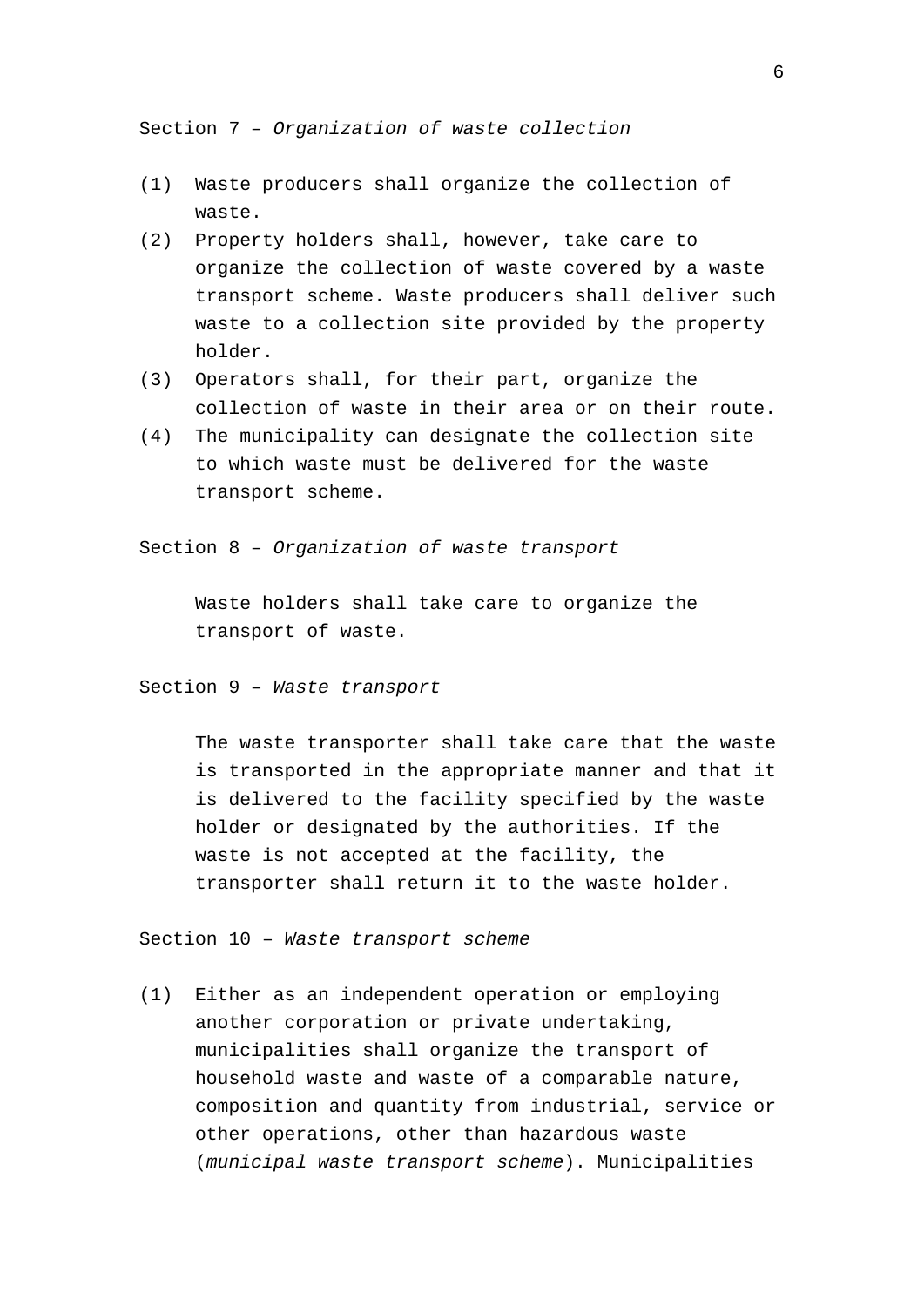can also accept other waste for their transport scheme under a contract made with a waste holder. (605/1997)

- (2) Transport of the waste referred to in subsection 1 above in a municipality or part of it can be organized, by decision of and under further conditions specified by the municipality, by mutual agreement between the waste holder and the transporter (*contractual waste transport scheme*). The conditions specified by the municipality can refer to the type and quality of the waste to be transported, the highest reasonable charge for transport by type of waste, and the area within which the transporter shall offer services.
- (3) Municipalities can decide not to organize the waste transport referred to in subsections 1 or 2 (*waste transport scheme*) in areas with difficult connections or with few waste holders or little waste to be transported, unless transport is considered necessary for health or environmental or other comparable reasons.
- **(4) Waste transport schemes shall be planned and managed in such a way that they form part of the implementation of the general duties laid down in section 6 and provide waste holders with an adequate service. If waste transport has not been organized on a property-specific basis, the municipality shall ensure that the collection sites are reasonably accessible. (452/2004)**

Section 11 – *Subscribing to a waste transport scheme* **(452/2004)**

Waste holders shall subscribe to a waste transport scheme in their area. **Waste holders shall take their waste to a waste container or a collection site provided as part of a waste transport scheme, except for waste that the waste holders themselves recover**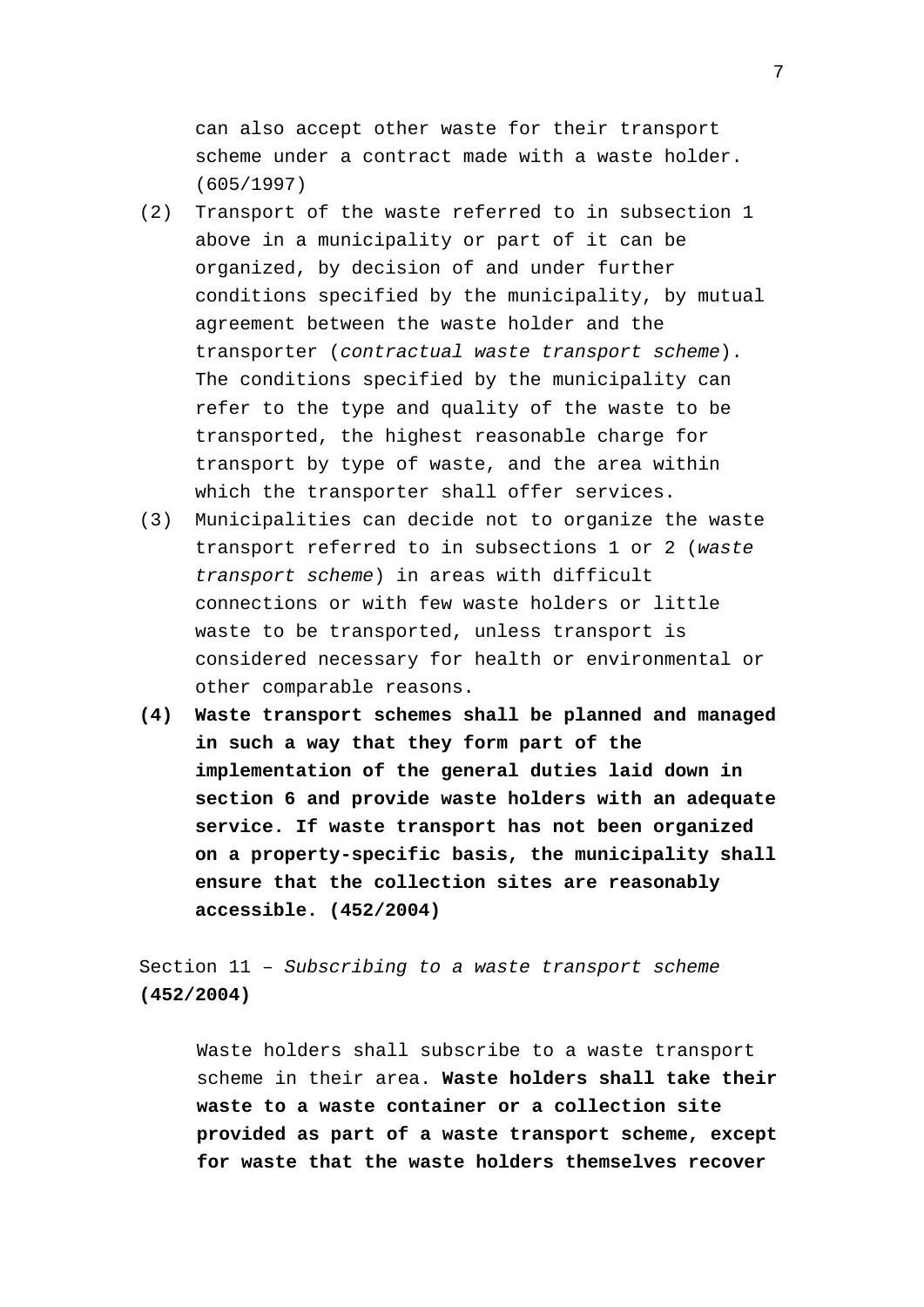**or dispose of under this Act, provisions issued pursuant to it or relevant municipal waste management regulations.**

Section 12 – *Waste recovery and disposal*

Waste holders shall organize the recovery and disposal of waste.

Section 13 – *Waste recovery and disposal organized by municipalities*

- (1) Municipalities shall organize the recovery or disposal of household waste and waste of comparable nature, composition and quantity arising from industrial, service or other operations, other than hazardous waste. Municipalities shall also organize the recovery or disposal of hazardous waste from households, as well as from agriculture and forestry unless the quantity of such waste is excessive. Municipalities can also organize the recovery or disposal of other waste under a contract made with a waste holder. Municipalities can also order that waste be delivered for municipally organized disposal. (605/1997)
- (2) Municipalities can assign the waste management provided for in subsection 1 partly or entirely to another corporation or private undertaking. Even in this case, the municipality shall remain liable for fulfilment of its legal obligations.

Section 14 – *Waste management organized secondarily by the property holder*

If the waste holder neglects his duties as provided for in sections 7, 8 and 12, the holder of the property on which the waste was generated or who allowed delivery of the waste to the site shall take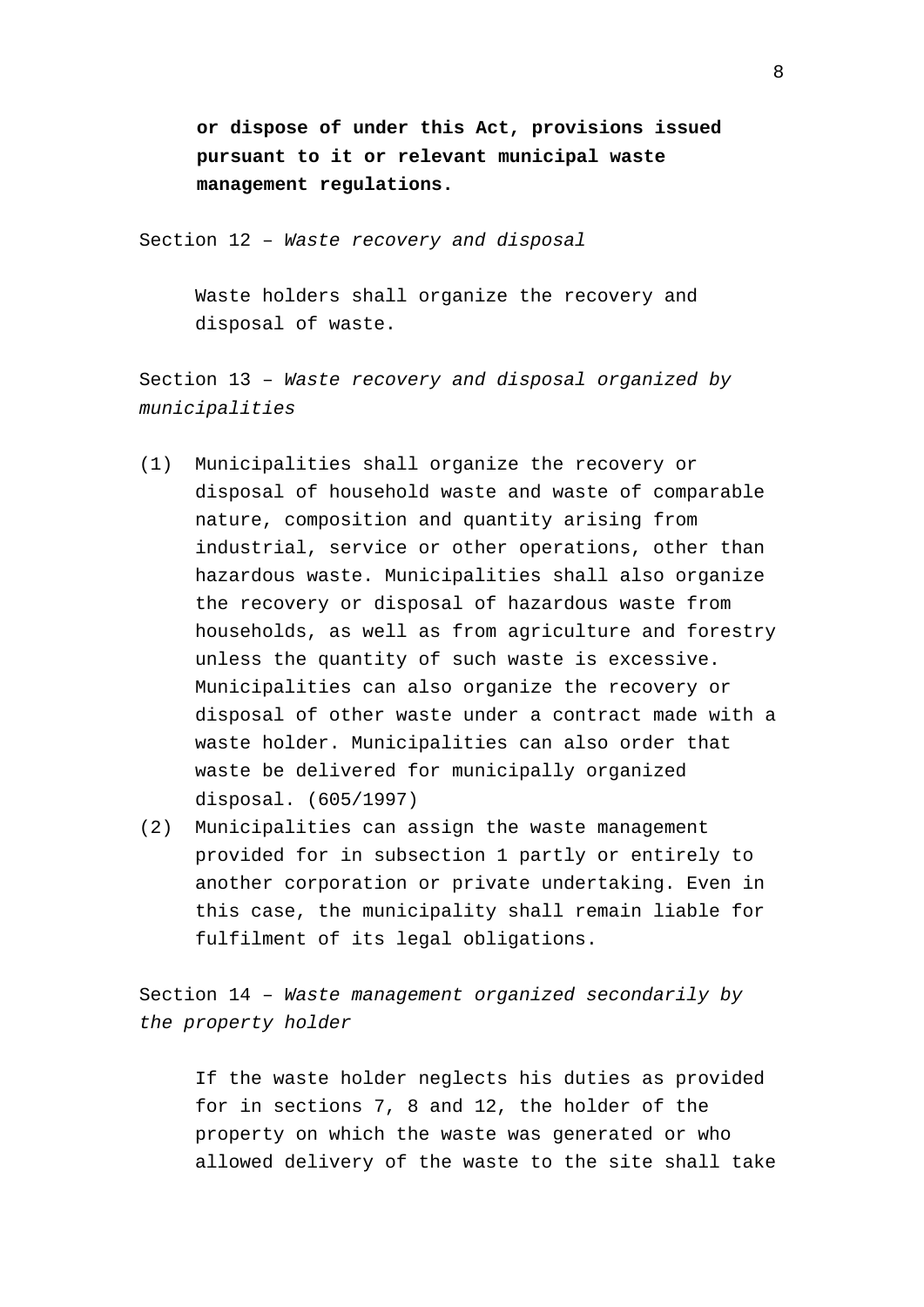care to organize waste management. If the property holder changes after the waste has been removed from the property, the property owner shall take care to organize the waste management referred to above.

Section 15 – *Delivery of waste and the consignee's duties*

(1) Waste can be delivered only:

1) to a consignee approved in accordance with the approval procedures referred to in chapter 8; 2) to whomsoever has the right to receive the waste under an environmental permit granted in accordance with the Environmental Protection Act; 3) to whomsoever is not required to have an environmental permit for its operations under section 30(1) of the Environmental Protection Act on the grounds prescribed in section 28(1)(4) of the said Act, said operations having been entered in the environmental protection database in compliance with section 65 of the same Act;

4) provided the consignee is not required to have such approval, permit or entry as referred to in paragraphs 1-3 above, to a consignee who fulfils the necessary requirements for organizing appropriate waste management. (91/2000)

(2) When waste is delivered in accordance with the procedure prescribed in subsection 1, duty to take care of its management shall shift to the waste consignee. Duty shall not, however, shift to a transporter entered in the waste data register referred to in section 49 if the waste is transported by means other than the waste transport scheme.

Section 16 – *Cooperation between municipalities*

(1) If necessary, municipalities shall fulfil their duties to organize waste management in cooperation.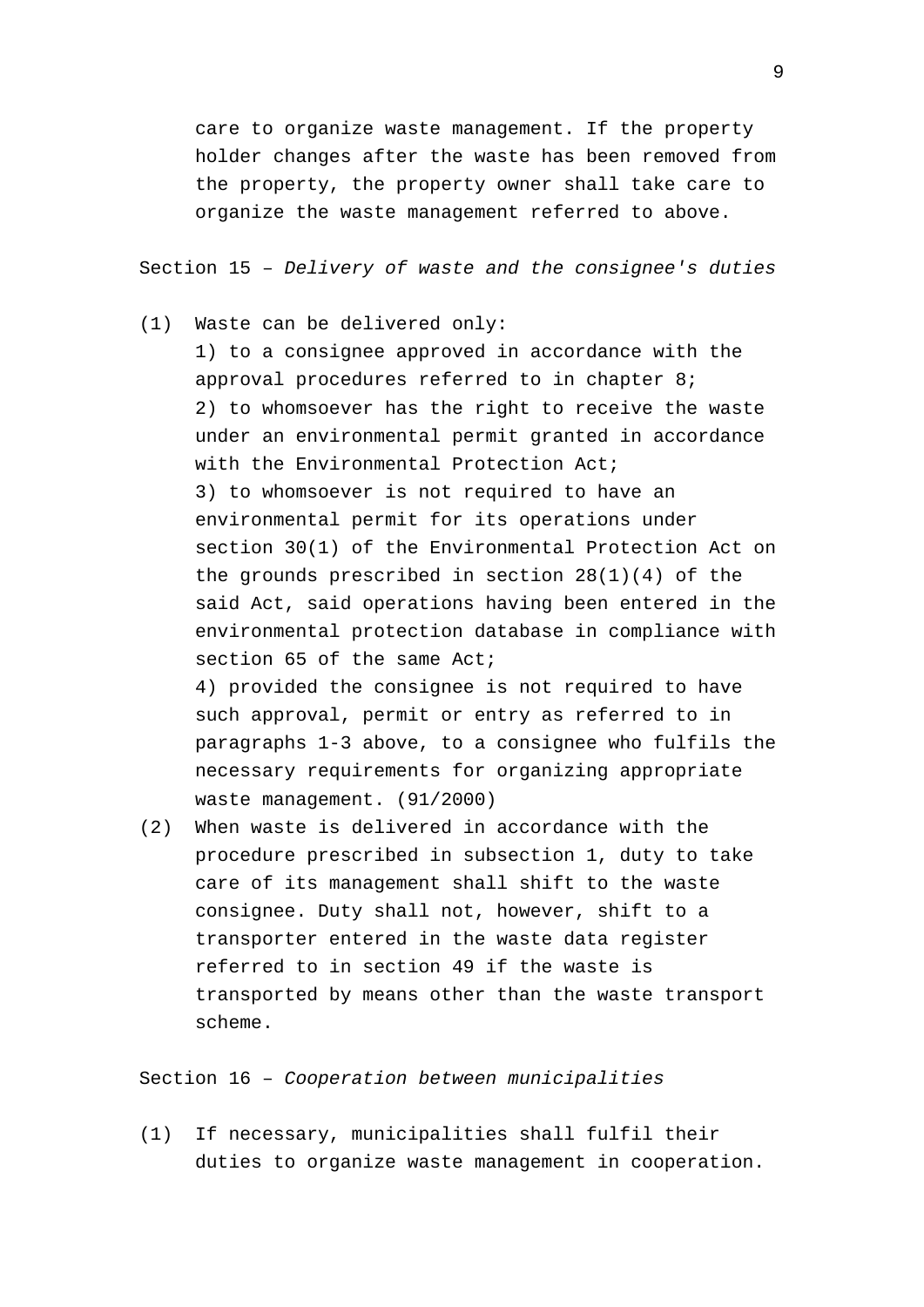(2) If cooperation between municipalities is necessary in order to arrange waste management in accordance with provisions or regulations issued in or under this Act, but the municipalities are unable to reach agreement about said cooperation, the Government can require said municipalities to cooperate, and stipulate the conditions for such cooperation.

Section 17 – *Municipal waste management regulations*

- (1) Municipalities can issue local general regulations on more detailed implementation of the provisions of this chapter and of Government general regulations issued under them, concerning: 1) waste collection, sorting, storage, transport, dealing, recovery or disposal and the technical requirements for them; 2) measures required to prevent hazard or harm to health or the environment; and 3) supervision of waste management.
- (2) The regulations shall be publicized in the manner in which municipal notices are issued in the municipality concerned. In addition, the regional environment centre shall be notified about the regulations. (63/1995)

Section 18 – *Government general regulations on implementing the provisions on the organization of waste management* (605/1997)

(1) In order to implement the provisions of the present chapter, the Government can issue general regulations on: (605/1997) 1) waste collection, labelling, sorting, storage, transport, dealing, recovery or disposal, and the technical requirements for them; 2) measures required to prevent hazard or harm to health or the environment;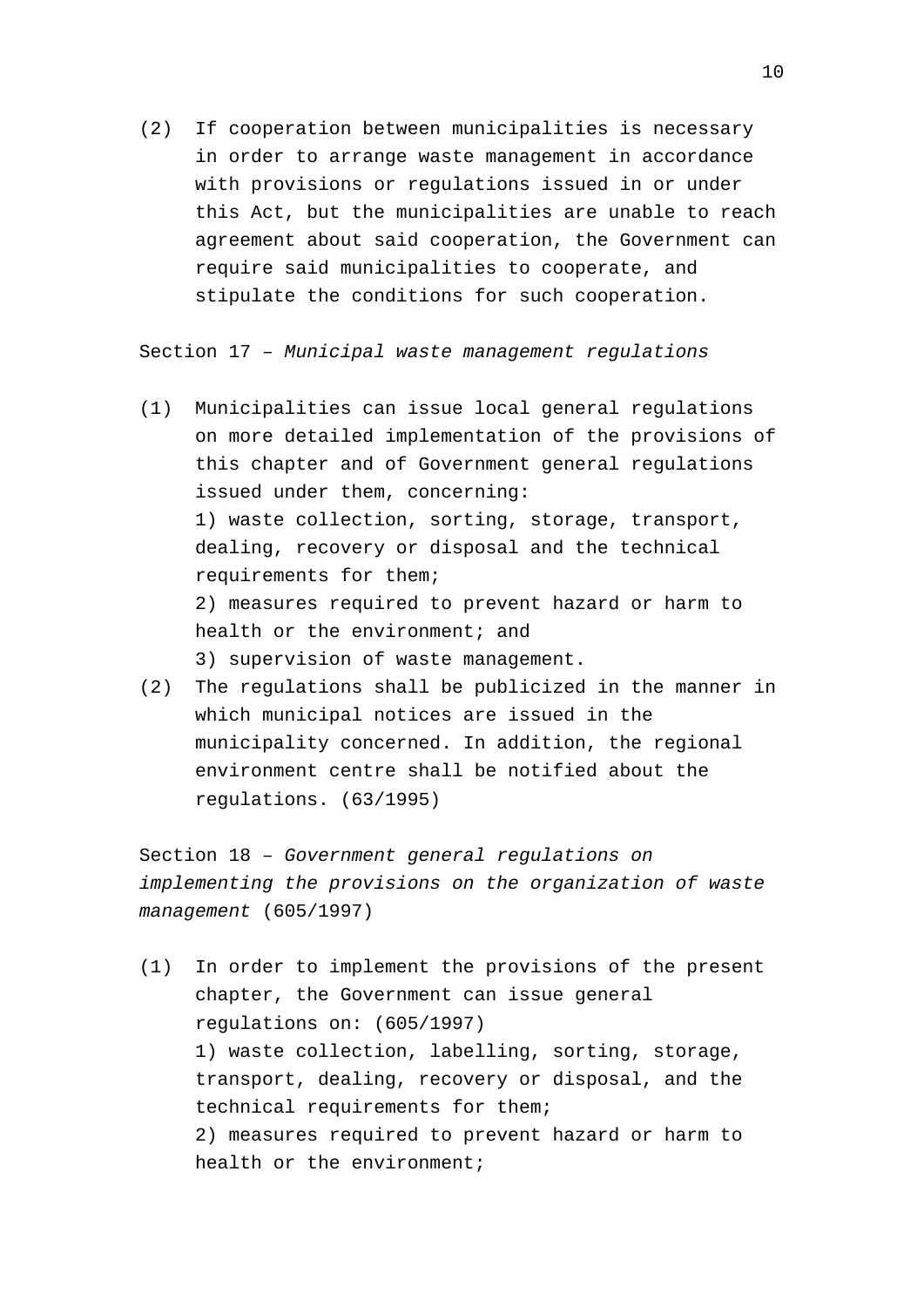3) surveillance and supervision;

4) the identification form needed to identify hazardous waste and supervise its transport, and the use of this form;

# *Paragraph 5 has been repealed. (452/2004)*

6) any comparable matter necessary to implement the provisions of this chapter.

(2) In issuing a general regulation, the Government may also provide that the information on waste or waste management needed in order to supervise implementation of the regulation shall be given to the authorities.

**Chapter 3a – Producer responsibility (452/2004)**

**Section 18a –** *Objectives* **(452/2004)**

- **(1) Producer responsibility means the obligation of the producers referred to in section 18b to see to organize the reuse, recovery and other waste management of the products they have put on the market and the resulting waste, and to meet the costs incurred.**
- **(2) The objective of producer responsibility is, in accordance with the principles of sustainable use of natural resources and sustainable production and consumption, 1) to make the prevention of waste generation and the reuse of products more efficient; 2) to make the reuse, recovery and other waste management of products discarded as waste and components thereof more efficient; 3) to reduce the quantity and harmfulness of waste taken to landfills and the hazard and harm to human health and the environment arising from waste.**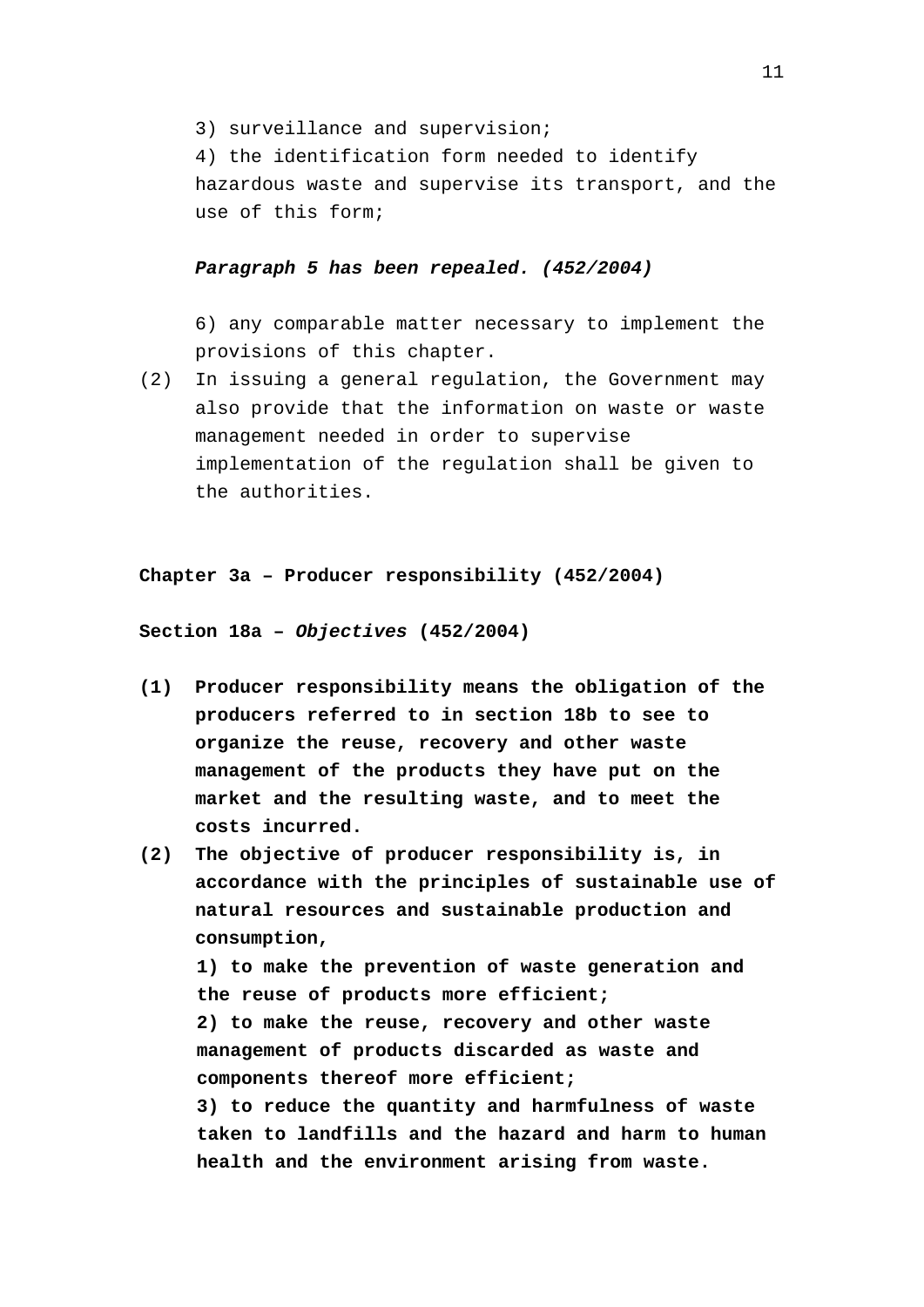**18b –** *Products and producers covered by producer responsibility* **(452/2004)**

**(1) Producer responsibility shall apply to the following products and producers: 1) tyres of motor and other vehicles and equipment and their producers; professional manufacturers and importers of tyres and of vehicles and equipment fitted with tyres and retreaders of tyres are regarded as producers; 2) newspapers, magazines, office paper and other similar paper products and their producers; professional manufacturers and importers of paper used for the manufacturing of printing paper and other paper products are regarded as producers; 3) packaging and producers of packaging; professional packagers of products and importers of packaged products are regarded as producers. 4) motor cars, vans and other similar vehicles and their producers; vehicle manufacturers, professional importers and professional intermediaries who import vehicles to the country on behalf of domestic users are regarded as producers;**

**5) electrical and electronic equipment and their producers; manufacturers and importers of electrical and electronic equipment and sellers that sell equipment under their own brand are regarded as producers; producer responsibility shall not, however, apply to equipment that is specifically designed for military purposes or that is otherwise connected with protection of the essential security interests of the State.**

**(2) Further provisions on which products come under the definitions in subsection 1 shall be given by Government decree.**

**Section 18c –** *Producer responsibility* **(452/2004)**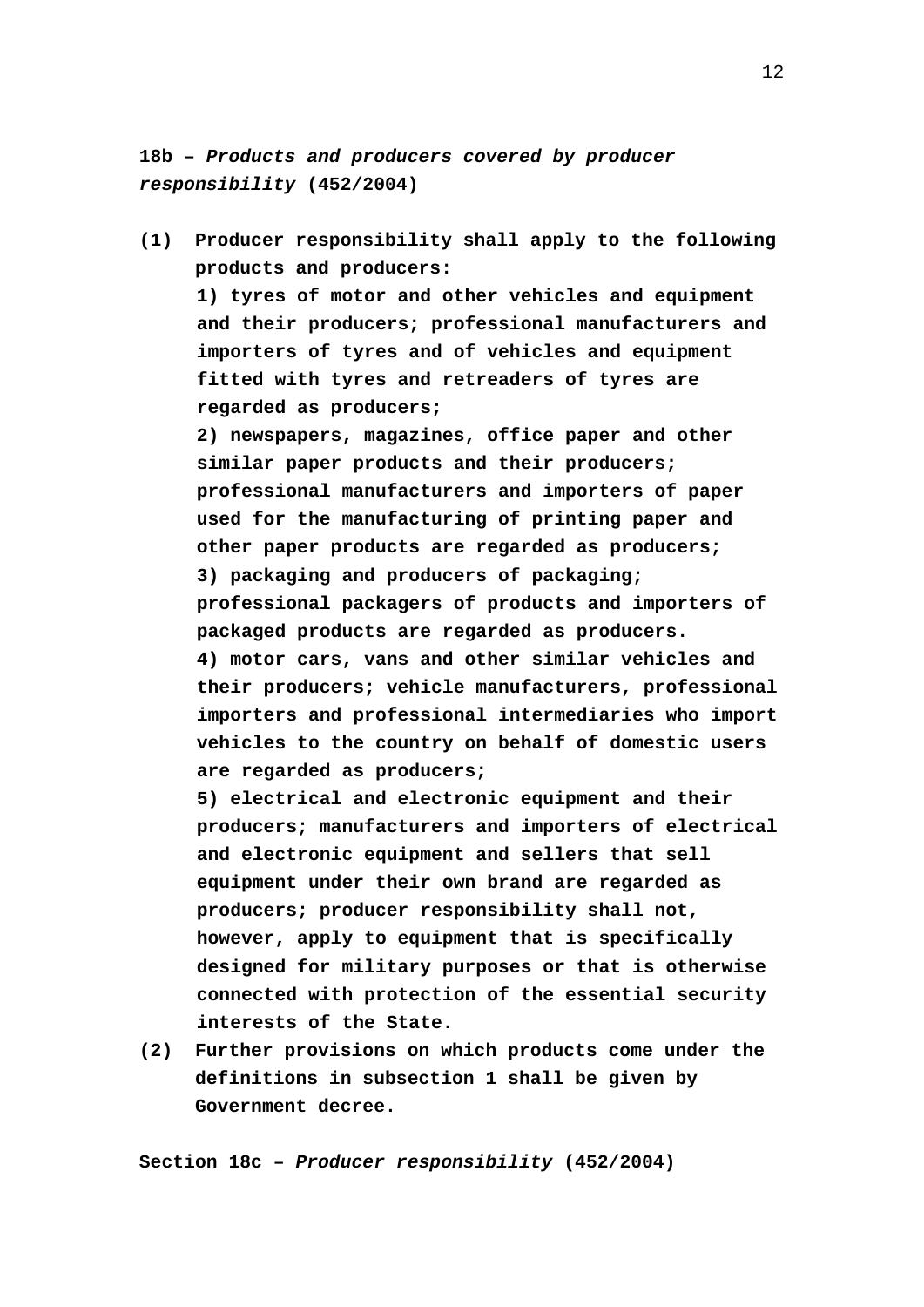- **(1) Unless otherwise provided below, producers have an obligation to promote the reuse of the products referred to in section 18b and to organize the reuse, recovery and other waste management of products discarded as waste and components thereof and to assume responsibility for the costs incurred.**
- **(2) The producer obligations may cover products which the producer itself has put on the market as well as a proportion of all similar products put on the market that is considered reasonable in relation to the number or market share of the products, irrespective of the date on which the products were put on the market.**
- **(3) Reuse, recovery and other waste management based on the principle of producer responsibility shall be in accordance with the provisions on general duties laid down in sections 4 and 6(2-11), the provisions on waste transport laid down in section 9 and the provisions on the delivery of waste and the consignee's duties laid down in section 15, as applicable.**
- **(4) Further provisions may be given by Government decree on the following:**

**1) quantitative targets and obligations concerning the reduction, reuse, recycling and recovery of discarded products referred to in this chapter and waste resulting from them, and the deadlines for reaching the targets and fulfilling the obligations, and in such a way that the targets and obligations may be specified by material, product or product group;**

**2) the prevention of substantial harm to waste management caused by discarded products referred to in this chapter and the measures necessary for preventing hazard or harm to human health or the environment arising from their reuse, recovery and other waste management;**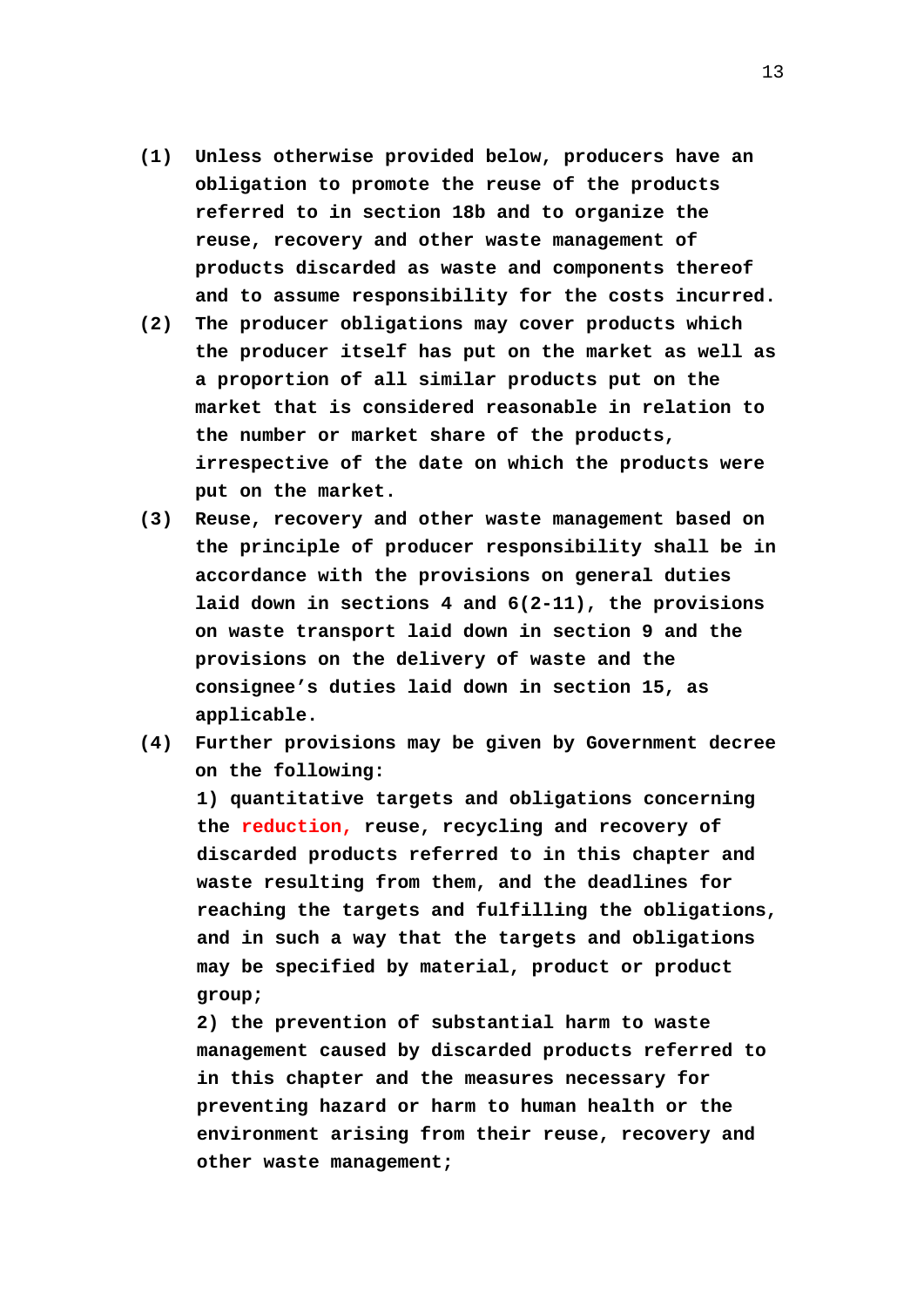**Section 18d –** *Collection facilities for products covered by producer responsibility* **(452/2004)**

**Producers shall ensure that the network of collection facilities for discarded products referred to in section 18b is of such extent that the last holders of the products have a reasonable opportunity to deliver discarded products for reuse, recovery or for other waste management in all parts of country.**

**Section 18e –** *Product labelling and information on disassembly* **(452/2004)**

- **(1) Producers of the vehicles referred to in section 18b above shall ensure that the products or components thereof are appropriately labelled for identification of components containing hazardous substances. Electrical and electronic equipment shall have labelling indicating the producer, the date on which the appliance was put on the market and the obligation concerning separate collection.**
- **(2) Producers of vehicles and electrical and electronic equipment shall also ensure that the sellers of the products and, when necessary, other operators are provided with the necessary information and instructions on the products, their reuse and disassembly and the recyclability of the components thereof, and the location of hazardous substances and components in the products.**
- **(3) Further provisions on the labelling of products referred to in subsections 1 and 2 and the information on their disassembly shall be given by Government decree.**

**Section 18f –** *Obligation to provide information* **(452/2004)**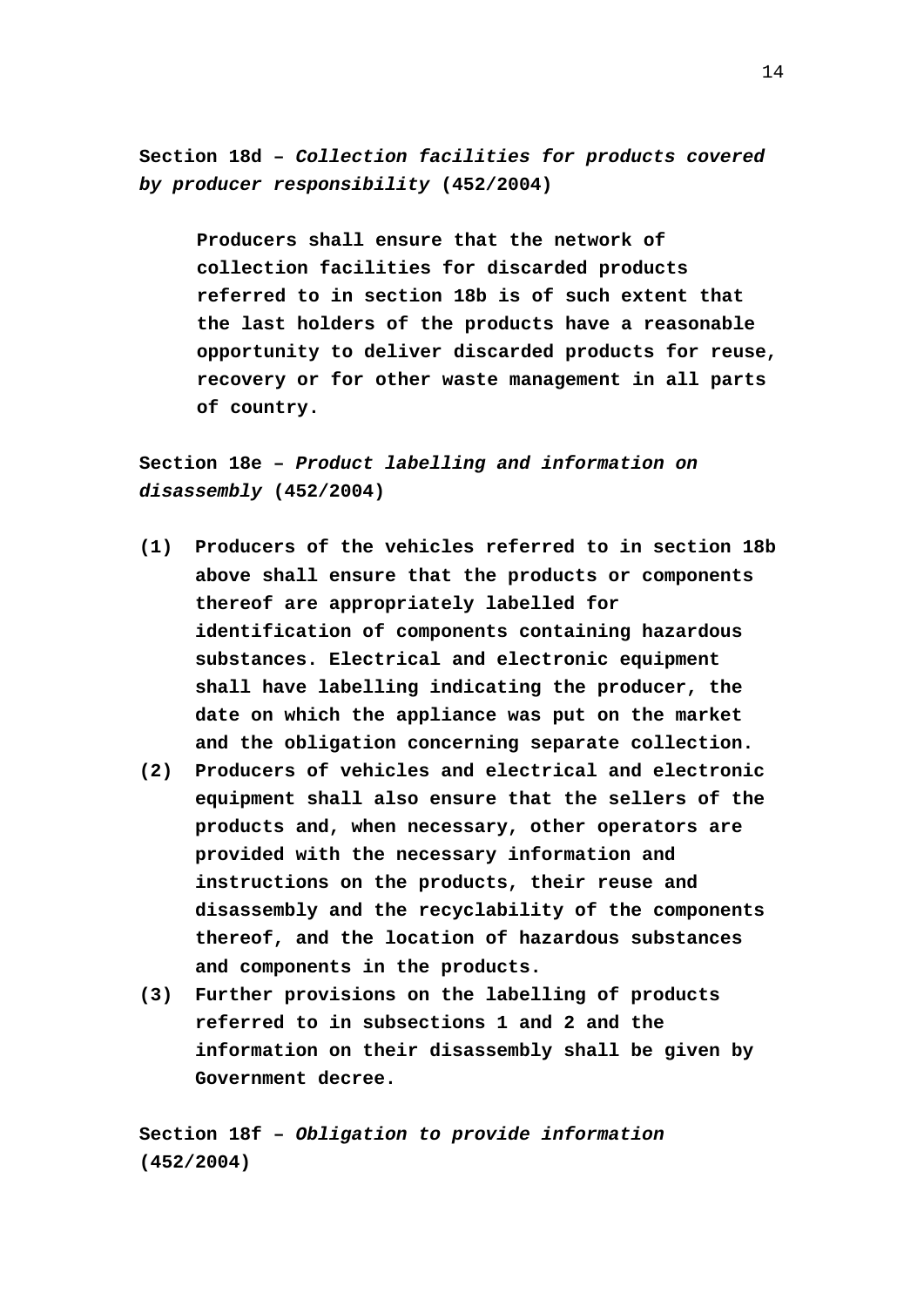- **(1) Producers shall provide the Pirkanmaa Regional Environment Centre with information on products put on the market, the accumulation of discarded products and their collection, reuse, recovery, export and other waste management, and other similar matters that is necessary for supervision of the implementation of this Act and the provisions on producer responsibility issued under it.**
- **(2) Further product-specific provisions on the information referred to in subsection 1 above shall be given by Government decree.**

**Section 18g –** *Producer corporations and other cooperation by producers* **(452/2004)**

- **(1) Producers may take care of their obligations arising from section 18c and other obligations arising from this Act and provisions issued under it in cooperation with other producers and operators by establishing a legally competent corporation or foundation (producer corporation), by joining an existing producer corporation or by agreeing on the matter with an existing producer corporation. If a producer has joined a producer corporation or concluded an agreement with it, producer responsibility will be transferred from the producer to the producer corporation as soon as the notification concerning the producer corporation, the joining process or the agreement has been approved or entered in the producer data register, as laid down in section 50c.**
- **(2) In a producer corporation the obligations shall be fairly divided between the producers and any other operators, with consideration given to the nature and extent of operations, and in such a way that any barriers to business or distortion of competition are avoided. A producer corporation shall, under the**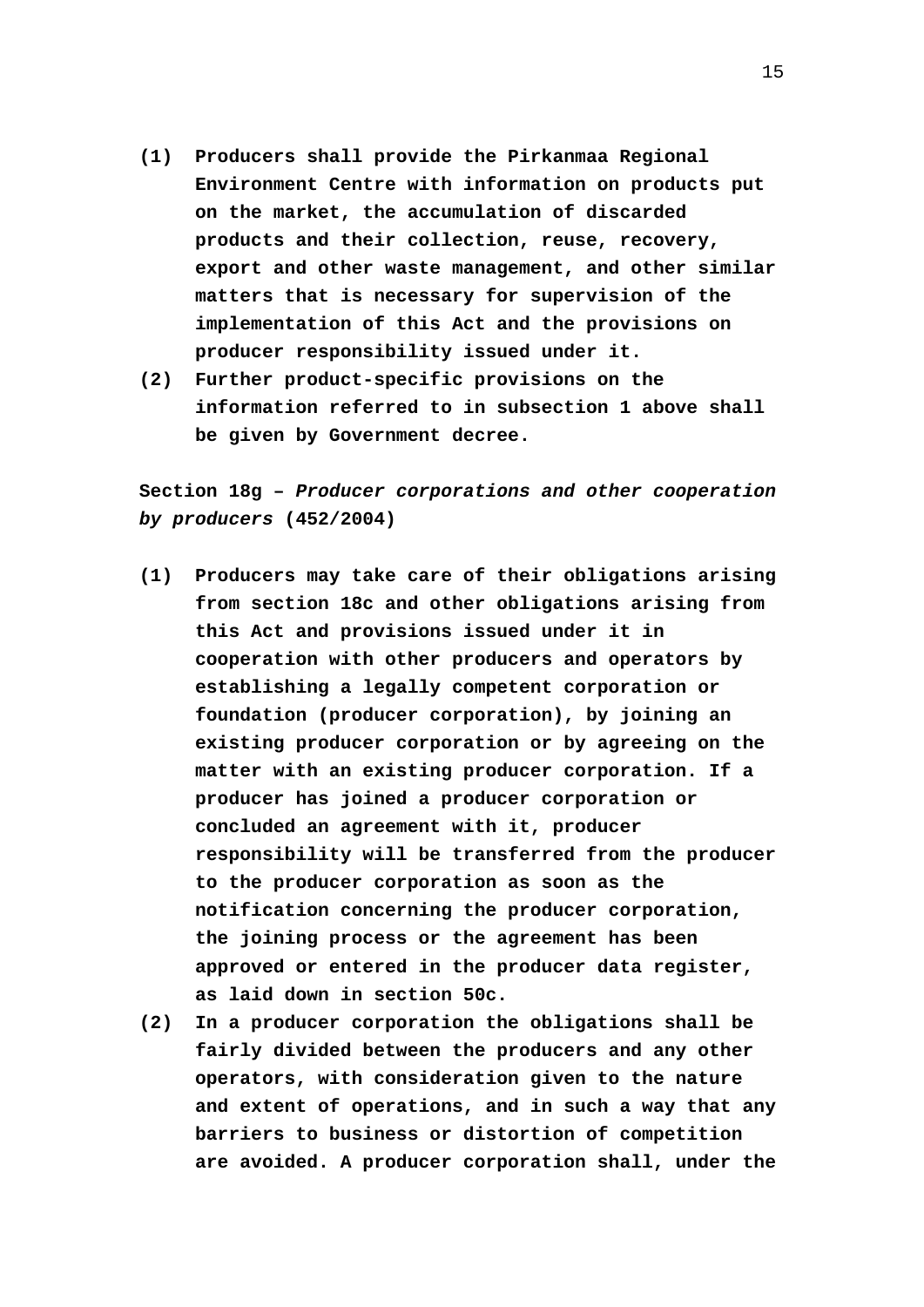**same terms as producers already in the corporation, accept as shareholders, members and contractual partners new producers for whom, because of a limited market or other special reason, it would be economically unreasonable to organize comprehensive reuse, recovery and other waste management independently;**

- **(3) In order to achieve the objectives laid down in section 18a(2), the producer corporation shall give equal consideration to all economic operators and their proper operational prerequisites on the market in question when concluding agreements on the organization of the practical aspects of reuse, recovery and other waste management.**
- **(4) The Government may by its decision oblige producer corporations and producers operating in a certain product sector to cooperate if it its necessary for the dismantling or the prevention of such parallel reuse and recovery systems that manifestly harm the overall functioning of the systems or the opportunity of the last holders of the products to have discarded products delivered for reuse, recovery or other waste management.**
- **(5) Provisions on producer corporations laid down in subsections 2-4 shall also correspondingly apply to other cooperative arrangements involving several producers that manage reuse, recovery or other waste management in accordance with the principle of producer responsibility and that have an important position on the market in the products or product groups concerned.**

**Section 18h –** *Obligations of certain other operators* **(452/2004)**

**(1) Sellers and other suppliers of tyres referred to in section 18b(1)(1) above shall accept discarded tyres from purchasers of new tyres. The number of tyres to**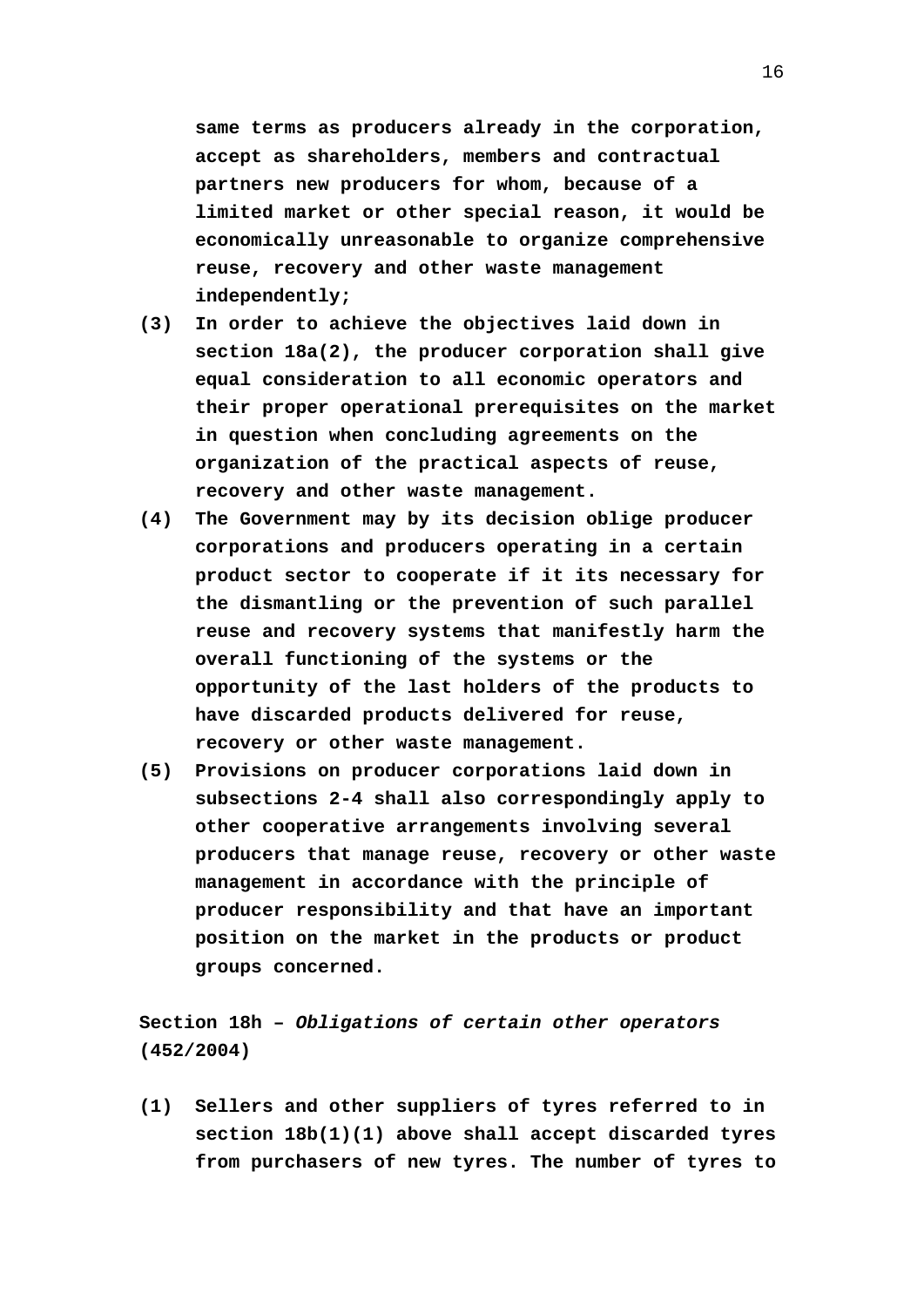**be accepted shall be in reasonable proportion to the quantities sold, and the discarded tyres shall correspond to the types of tyres to be purchased.**

- **(2) The sellers of electrical and electronic equipment referred to in section 18b(1)(5) above and other distributors shall accept from purchasers discarded electrical and electronic appliances originating from private households if replaced by purchasing a new similar appliance, or shall direct the purchaser to another reception point.**
- **(3) Sellers and other distributors of beverages referred to in section 18k below shall accept empty beverage containers from the purchasers of such beverages.**
- **(4) Property holders shall provide residential properties and properties incorporating offices or production or service functions with facilities and equipment for collecting discarded paper products referred to in section 18b(1)(2) above. The obligation shall not, however, apply to properties that are located in low-density areas or sparsely populated areas in which producers have organized collection in regional collection facilities or in which collection would result in unreasonable costs because of the small quantities of paper to be collected.**
- **(5) Municipalities shall act in a way that does not prejudice the ability of producers to take care of the obligations laid down in this chapter and under it.**

**Section 18i –** *Rights of the last holder of the product* **(452/2004)**

**The last holder of products referred to in section 18b above has a right to deliver discarded products free of charge to the reuse, recovery and waste management system organized by the producer. If the product lacks components essential to its recovery**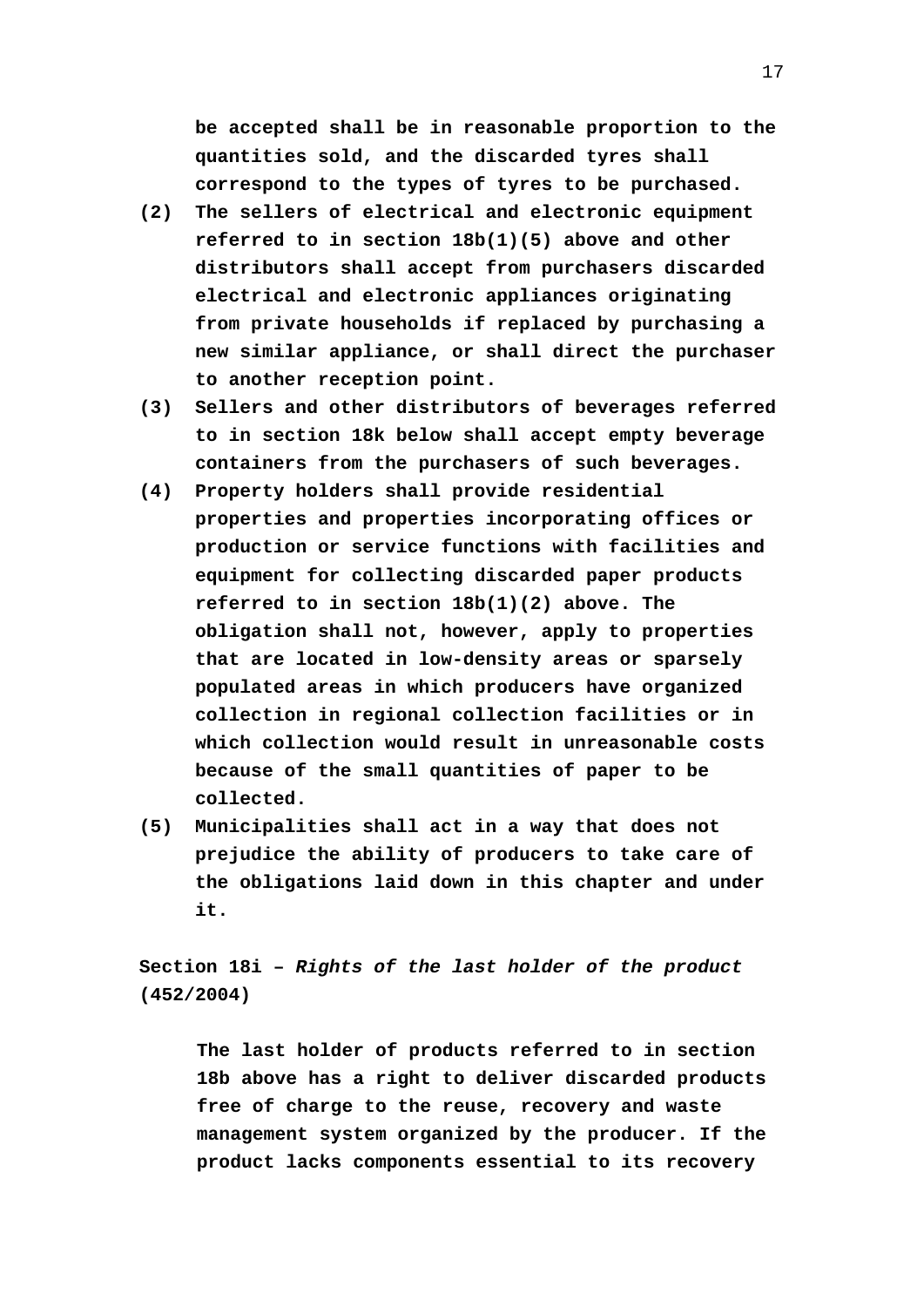**value, such as the engine, essential body parts or a catalytic converter, or if objects or substances substantially hampering the reuse, recovery or other waste management have been added to it, the deliverer of the end-of-life vehicle may, however, be charged a fee corresponding to the raw material value of the discarded components or a reasonable fee corresponding to the additional costs of reuse, recovery or other waste management.**

**Section 18j –** *Special provisions on packaging and packaging waste* **(452/2004)**

- **(1) The producer responsibility covering packaging is on a partial basis. Producers must for their part see to it that an average of 61 per cent by weight of all packaging waste is recovered. Waste holders, property holders and municipalities shall be responsible for the other aspects of the management of packaging waste, as laid down in chapter 3.**
- **(2) The obligations concerning the recovery of packaging and packaging waste and the cost liability obligations connected with it, the monitoring information referred to in section 18f, and the obligations concerning the provision of waste information referred to in section 68(2) shall not apply to packaging establishments and importers referred to in section 18b(1)(3) whose operations in the previous year had generated a turnover of less than EUR 1,000,000.**

**Section 18k –** *Certain beverage containers* **(1040/2004)**

**Provisions laid down in this Act on reuse, recovery and other waste management based on the principle of producer responsibility and on producers shall correspondingly apply to the functioning return system referred to in section 3(1)(2) of the Act on**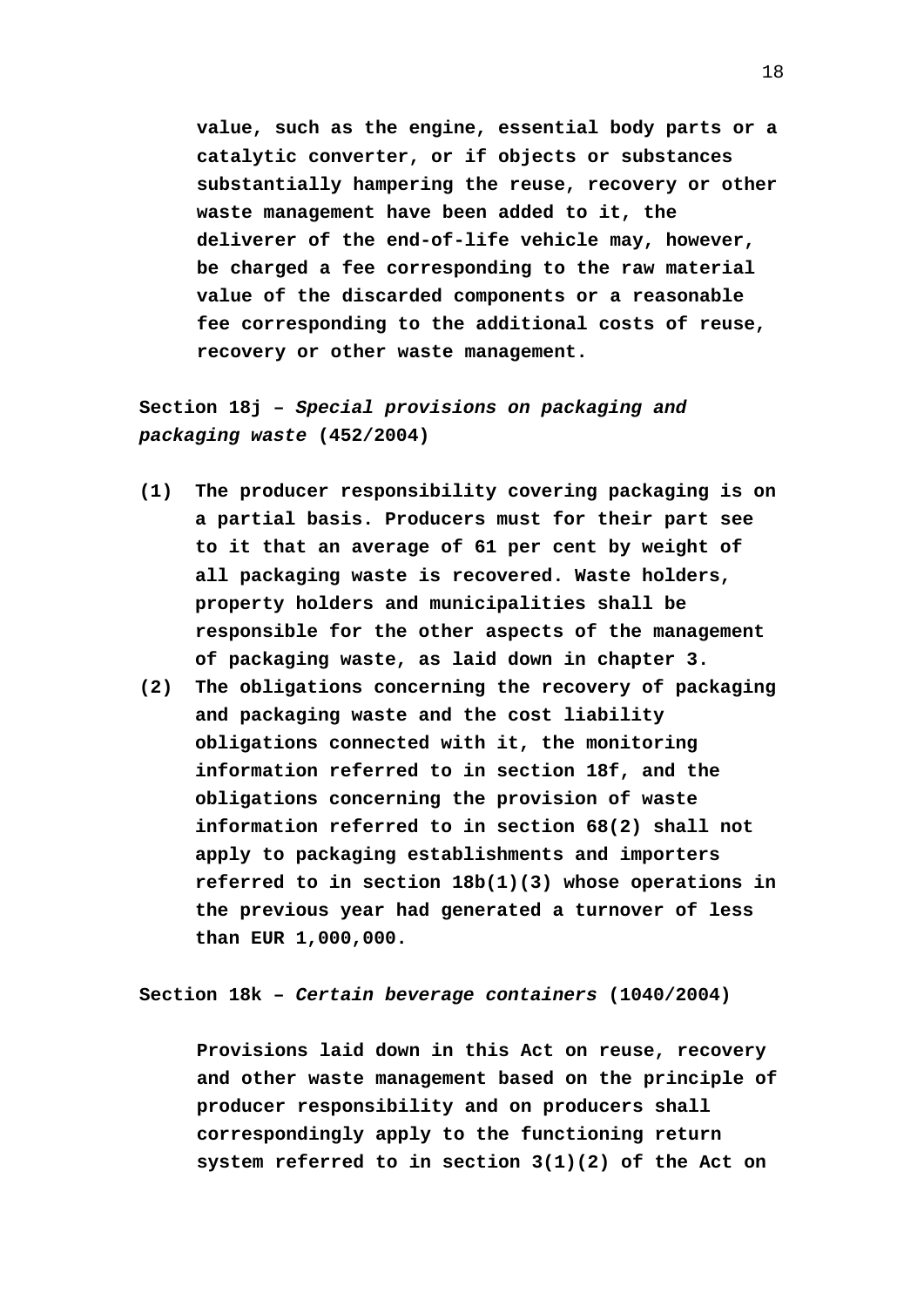**excise duty on certain beverage containers and to the parties liable to pay tax referred to in section 4 of the same Act.**

**Section 18l –** *Special provisions on end-of-life vehicles* **(452/2004)**

- **(1) The last holder of a vehicle referred to in section 18b(1)(4) that can be considered as waste referred to in section 3(1)(1) (end-of-life vehicle) shall deliver the end-of-life vehicle to a collector or treatment facility within a system covered by producer responsibility. The consignee must verify that the last holder has a right to deliver the endof-life vehicle. The last holder of the vehicle must in this connection be issued with an appropriate certificate of destruction so that the end-of-life vehicle can be irrevocably removed from the vehicle traffic register of the Finnish Vehicle Administration. The producer can be charged a reasonable fee for the deregistration of the vehicle.**
- **(2) Further provisions on deregistration and the certificate of destruction shall be given by Government decree, and on the fees charged for it by Ministry of Transport and Communications decree.**

**Section 18m –** *Special provisions on electrical and electronic equipment* **(452/2004)**

**(1) Producers shall be responsible for the costs incurred in the recovery and other waste management of electrical and electronic equipment discarded by users other than private households if the appliances have been put on the market after August 13, 2005. Producers shall be responsible for the costs incurred in the recovery and other waste management of discarded products that were put on**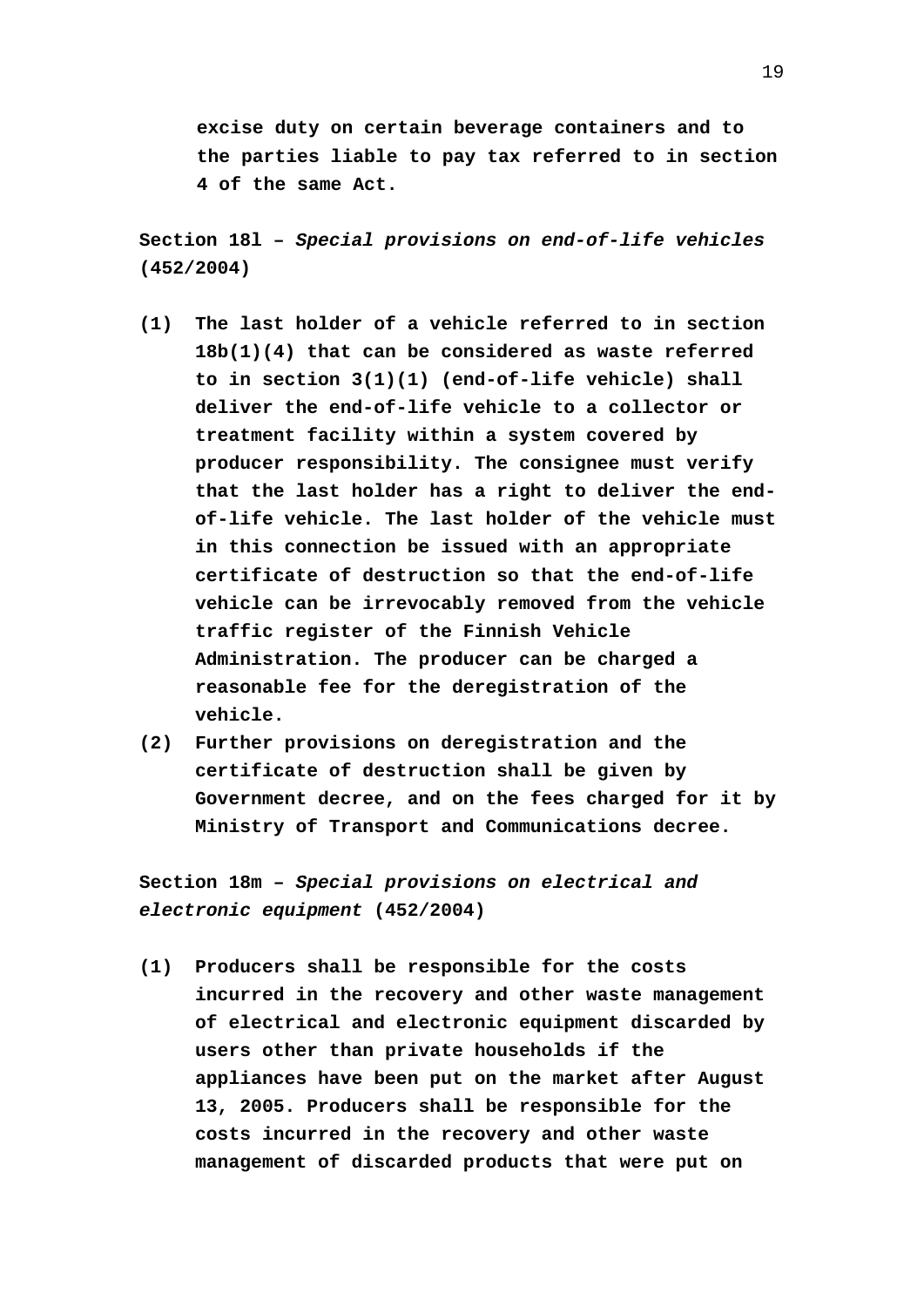**the market before that date only if the discarded product is replaced with a similar product or a product with similar use. Otherwise the user of the product other than a private household shall be responsible for the costs incurred in the recovery and other waste management of the discarded appliance. Producers and product users other than private households may also agree on a different distribution of costs.**

**(2) Producers of electrical and electronic equipment shall provide a guarantee, such as recycling insurance or a blocked bank account, or be part of an appropriate financing scheme in order to demonstrate that the financing of the future waste management of household appliances to be put on the market after August 13, 2005 has been secured.**

**Section 18n –** *Authorization to implement European Community provisions on producer responsibility by decree* **(452/2004)**

**A Government decree on implementing the European Community provisions on producer responsibility may also cover the following: 1) technical requirements for the collection, labelling, sorting, storage, preservation, transport, dealing, reuse, recovery, disposal and other waste management of the discarded products referred to in this chapter, and the showing of waste management costs in the price of the product. 2) application of provisions on producer responsibility if the products are purchased from foreign countries or are exported by means of electronic or other distance selling.**

Chapter 4 – **Littering (91/2000)**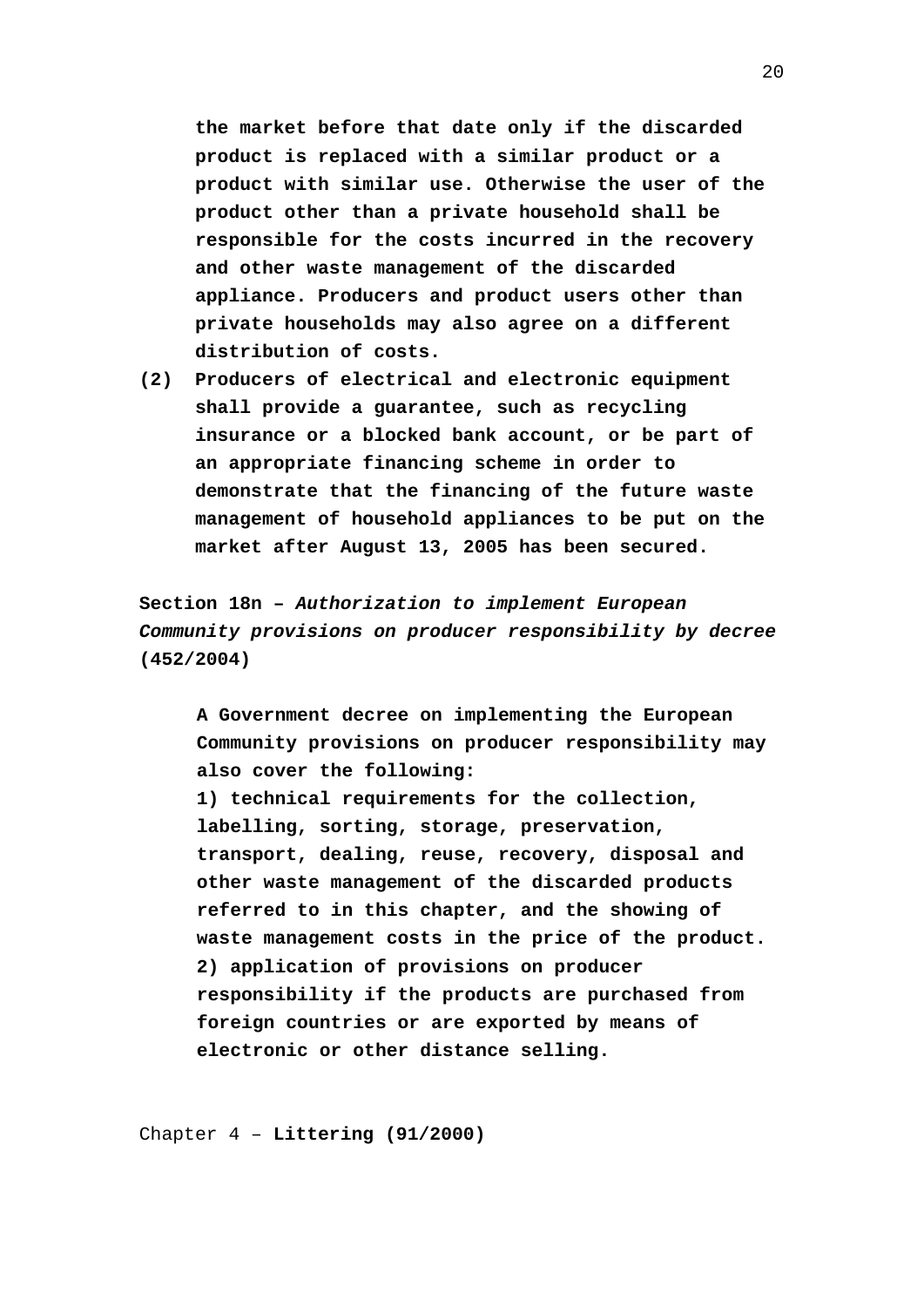Section 19 – *Prohibition on littering*

No litter, dirt or discarded machine, device, vehicle, vessel or other object may be abandoned in the environment in a manner which may cause hazard or harm to health, uncleanliness, disfigurement of the landscape, decline in amenities or other comparable hazard or harm (*prohibition on littering*).

Section 20 – *Duty to clean a littered area*

- (1) The litterer shall be responsible for cleaning up any littered area. The organizer of an entertainment or other such event shall also be considered a litterer if the event leads to littering of the environment.
- (2) If the litterer cannot be ascertained or reached, or if he fails to comply with his cleaning duty and the littered area is a public or private road area, or its adjacent or surrounding area, a railway area, a public outdoor leisure or motorsledging route area, a public outdoor leisure or recreation area, or other comparable area meant for public use, or an area covered by a ratified town plan, the holder of the littered area and, in the area of a public outdoor leisure or motorsledging route, the keeper of the route, shall be responsible for cleaning the area. (147/1999)
- (3) The duty to clean a street is provided for elsewhere. (147/1999)

Section 21 – *Ordering cleaning of a littered area*

(1) The municipal environmental protection committee can order a litterer or other party obliged to do so to clean a littered area. (1015/1996)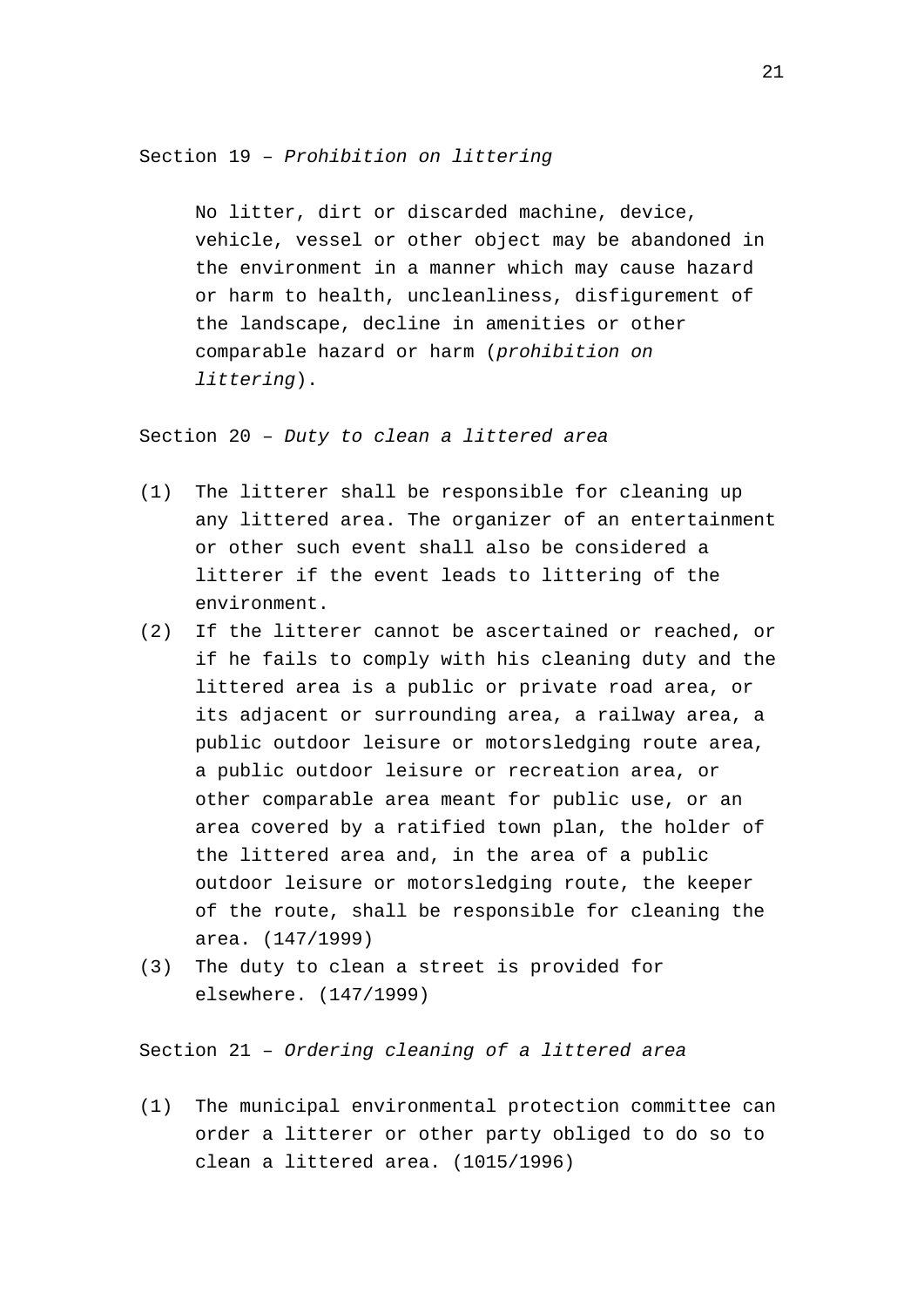- (2) If the litterer cannot be ascertained or reached, or if he fails to comply with his cleaning duty, and the area concerned is not one referred to in section 20(2), the municipal environmental protection committee can order the holder of the area to clean the littered area, provided that the cleaning duty is not considered excessive. If the area concerned is in the possession of the municipality, the provincial government can order the municipality to clean the littered area. (1015/1996)
- (3) If some holder of a littered area other than a municipality, as referred to in subsection 2, fails to comply with his cleaning duty or if this duty must be considered excessive, the regional environment centre can order the municipality to clean the area. (63/1995)

Sections 22-26

*Sections 22-26 have been repealed. (91/2000)*

# Chapter 5 – **Cost liability and finance**

Section 27 – *Cost liability of waste holder* **(452/2004)**

The waste holder or the previous holder shall be liable for costs arising from waste unless otherwise provided **in provisions on producer responsibility in chapter 3a**.

Section 28 – *Municipal waste charge*

(1) Municipalities have the right to collect a waste charge to cover the costs of waste management and related functions organized by them. The waste charge can consist of one or several payments.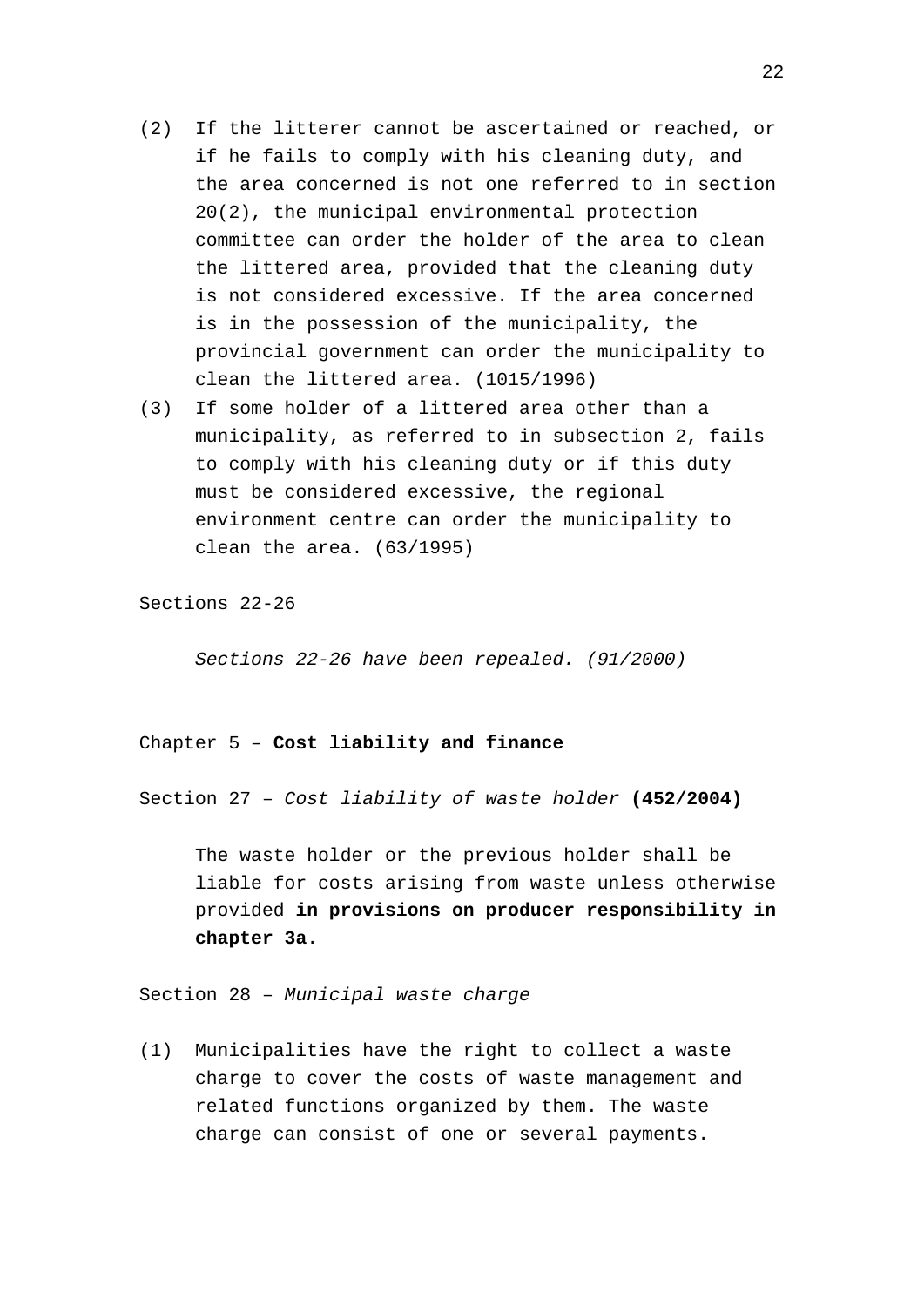(2) For waste disposal, a waste charge shall be collected which covers at least the costs of setting up, running, closure and after-care of disposal sites.

Section 29 – *Grounds for setting the municipal waste charge*

- (1) The general grounds for setting the waste charge are the type, quality and quantity of the waste and transport frequency. Further grounds which may be taken into account are the loading and carriage conditions on the property and in the transport area, the use of municipal waste collection device, and the transport distance, if the waste is transported as a single transport.
- (2) If the quantity or quality of waste cannot be established reliably without difficulty or if necessary for environmental protection or the organization of waste management, the grounds for setting the waste charge can also be the gross floor area or number of persons on the property, or other comparable grounds.

Section 30 – *Setting the municipal waste charge*

- (1) The municipality shall approve a tariff laying down detailed grounds for setting the waste charge. The approved tariff shall ensure that the waste charge **corresponds to the level of service provided and** encourages reduction of the quantity and harmfulness of waste and recovery of waste. **The waste charge shall be set and imposed by an authority appointed by the municipality**. **(452/2004)**
- **(2)** If the waste charge based on the tariff can be considered unreasonably high or low, it can be set contrary to the tariff **or waived, giving special**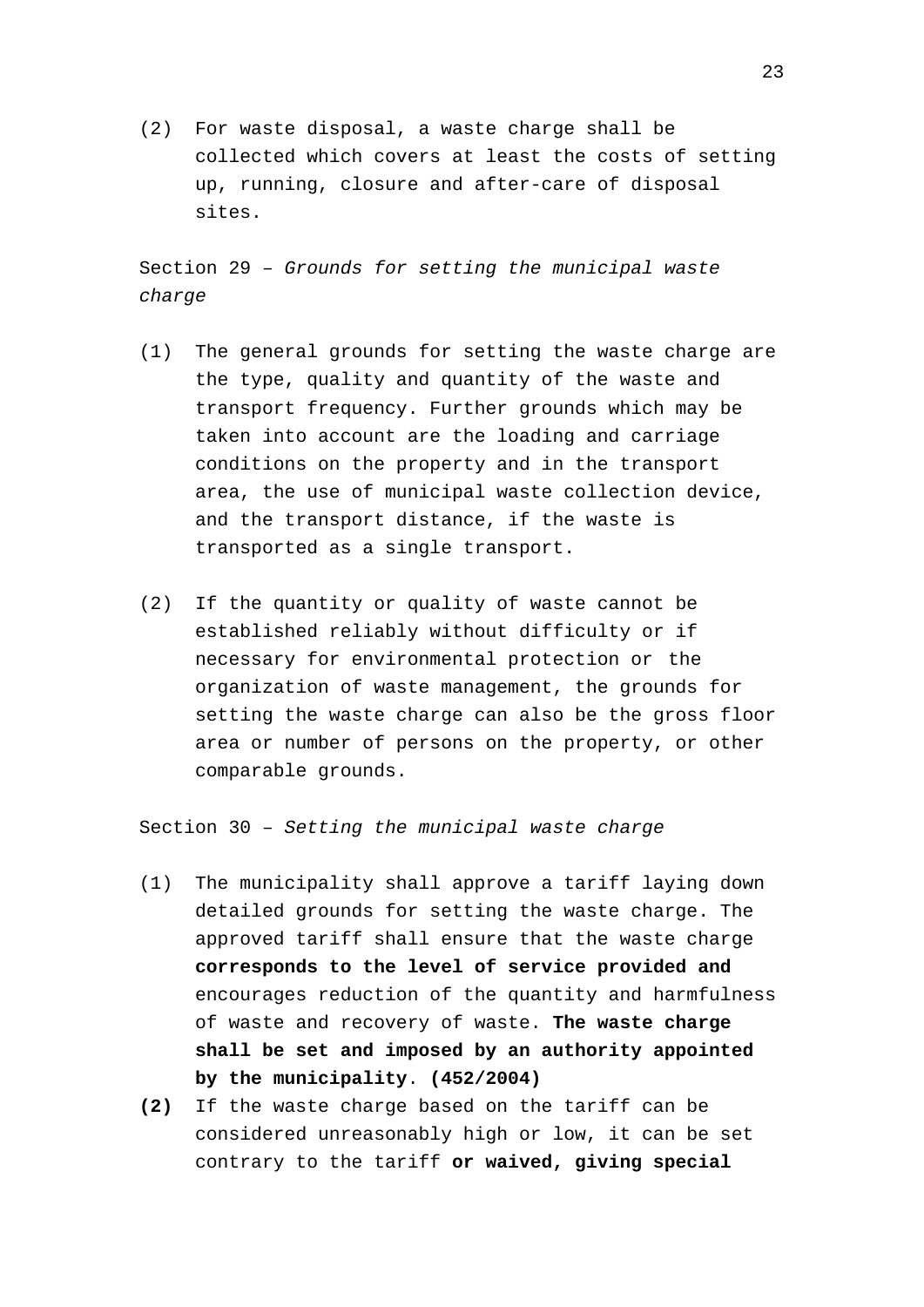**consideration to the quantity of waste, the level of service of organized waste management and the independent organization of waste recovery and disposal referred to in section 11. (452/2004)**

- (3) In individual cases, the grounds for the waste charge can be laid down independently of the tariff.
- (4) In setting the waste charge contrary to or independently of the tariff, the grounds for the charge must be fair and reasonable.

Section 31 – *Liability for payment of the municipal waste charge*

- (1) A holder or previous holder of waste attended to by the municipality shall be liable to pay the waste charge.
- (2) If the municipality organizes recovery or disposal of waste, but not transport, the waste charge can be collected from the transporter.

Section 32 – *Objection lodged against the municipal waste charge*

Within 14 days of receiving the bill, the party liable for payment shall have the right to lodge an objection with the municipal authority responsible for setting and collecting the waste charge. A decision shall be made on the objection and a new bill issued to the party liable for payment.

Section 33 – *Payment and refund of the municipal waste charge*

(1) The waste charge shall be paid to the municipality. The municipality can also order the charge to be paid to an organization or undertaking acting on its behalf.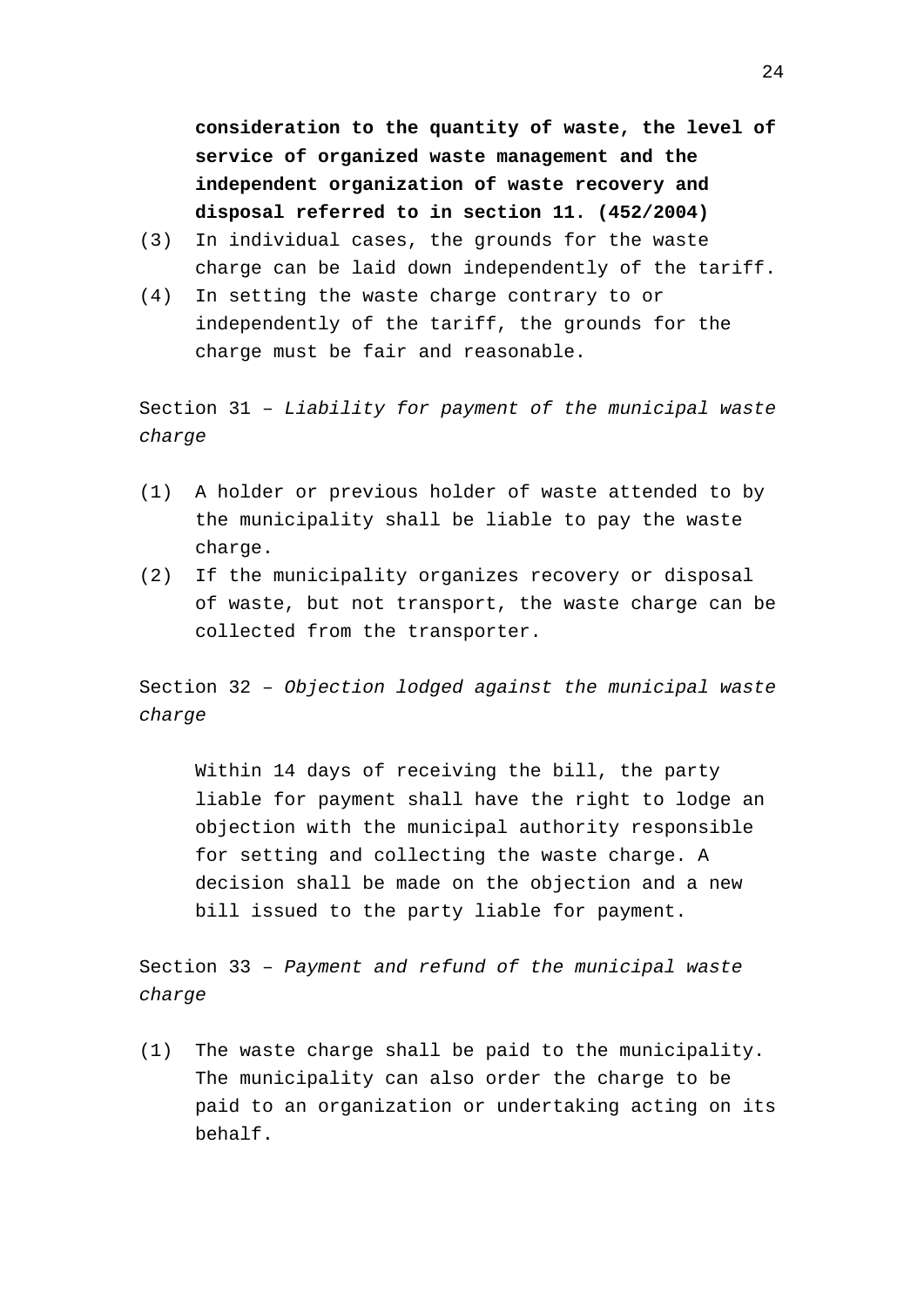- (2) The waste charge shall be paid notwithstanding appeal within the time frame stated in the bill or in any new bill issued in response to an objection. If the deadline for payment is not met, interest at the annual rate referred to in section 4(3) of the Interest Act, calculated from the date of maturity, shall be paid on the amount due. (298/1995)
- (3) If the waste charge is revoked or reduced as a result of appeal, the municipality shall refund the excess, plus annual interest calculated from the date of payment to the date of refund at a rate equivalent to the currently valid three-month market rate confirmed by the Ministry of Finance Act on certain reference rates (996/1998), adjusted to correspond to an average annual rate. (91/2000)

Section 34 – *Non-application of provisions on the municipal waste charge*

> The provisions on the municipal waste charge shall not apply, insofar as the recovery or disposal of waste has been assigned to an organization or undertaking referred to in section 13(2).

Section 35 – *State participation in waste management work* (91/2000)

If waste in the environment or some other discarded object or substance causes hazard, harm or other consequence as referred to in section 19 above or section 7 of the Environmental Protection Act, and the costs of work or measures necessary to prevent or eliminate this are, or may prove, unreasonable for the municipal waste management system, the regional environment centre can, having so agreed with the relevant municipality as necessary, carry out the work or measure, have it carried out under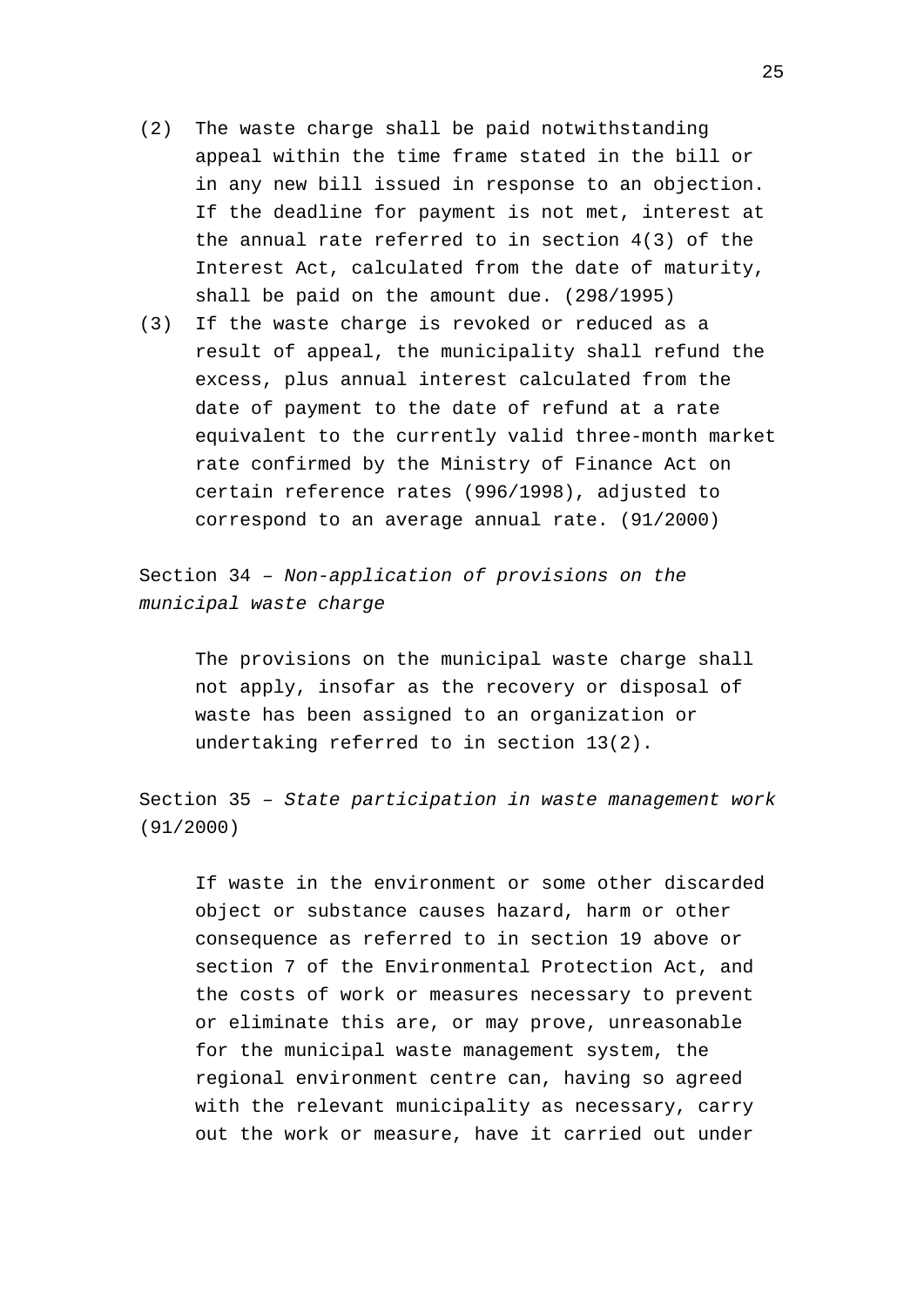the State budget as waste management work or otherwise contribute to the costs referred to above.

#### Chapter 6 – **Authorities**

# Section 36 – *National authorities* **(452/2004)**

- (1) The Ministry of the Environment shall manage, direct and develop performance of the tasks laid down in the provisions and regulations issued in and under this Act.
- (2) The Finnish Environment Institute shall supervise compliance with the provisions and regulations issued in and under this Act concerning the import and export of wastes and the transit of waste through Finnish territory (*transboundary movements of waste*s). (63/1995)
- **(3) The Pirkanmaa Regional Environment Centre shall, as a national authority, supervise compliance with the provisions issued in and under this Act concerning producers, producer corporations and producer responsibility. (452/2004)**

Section 37 – *Regional authorities* (63/1995)

The regional environment centre shall direct and develop performance of the tasks laid down in the provisions and regulations issued in and under this Act within the province concerned, and shall supervise compliance with these provisions and regulations.

Section 38 – *Municipal authorities*

(1) The municipal environmental protection committee referred to in the Act on Municipal Environmental Administration (64/1986) shall supervise compliance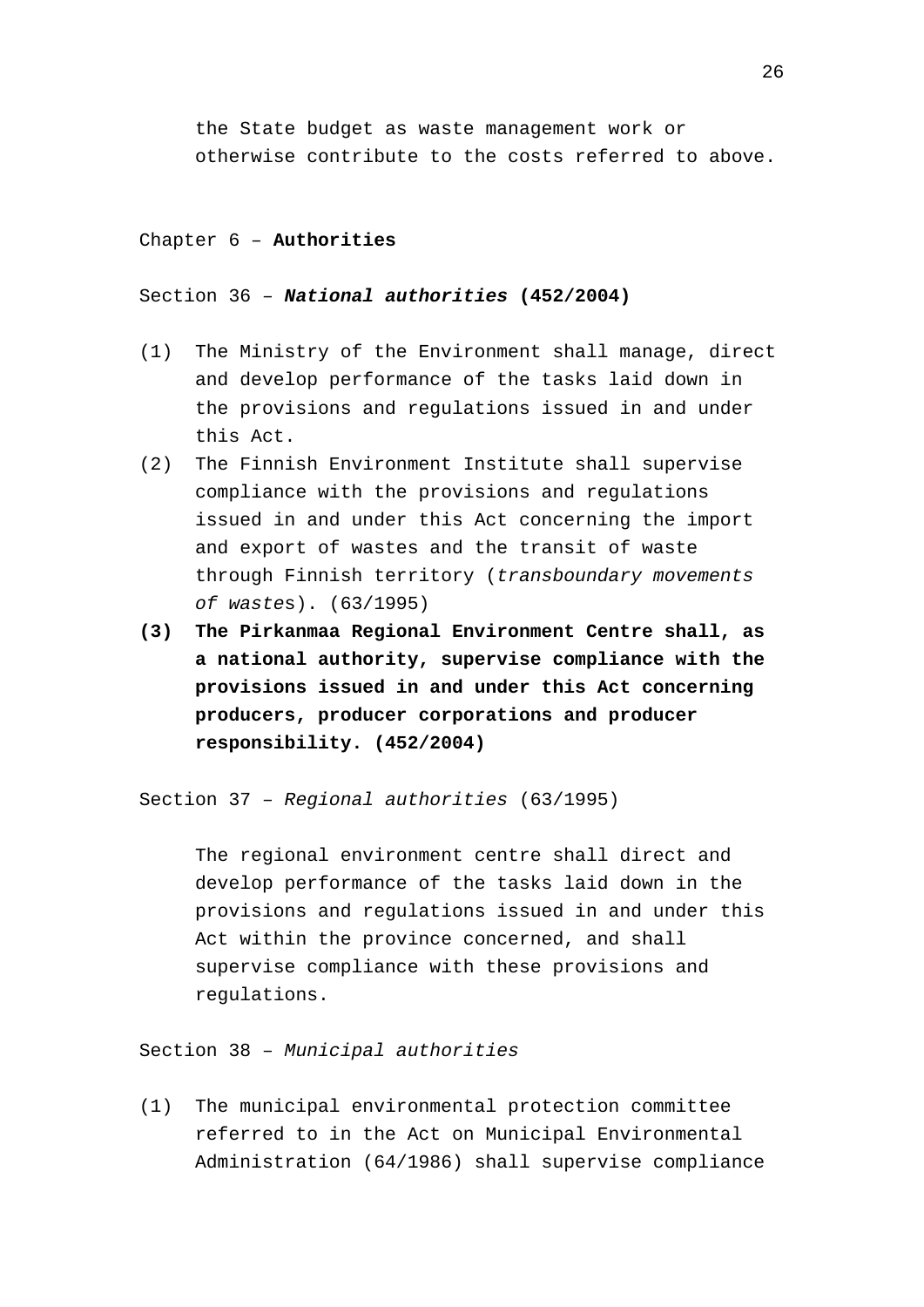with provisions and regulations issued in and under this Act within the municipality concerned. (1015/1996)

(2) *Subsection 2 has been repealed. (91/2000)*

Section 39 – *Other authorities*

- (1) Transboundary movements of waste and compliance with provisions and regulations issued in and under this Act which concern the import and export of products referred to in section 5(1) shall also be supervised by the Customs.
- (2) In issuing a general regulation referred to in section 5 or section 18, the Government can also order some other government authority to contribute to supervising compliance with the regulation. (91/2000)

# Chapter 7 **– Planning concerning wastes and waste management**

Section 40 – *National and regional waste plan*

- (1) In order to carry out and develop the tasks provided for or regulated in or under this Act, the Ministry of the Environment and the regional environment centre shall draw up a plan concerning waste and waste management (*national and regional waste plan*). (63/1995)
- (2) The waste plan shall present data on wastes and the current state of waste management, the development targets set and the measures necessary to achieve them.
- (3) The Ministry of the Environment can prescribe that the part of the national waste plan which concerns movements of wastes shall be binding.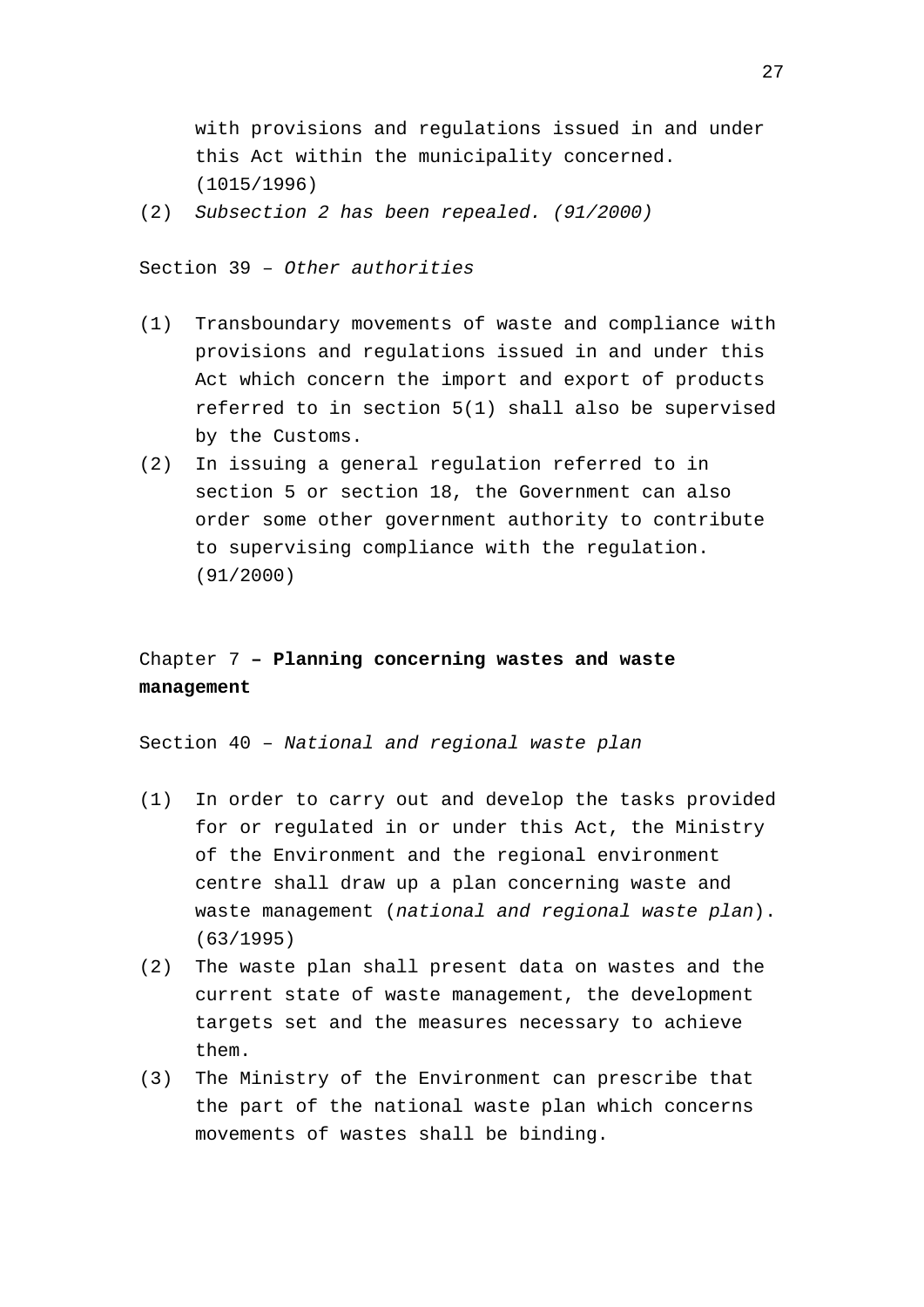Section 41 – *Duties of municipalities in drawing up waste plans* (63/1995)

Municipalities shall provide the regional environment centre, which shall further provide the Ministry of the Environment, with the data necessary for drawing up waste plans concerning waste generated within the municipality, the organization and supervision of waste management, and development targets.

Chapter 8 – **Approval procedures**

Sections 42-44

*Sections 42-44 have been repealed. (91/2000)*

Section 45 – *Movements of waste* (63/1995)

- (1) The provisions of Council Regulation 259/1993/EEC on the supervision and control of shipments of waste within, into and out of the European Community, hereinafter the Waste Shipment Regulation, and other provisions laid down or prescribed under said Regulation, shall apply to movements of waste and approval thereof. This notwithstanding, the provisions and regulations laid down or prescribed in or under this Act in accordance with the Waste Shipment Regulation shall apply to movements of waste taking place exclusively within Finnish territory.
- (2) The Finnish Environment Institute is in Finland the competent authority referred to in the Waste shipment Regulation for transboundary movements of waste.
- (3) The Finnish Environment Institute can issue general directives on transboundary movements of waste.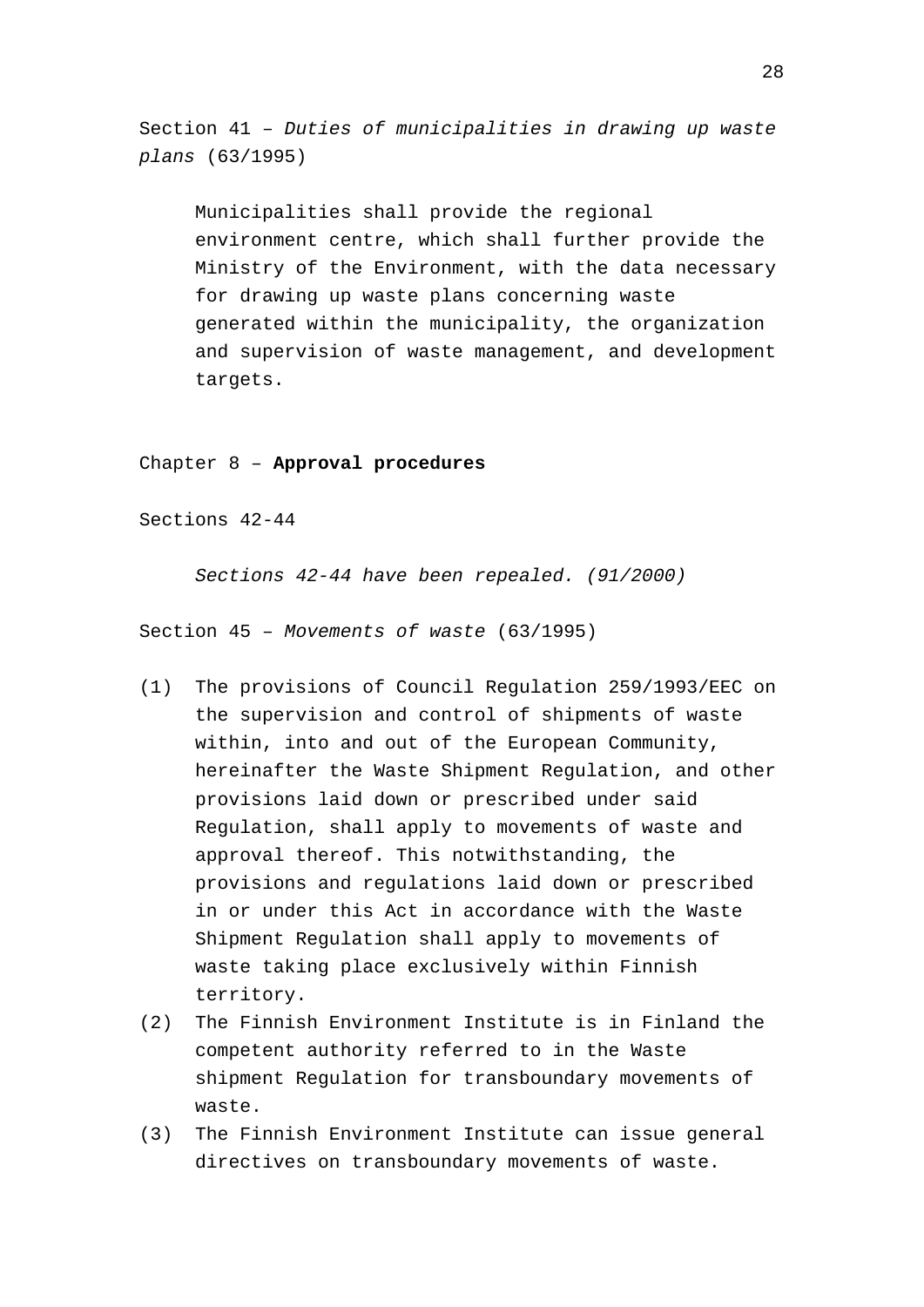Sections 46-48

*Sections 46-48 have been repealed. (91/2000)*

Section 49 – *Notification of operations to the waste data register*

- (1) For the purpose of entry in the waste data register as referred to in section 70, the regional environment centre shall be notified of: 1) the commercial collection and transport of waste; and 2) the party selling the waste or acting as the dealer if the waste is intended for recovery or disposal outside Finnish territory.
- (2) The notification shall contain adequate information on the operations and the economic operator. It must be submitted at least 60 days before starting operations. A notification must also be made for the purposes of supervising the operations in a manner prescribed further by decree. (91/2000)
- (3) The regional environment centre shall be notified without delay of any significant change in the operations referred to in the notification or of termination of operations. (63/1995)

Section 49a *Conditions for acceptance in the waste data register* (91/2000)

An operation can be entered in the waste data register if it can be shown in the description attached to the notification or by other means that 1) operations are carried out in accordance with this Act and provisions issued under it, and in a professional manner; 2) machinery and equipment used in the operations

are of high technical quality, also considering any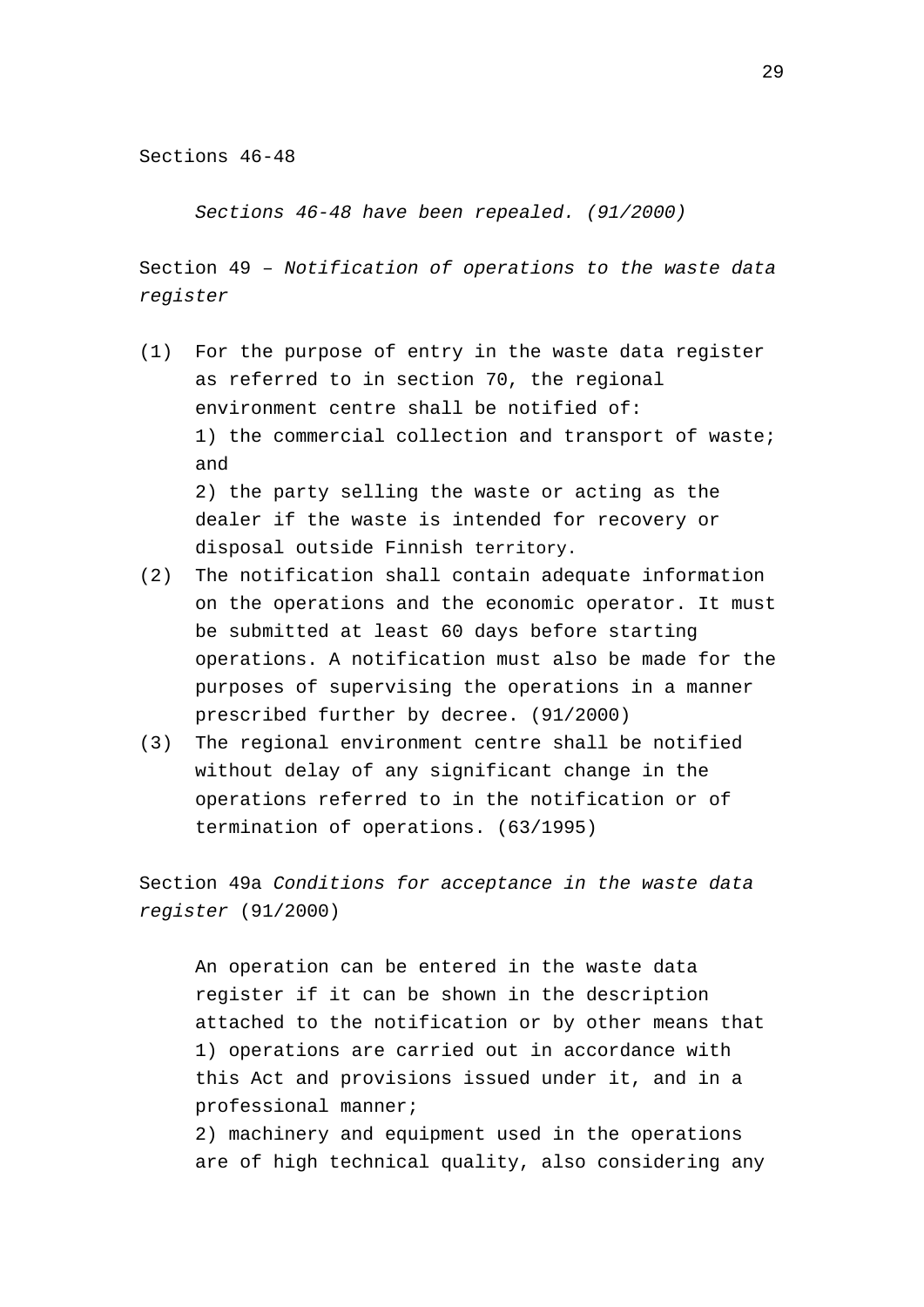environmental effects or hazard, or harm to health or the environment;

3) the economic operator has a sufficiently sound financial standing considering the extent or nature of the operations and the provisions regulating them, or is able to provide adequate security to ensure proper waste management.

Section 50 – *Regulations issued on entry in the waste data register* (91/2000)

The regional environment centre shall make a decision concerning notification for entry in the waste data register. The decision may include necessary provisions to ensure compliance with the obligations under section 49a and to supervise operations. If necessary, the provisions can be made to restrict the operations to include only a certain type of waste or the amount of waste that can be stored.

Section 50a – *Changing and cancelling a decision on transboundary movements of waste or entry in the waste data register* (91/2000)

(1) A decision concerning transboundary movements of waste or entry in the waste data register can be changed on the initiative of the authority that issued the decision if the conditions have significantly changed or if it turns out that the damage or harm caused by the operations is considerably greater than originally estimated or if the conditions affecting the decision are later found to be very different from what was required when the decision was issued. The decision can also be changed if this is necessary in order to ratify an international agreement binding on Finland. A matter concerning amendment of the decision must be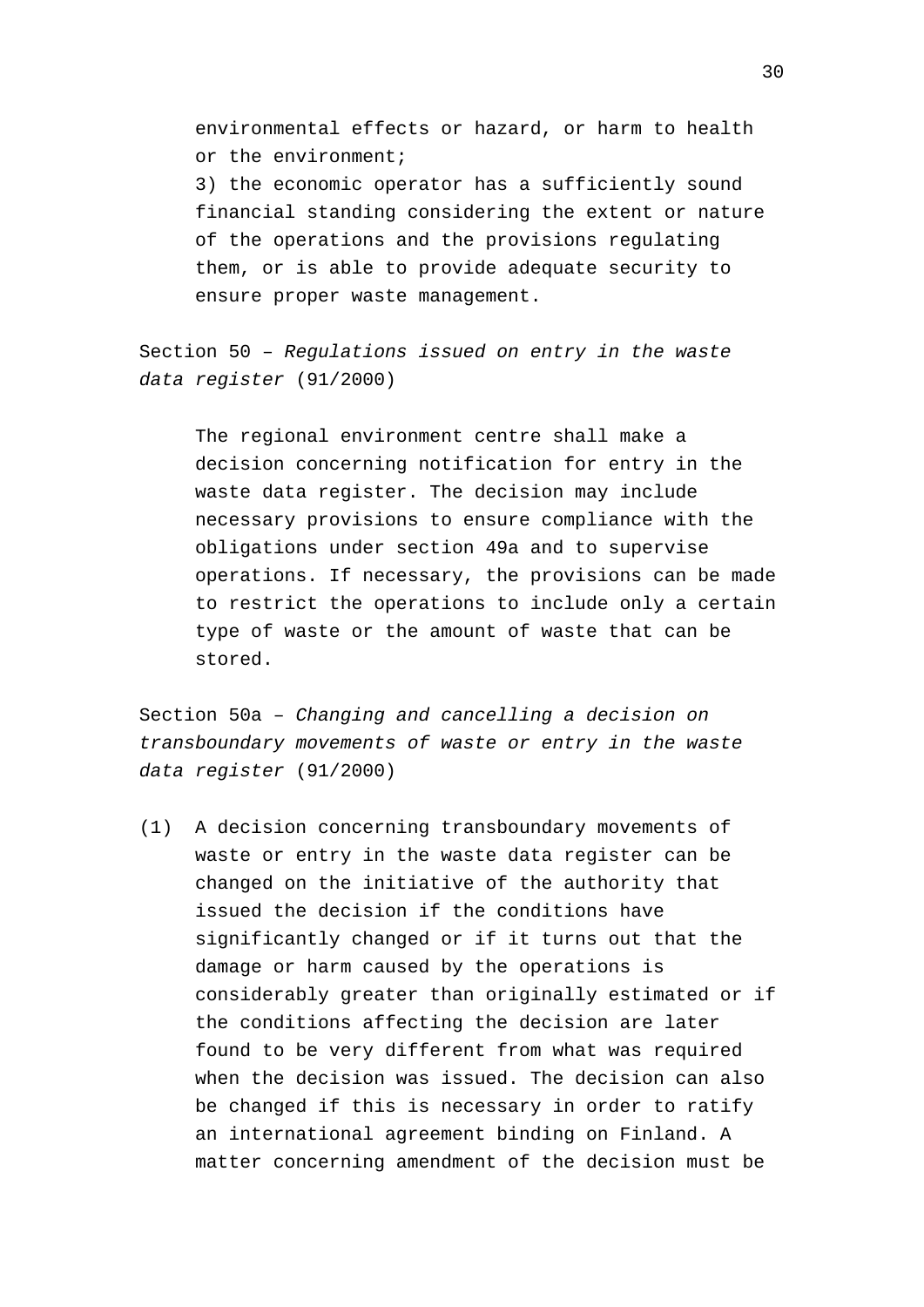processed as applicable in the same manner as the issue of the decision.

(2) Acceptance for entry can be cancelled if any of the significant conditions for entry are no longer fulfilled or if the provisions have been violated, causing material risk or harm to health or the environment.

**Section 50b –** *Notification for entry and approval in the producer data register* **(452/2004)**

- **(1) Producers referred to in section 18b above must submit a notification to the Pirkanmaa Regional Environment Centre for entry in the producer data register. Similarily, producer corporations must submit a notification for approval in the producer data register, in which case producers within the corporation do not need to submit a separate notification. The Pirkanmaa Regional Environment Centre must also be notified of any essential changes in operations, discontinuation of operations and changes in the membership or contractual partners of producer corporations.**
- **(2) The notification must contain sufficient information on the producer**, **the operations, and the reuse, recovery and other waste management of the discarded products on the basis of which the appropriateness of the arrangements can be assessed. Producers of electrical and electronic equipment shall submit information on the guarantee referred to in section 18m(2). The notification submitted by producer corporations must also give the necessary information on agreements and rules on the basis of which it can be assessed whether the operations are in compliance with the requirements laid down in section 18g(2-3) of the Act. Further provisions on the content of the notification shall be given by Government decree.**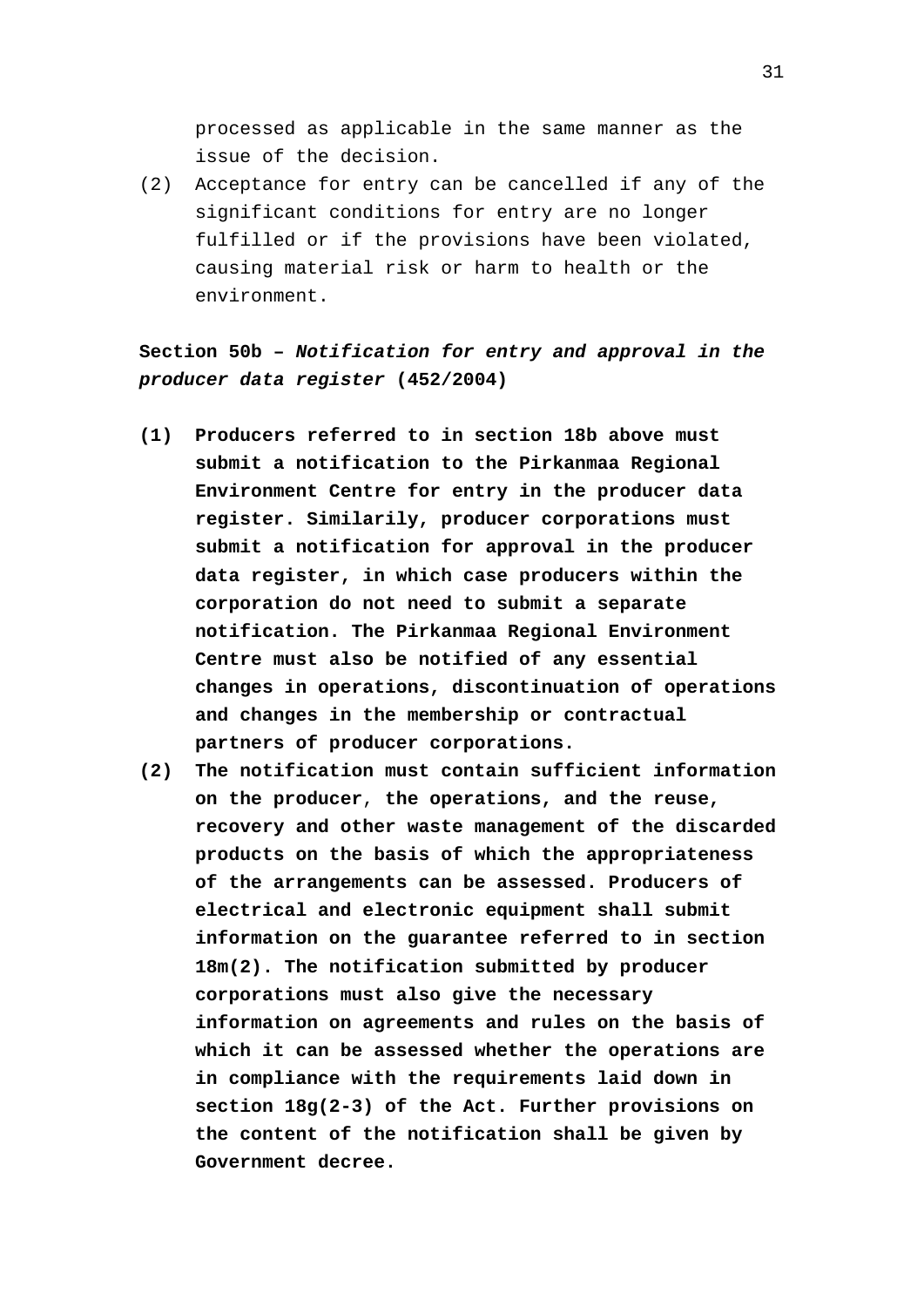**(3) Whosoever in his tax return submitted in compliance with section 22 of the Excise Taxation Act (1469/1994) declares beverage containers as part of a functioning return system referred to in section 3(1)(2) of the Act on excise duty on certain beverage containers, must submit a notification of the beverage container return system to the Pirkanmaa Regional Environment Centre for approval in the producer data register. Provisions of subsections 1 and 2 above shall apply to the notification, as applicable. (1040/2004)**

**Section 50c –** *Entry and approval in the producer data register* **(452/2004)**

- **(1) The Pirkanmaa Regional Environment Centre shall enter the producer in the producer data register. A producer of electrical and electronic equipment may not be entered in the register unless information is provided on the guarantee referred in section 18m(2).**
- **(2) A producer corporation may be approved in the producer data register if it can be shown in the information attached to the notification or by other means that:**

**1) operations are carried out in accordance with this Act and provisions issued under it; 2) the objectives concerning reuse and recovery and other obligations that have been issued in and under this Act are taken into account in the reuse, recovery and other waste management of the products and the waste resulting from them; 3) the producer corporation has, considering the extent or nature of the operations, a sufficiently sound financial standing for ensuring proper waste**

**management or is able to provide an adequate guarantee if required.**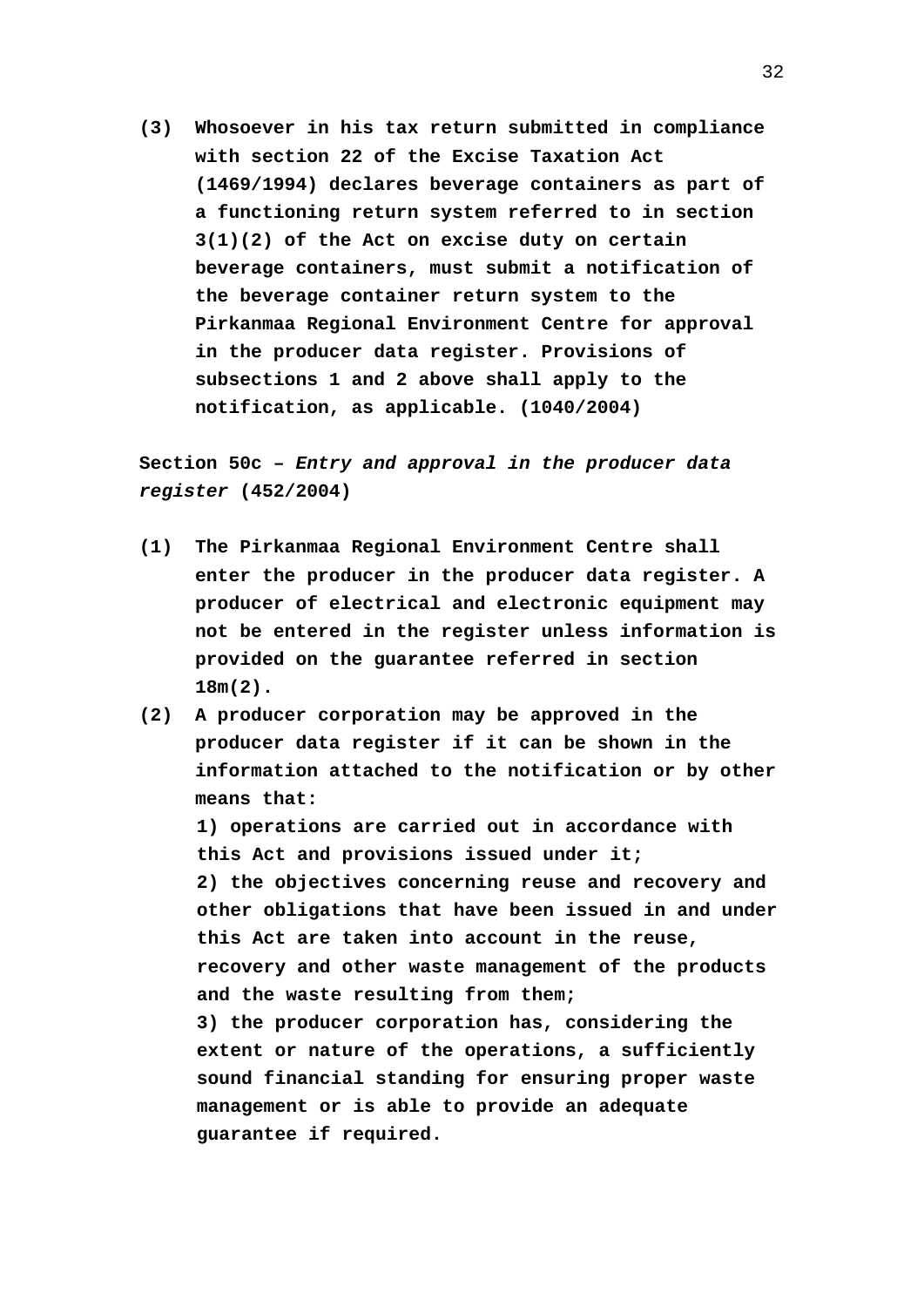- **(3) A decision shall be made on the basis of the notification concerning the approval of a producer corporation in the producer data register. In connection with the entry or approval in the data register, the regional environment centre may impose obligations necessary for compliance with the provisions issued in and under this Act and for supervision of the operations.**
- **(4) The provisions laid down in subsections 1-3 above on the approval of producers or producer corporations in the producer data register shall also apply to the approval of the functioning return system referred to in section 3(1)(2) of the Act on excise duty of certain beverage containers**, **as applicable. (1040/2004)**

# Chapter 9 – **Collection of information, inspection and supervision**

Section 51 – *Duty to be well informed and keep a record*

- (1) Producers and manufacturers or importers of products shall be sufficiently well informed about the waste resulting from their production or product, its impact on health and the environment, ways of reducing its quantity and harmfulness, waste management, and possible ways to develop the production process or product so as to reduce the quantity and harmfulness of the waste.
- (2) Waste holders shall be sufficiently well informed about the quantity, type, quality and origin, about properties of significance for waste management, and about impact on health and the environment, of the waste in their possession.
- (3) Holders of environmental permits, producers of hazardous wastes excluding households, commercial transporters of hazardous waste and waste sellers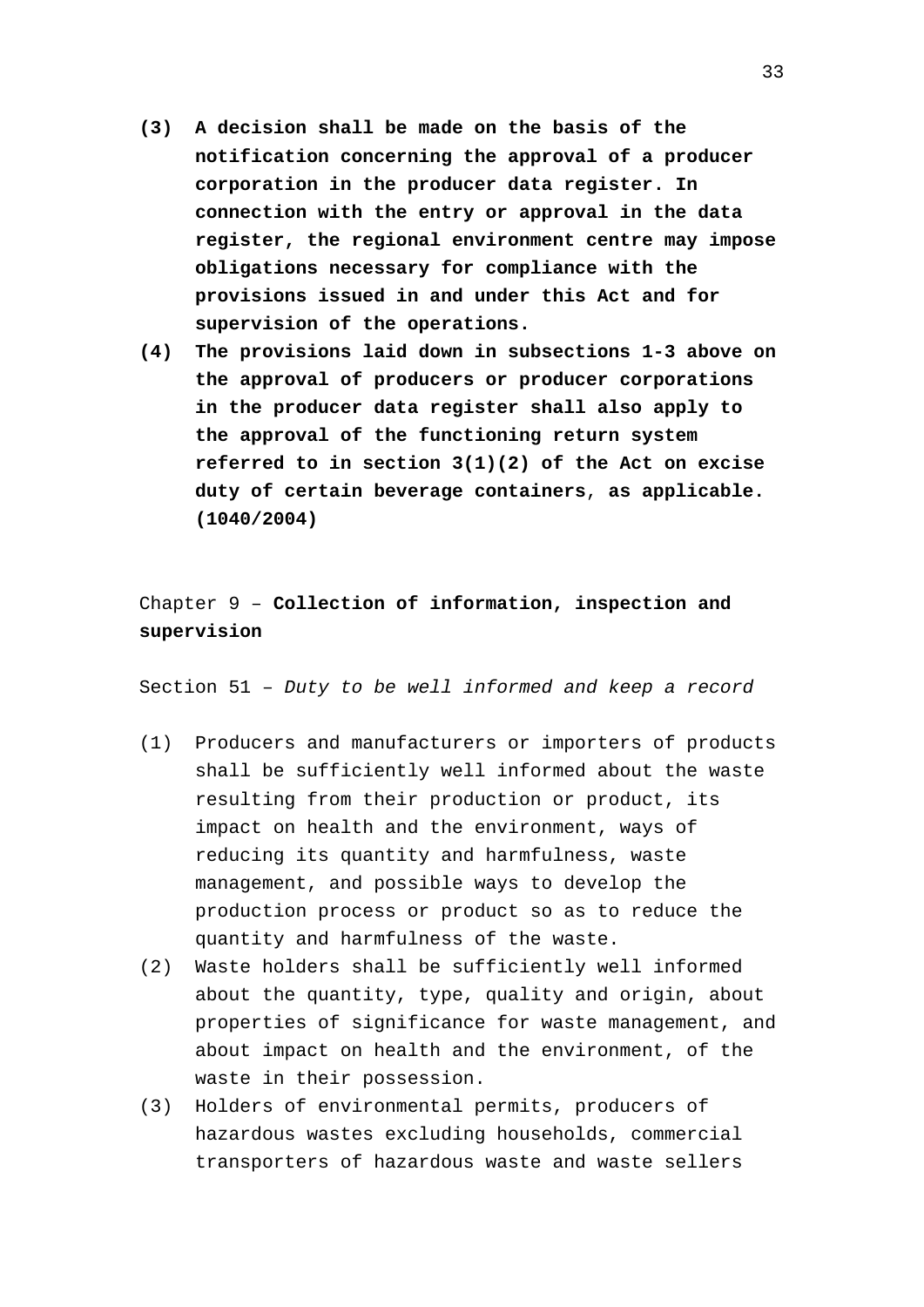and dealers as referred to in section 49(1)(2) shall keep a record of the quantity, type, quality and origin of all waste arising from their operations, collected, stored or kept in intermediate store, transported, recovered or disposed of, or sold or dealt in, and when delivering waste elsewhere, also of the place of origin and delivery place and date, and of the manner of transport and recovery or disposal. **The duty to keep a record shall also apply to the producers referred to in section 18b in the case of information referred to in section 18f. (452/2004)**

(4) The supervisory or permit authorities in individual cases and the Ministry of the Environment in general can issue regulations and directives on compliance with the duty to be well informed and keep a record.

Section 52 – *The authorities' right to obtain information* (605/1997)

(1) The supervisory authorities, the Ministry of the Environment, the Finnish Environment Institute and municipalities shall have the right, on request, to obtain from a waste holder or other party organizing waste management or required to clean a littered area any information needed to supervise provisions and regulations issued in and under this Act or to carry out their duties. The supervisory authorities, the Ministry of the Environment and the Finnish Environment Institute shall also have the right, on request, to obtain from producers and manufacturers or importers of a product any information needed to implement provisions and regulations issued in and under this Act, concerning the production and materials used in it, the products manufactured or imported, and any resulting wastes and waste management. **The Pirkanmaa Regional Environment Centre and the Ministry of the Environment shall**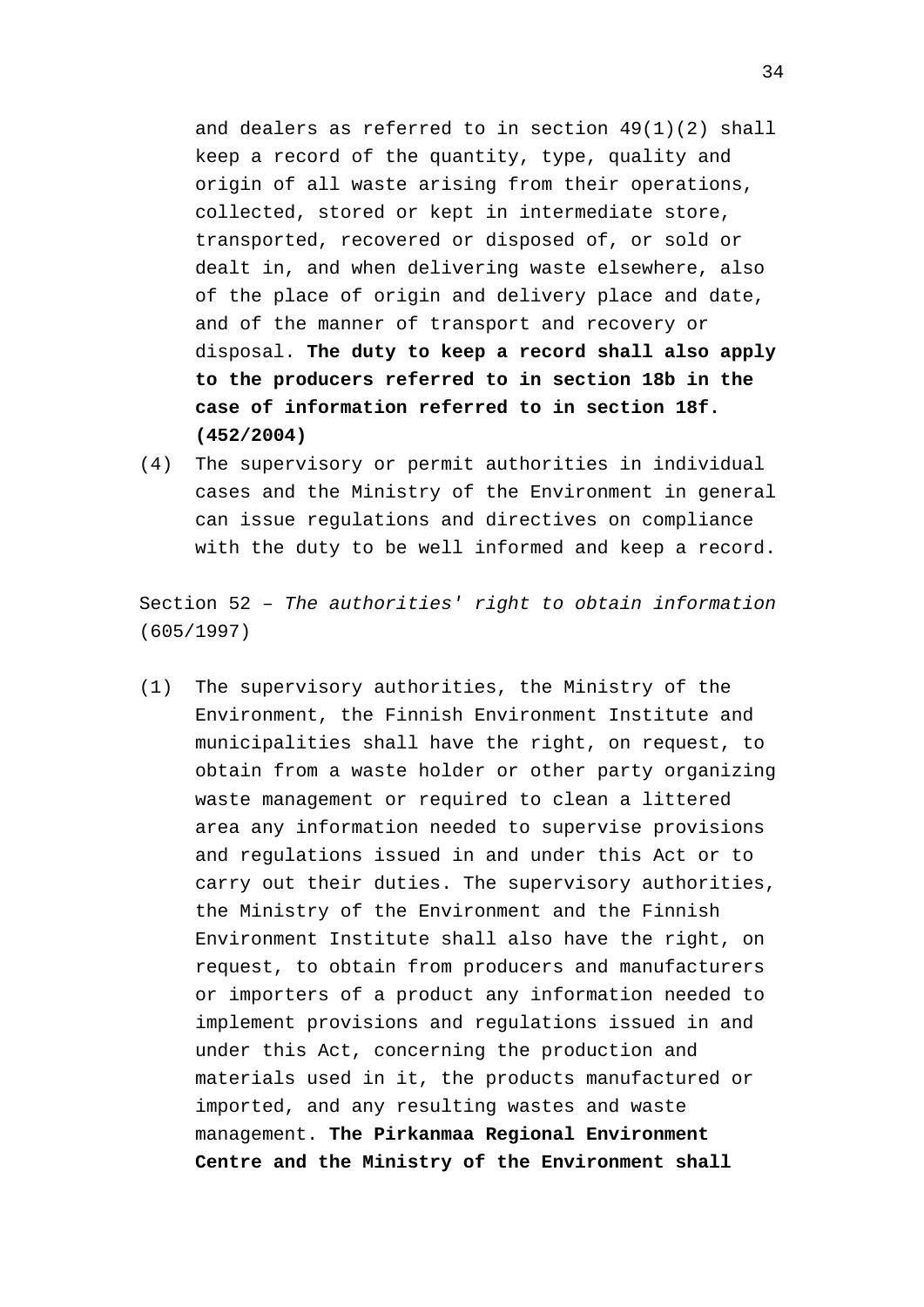**also have the right, on request, to obtain from producers and producer corporations any information needed to implement provisions issued in and under this Act, concerning the manufacture, import and reuse of the products, and the reuse, recovery and other waste management of products discarded as waste and components thereof. (452/2004)**

(2) The supervisory authorities, the Ministry of the Environment and the Finnish Environment Institute shall also have the right to obtain any information and documents needed for their activities from another authority.

Section 53 – *International exchange of information* (605/1997)

The supervisory authorities, the Ministry of the Environment and the Finnish Environment Institute may provide a foreign institution, an international organization or a cooperating state referred to in an international agreement binding on Finland with the information required in the agreement.

Section 54 – *Right of inspection*

(1) To supervise compliance with provisions or regulations issued in and under this Act, the supervisory authorities or persons appointed by them shall be empowered to carry out inspections on sites other than private homes, and for the purposes of this inspection to obtain the necessary information, see the necessary documents, make the necessary measurements or tests, and take any reasonably sized samples needed for these tests. Before action is taken, the holder of the site concerned shall be given an opportunity to express his views, unless the aim of the inspection requires otherwise.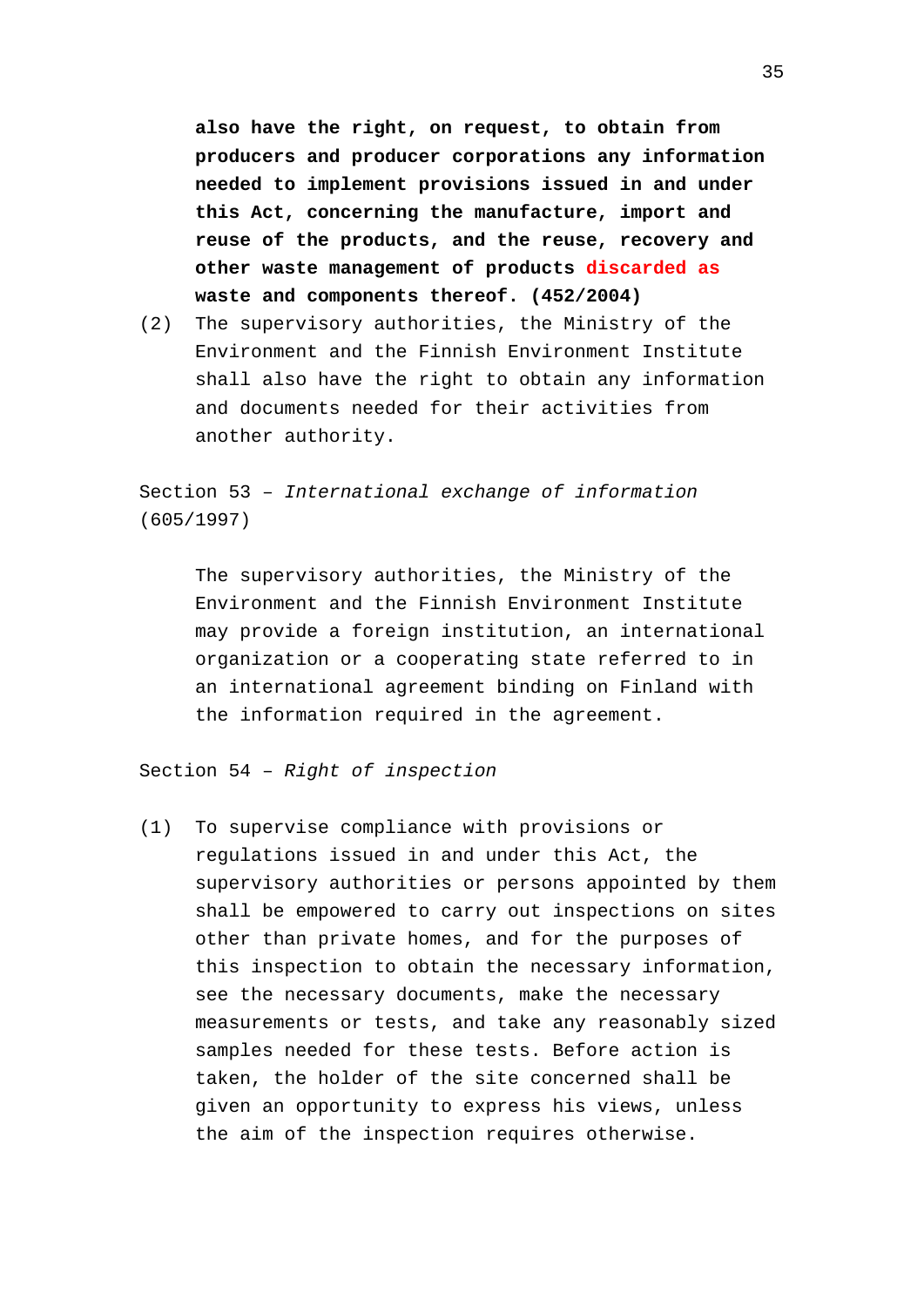(2) The supervisory authorities can decide that the holder of the site inspected shall pay the reasonable costs of said measurements or tests. The holder of the inspected site shall be notified of the measurement and test results.

Section 55

*Section 55 has been repealed. (91/2000)*

Section 56 – *Executive assistance*

The police and customs authorities shall as necessary provide the supervisory authorities with executive assistance in supervising compliance with provisions and regulations issued in and under this Act.

Chapter 10 – **Coercive measures and sanctions**

Section 57 – *Prohibitions, restrictions and other provisions*

- (1) If provisions issued in or under this Act are violated in waste management or some other operation referred to in this Act, the supervisory authority or the Ministry of the Environment can prohibit the violator from continuing or repeating the procedure which is in conflict with said provisions, order said violator of the provisions to fulfil his obligations within a fixed time frame, and order interim measures concerning wastes or products. The costs of the interim measures shall be paid by the violator of the provisions. (605/1997)
- (2) If a product does not meet requirements laid down in or under this Act, the Ministry of the Environment can: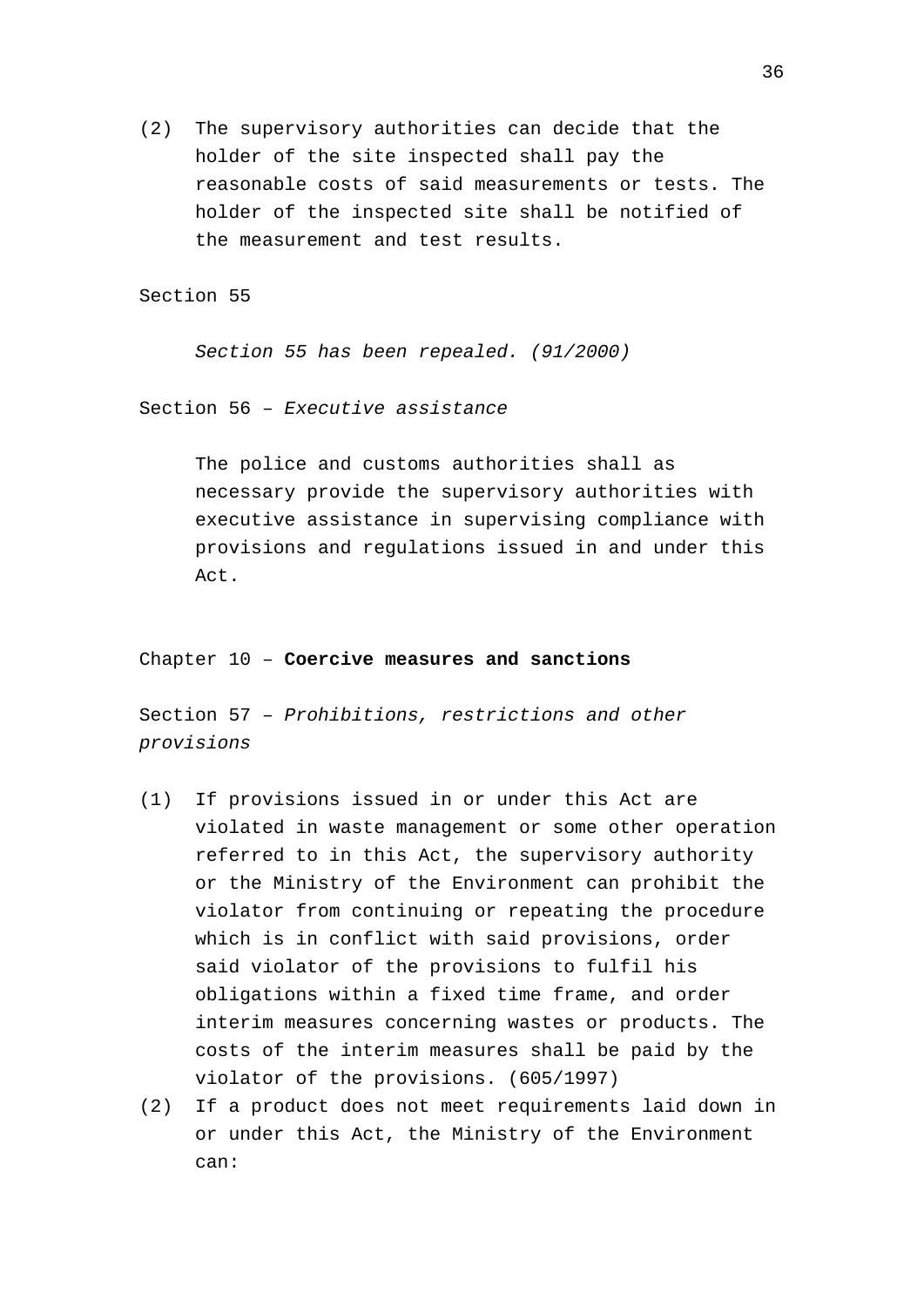1) require that changes be made to the product in order to meet said requirements, and that the changes be shown to have been made; 2) temporarily or permanently prohibit the manufacture, import, dealing, sale, delivery or use of the product or order the necessary measures to be taken concerning a product already released onto the market by any of the means referred to above; and 3) order that the product be disposed of or recovered as waste.

**(3) If the producer or producer corporation has not organized reuse, recovery or other waste management based on the principle of producer responsibility in accordance with the provisions and regulations issued in and under this Act, the Pirkanmaa Regional Environment Centre may oblige it to ensure its operations to comply with the requirements of law or may cancel its decision concerning the approval of the producer corporation in the producer data register. (452/2004)**

Section 58 – *Conditional fine and threat of performance and suspension*

(1) The Ministry of the Environment, the regional environment centre or the municipal environmental protection committee can reinforce a prohibition or order based on a provision issued in or under this Act, **the Pirkanmaa Regional Environment Centre can reinforce a prohibition or order it has issued in order to force compliance with the provisions on producer responsibility**, and the Finnish Environment Institute can reinforce a prohibition based on the Waste Shipment Regulation, with threat of conditional fine or threat of the neglected measure otherwise being performed at the defaulter's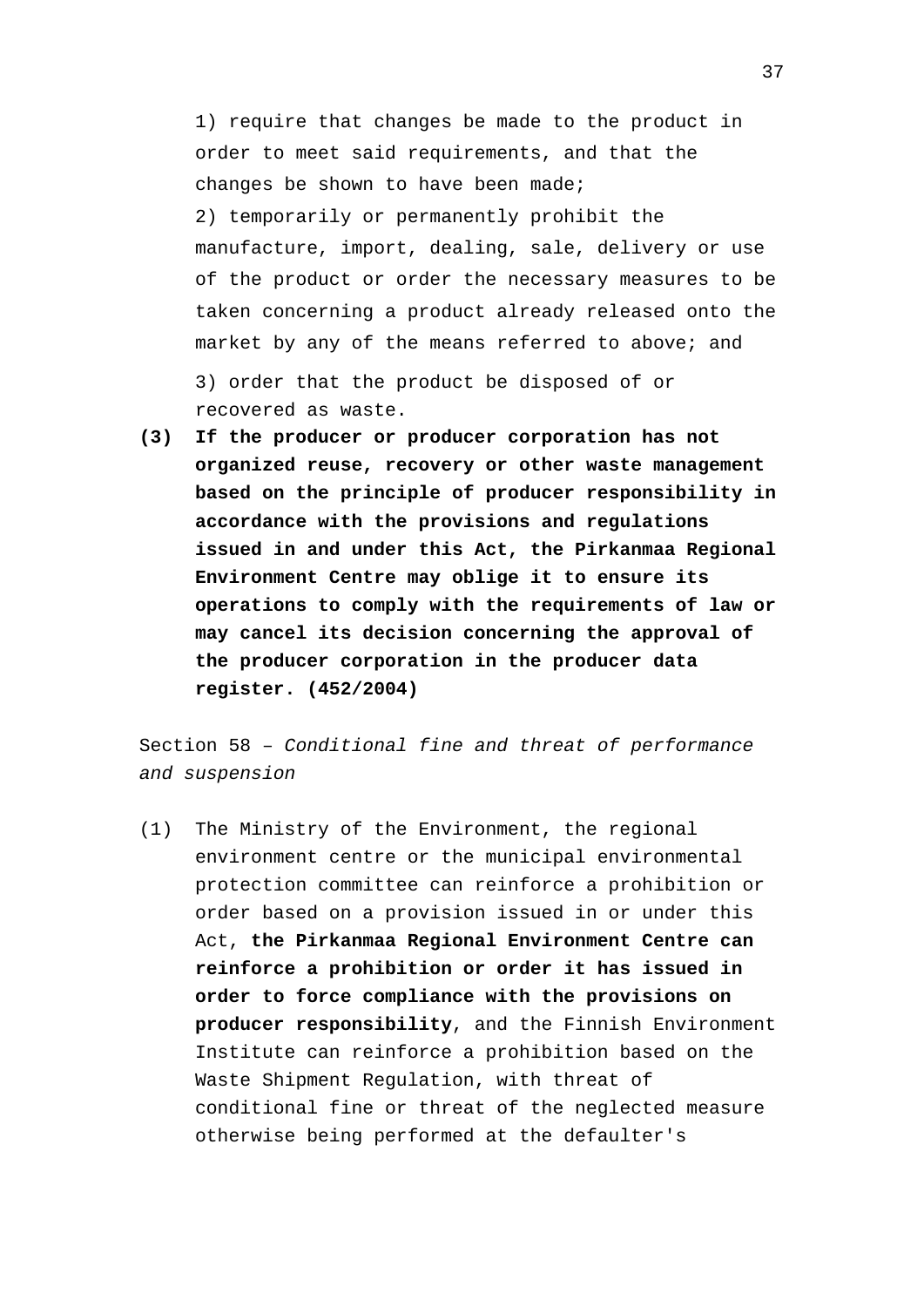expense, or threat of suspension or prohibition of operations. **(452/2004)**

(2) In a case concerning conditional fine and threat of performance and suspension, the provisions of the Conditional Fines Act (1113/1990) shall otherwise apply.

Section 59 – *Institution of proceedings* (91/2000)

Proceedings may be instituted in a matter concerning a provision or order referred to in sections 21 and 57 above with a regional environment centre or municipal environmental protection committee by: 1) whosoever may have an interest or right involved; 2) a registered association or foundation whose aim is to promote environmental, health or nature protection or improve the amenity of the environment, and in whose operating area the environmental effects concerned occur.

Section 60 – *Waste violation* **(452/2004)**

(1) Whosoever deliberately, or from gross negligence **1)** violates a prohibition referred to in, or a prohibition, provision, regulation, or order issued under **section 5(1)(1), 5(1)(3) or 5(1)(4), section 6(1)(6) or 6(1)(8), section 7(4), section 17(1), section 18c(4)(2), section 18g(4), section 18n, section 19, section 40(3), section 50, section 57 or section 73a; 2)** fails to fulfil a duty referred to in **sections 7- 9, section 12, section 14, section 15(1), sections 18c-18m, section 51(3) or section 51(4);** or 3) carries out a transboundary movement of waste as referred to in article 26(1) of the Waste Shipment Regulation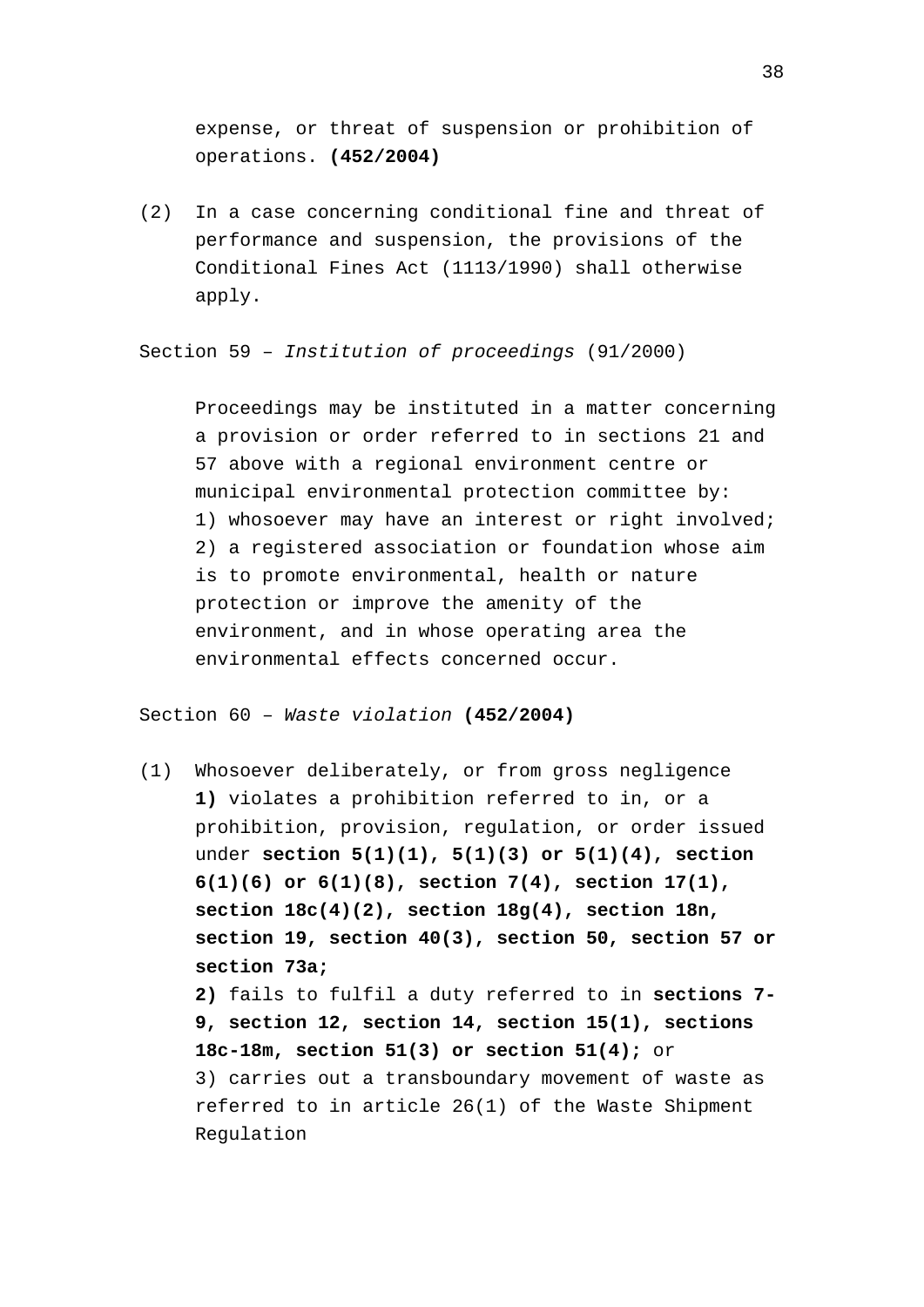shall be sentenced to a fine for a *waste violation*, unless more severe punishment is provided elsewhere in law.

**(2)** Whosoever deliberately, or from gross negligence, violates any provision issued under **section 13(1) or neglects his duty as referred to in section 11, section 20(1), section 20(2), section 21, section 49 or section 50b** shall also be sentenced for a waste violation**.**

Section 61 – *Reference provision* (712/1995)

The provisions of chapter 48, sections 1-4, of the Penal Code shall apply to the punishment for degradation of the environment in violation of the provisions of section 60(1) of this Act.

Section 62 – *Petty fines* (554/1999)

Petty fines as a result of minor breaches of the prohibition on littering as referred to in section 19 are prescribed in chapter 2a, section 9(3) of the Penal Code and in the decree issued under the same section 9.

Section 63

*Section 63 has been repealed. (661/1999)*

Section 64

*Section 64 has been repealed. (893/2001)*

Section 65 – *Sale of moveable assets subject to threat of performance* (605/1997)

If implementation of a threat of performance concerning moveable assets has been ordered and the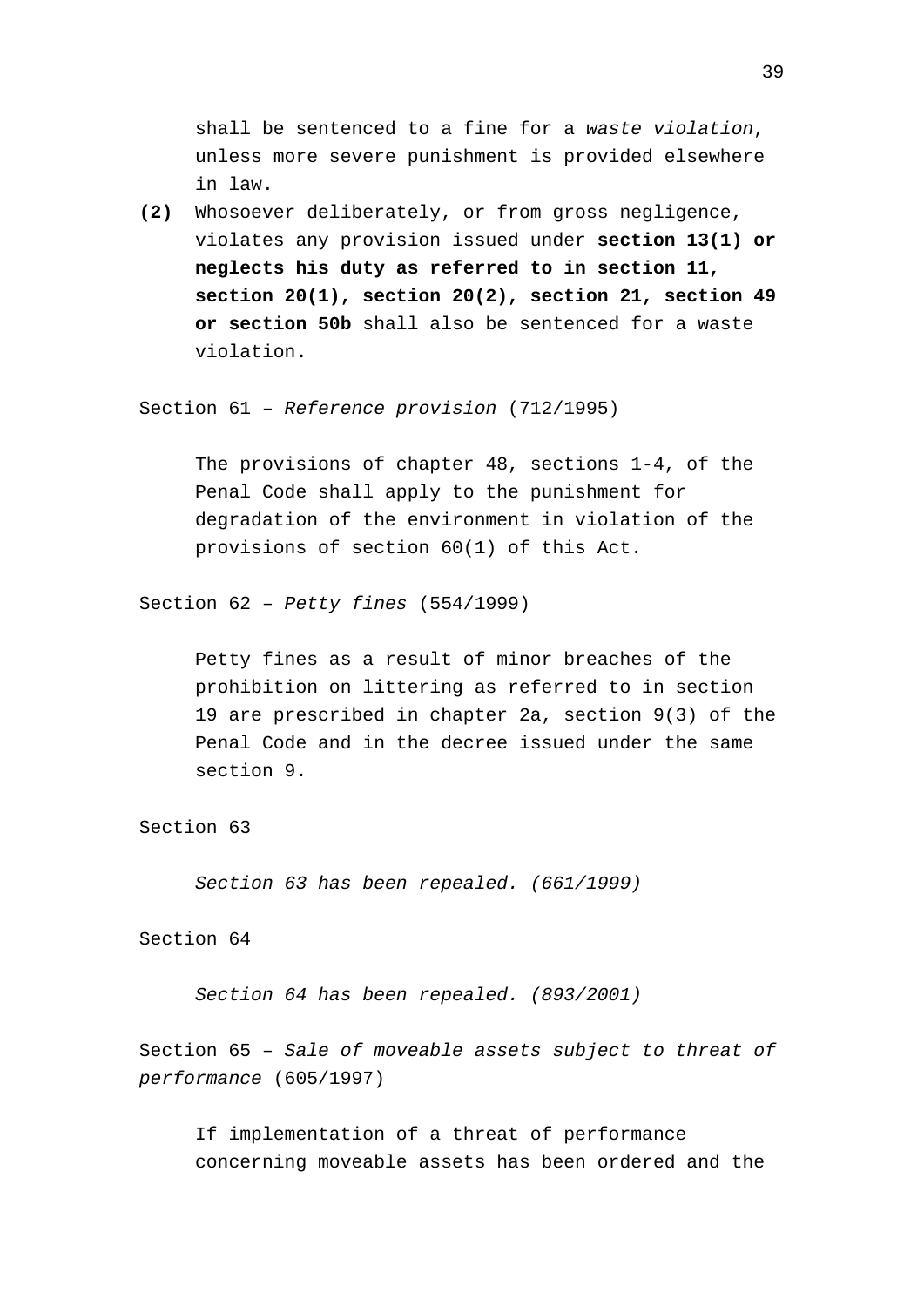assets have cash value, the Ministry of the Environment, the municipal environmental protection committee and the regional environment centre shall be empowered to have said assets utilized or sold in order to cover the costs of the performance. Any surplus shall be reimbursed to the owner.

#### Chapter 11 – **Appeal and implementation of decisions**

Section 66 – *Appeal* (91/2000)

- (1) Decisions issued under this Act can be appealed as prescribed in the Administrative Judicial Procedure Act (586/1996). However, appeals concerning decisions on the municipal waste management regulations referred to in section 17 and the tariff referred to in section 30 must be submitted as prescribed in the Local Government Act (365/1995).
- (2) Decisions issued under this Act can be appealed by a party and a registered association or foundation as referred to in section 59.

Section 67 – *Implementation* (91/2000)

Decisions taken under the Waste Shipment Regulation and sections 21, 31, 50, 57 and 58 and, for special reasons, section 50a of this Act can provide that the decision must be observed notwithstanding appeal, unless the appellate authority orders otherwise.

Chapter 12 – **Miscellaneous provisions**

Section 68 – *Waste guidance*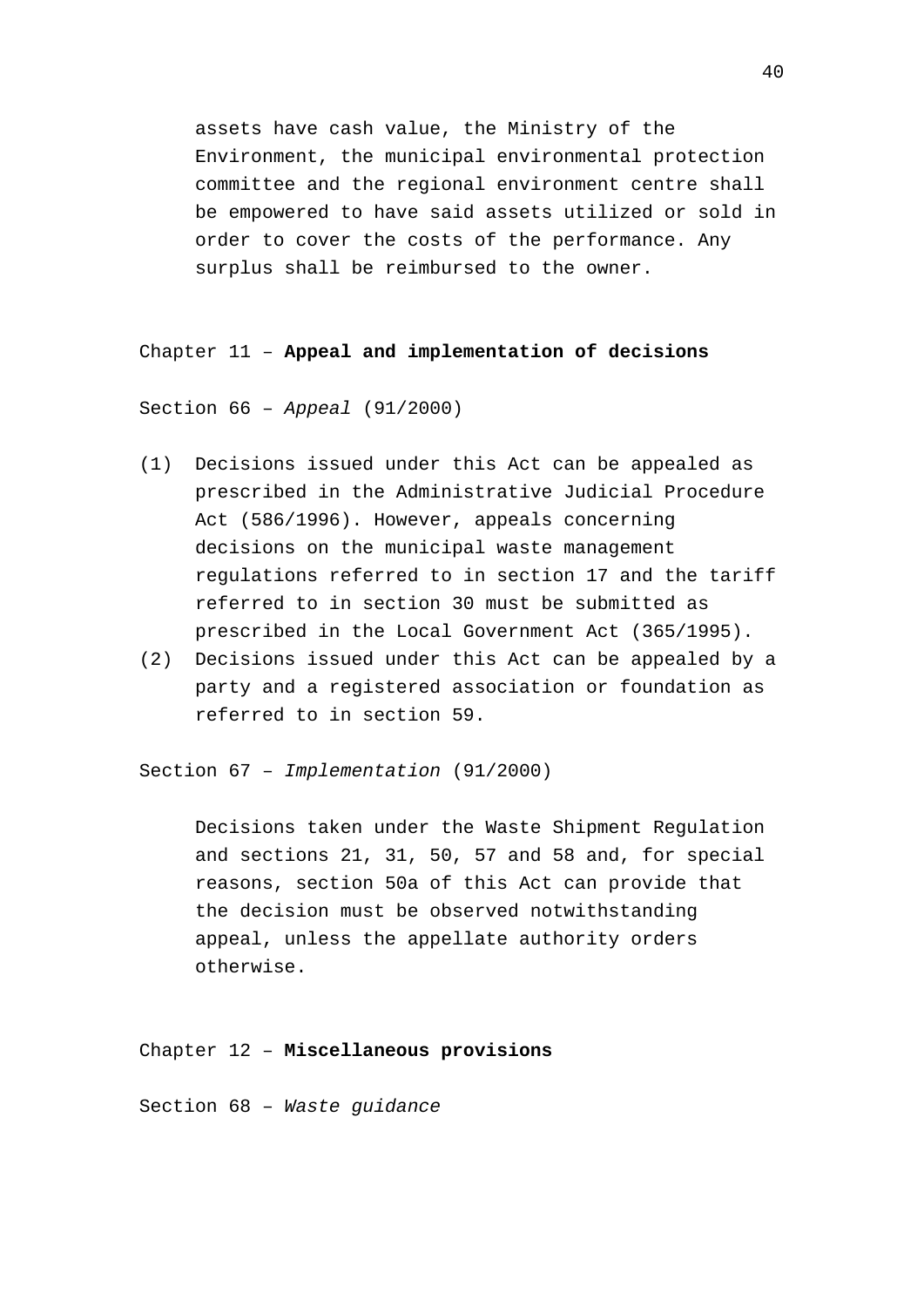- (1) The municipality shall handle the advisory services, information and communications necessary for implementation of this Act and any provisions or regulations issued thereunder.
- **(2) If waste management is organized in accordance with the principle of producer responsibility referred to in chapter 3a, producers, producer corporations and other economic operators must ensure that there are the necessary advisory, information and communications services, as provided by Government decree, where necessary in collaboration with the municipality. (452/2004)**

Section 69 – *Approval of research laboratory*

The tests on the properties of a product or waste and investigations of impact on health and the environment called for by provisions or regulations issued in or under this Act can be ordered to be carried out by a laboratory approved by the authorities.

Section 70 – *Waste and producer data registers* **(452/2004)**

The supervisory authorities shall keep a waste data register **and a producer data register** of notifications made to them in accordance with this Act, and of decisions made thereupon.

Section 71 – *Submitting confidential information* **(1040/2004)**

> Notwithstanding **the secrecy provisions** in the Act on the Openness of Government Activities (621/1999), information acquired in carrying out duties under this Act relating to the economic status or business or professional secret of an individual or a corporation, or the private affairs of an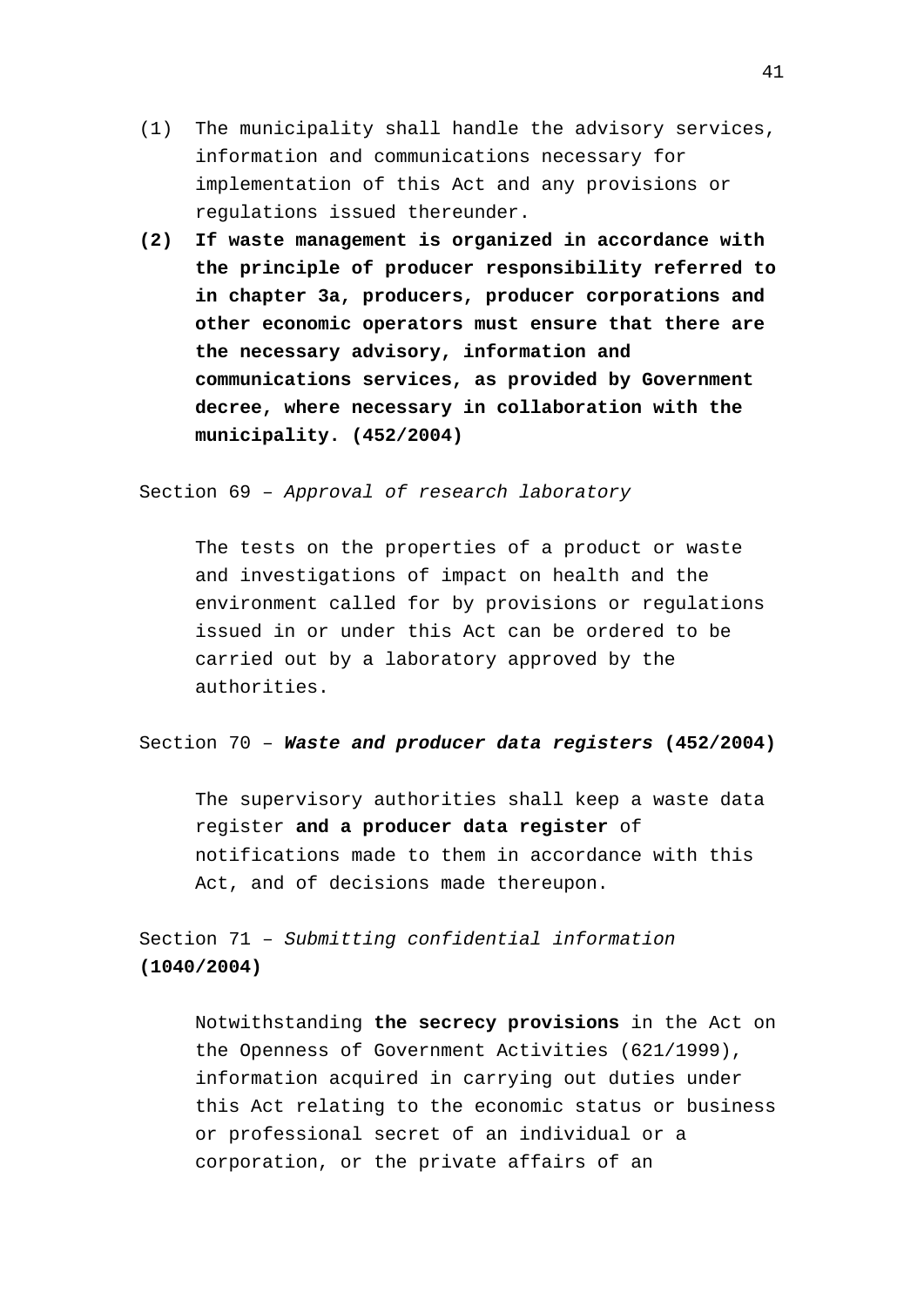individual, may be disclosed to supervisory authorities, the Ministry of the Environment, the Finnish Environment Institute or **the Pirkanmaa Regional Environment Centre for the purpose of carrying out duties under this Act**, or to a prosecuting, police or customs authority for purposes of criminal investigation. **Furthermore, information that should otherwise be kept secret may be disclosed to the customs authority for the purpose of supervising the implementation of the Waste Tax Act (495/1996) and the Act on excise duty on certain beverage containers.**

Section 72 – *Fees for the processing of notifications* (91/2000)

A fee can be charged for processing notifications and for relevant inspections referred to in chapter 8 above, and for processing notifications submitted to government authorities under a Government decree based on section 5 or section 18 and monitoring data submitted regularly to government authorities and for relevant inspections. The size of the fee is determined according to the Act on the Charge Criteria of the State (150/1992).

Section 73 – *Collection of costs, charges and fees* (1413/1994)

The municipal waste charge, the costs referred to in article 33 of the Waste Shipment Regulation, the costs referred to in section 54(2) of this Act and the fees referred to in section 72 of this Act can be collected without a separate judgement or decision in the order provided for in the Act on the Execution of Taxes, Charges and Fees (367/1961).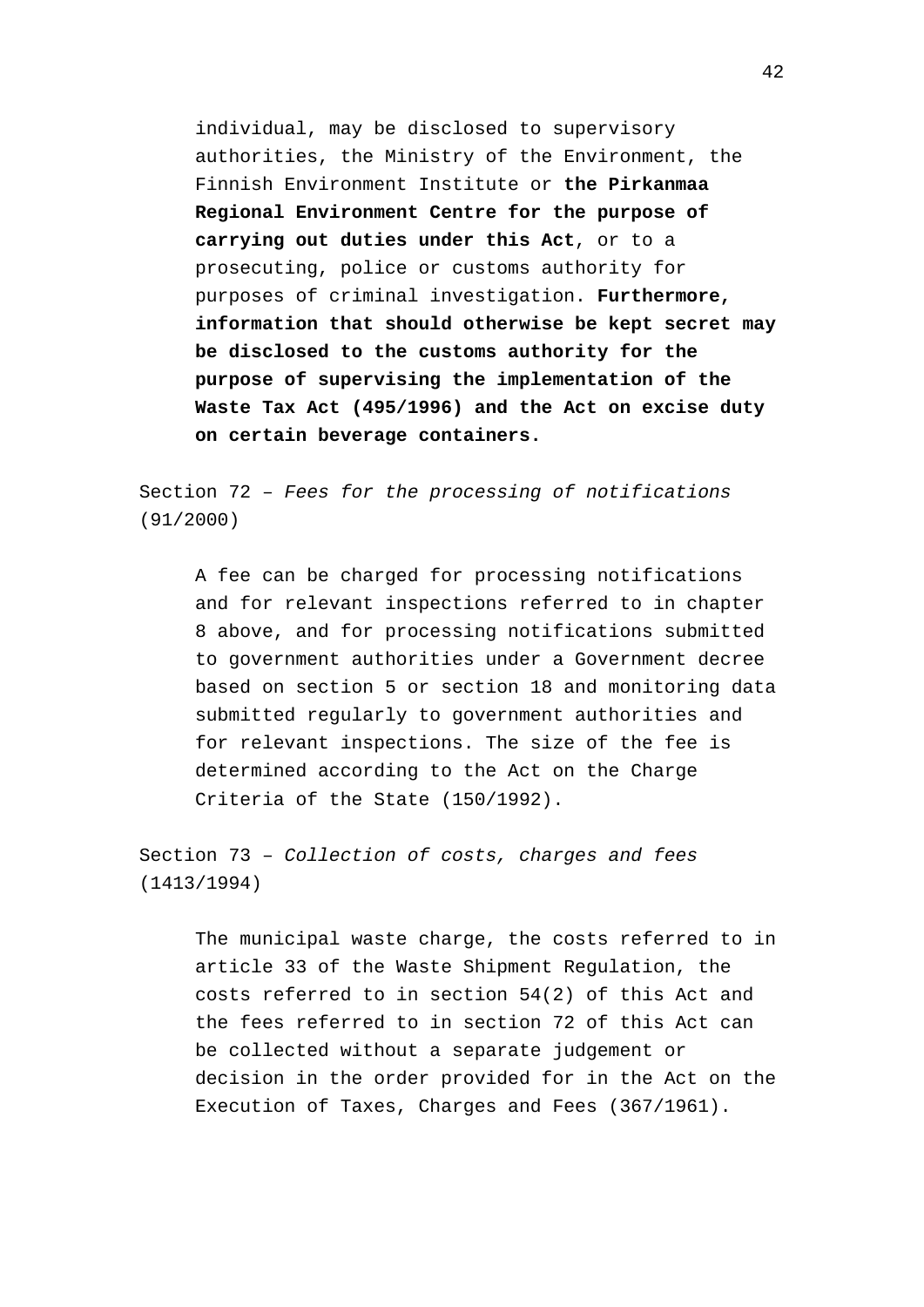Section 73a – *Prohibition on the incineration of waste in Finland's water courses, territorial waters and exclusive economic zone (1063/2004)*

- (1) Incineration of waste **in Finland's** Finnish water courses**,** territorial waters **and exclusive economic zone** is prohibited.
- (2) The Act on the Prevention of Pollution from Ships (300/1979), however, contains provisions on the incineration aboard ships of waste arising in the normal course of their operations.

Section 74 – *Further provisions*

The following can be provided for by decree: 1) classification of a substance or object as waste and classification of waste as hazardous waste, and specification of the recovery and disposal operations;

2) the packaging and labelling of waste and the submission of information about waste for the organization of waste management;

3) the general quality requirements to be observed in organizing waste management;

4) the duties of the Environment Administration in implementing provisions or regulations issued in or under this Act; (63/1995)

5) exemptions from the application of this Act in the Defence Forces if vital national defence interests so require, and the supervisory authorities in the Defence Forces designated under this Act;

6) the Advisory Board for Waste Affairs; 7) the duty of government agencies to provide the authorities referred to in sections 36-38 with opinions, and other functions of expert agencies or institutions under this Act;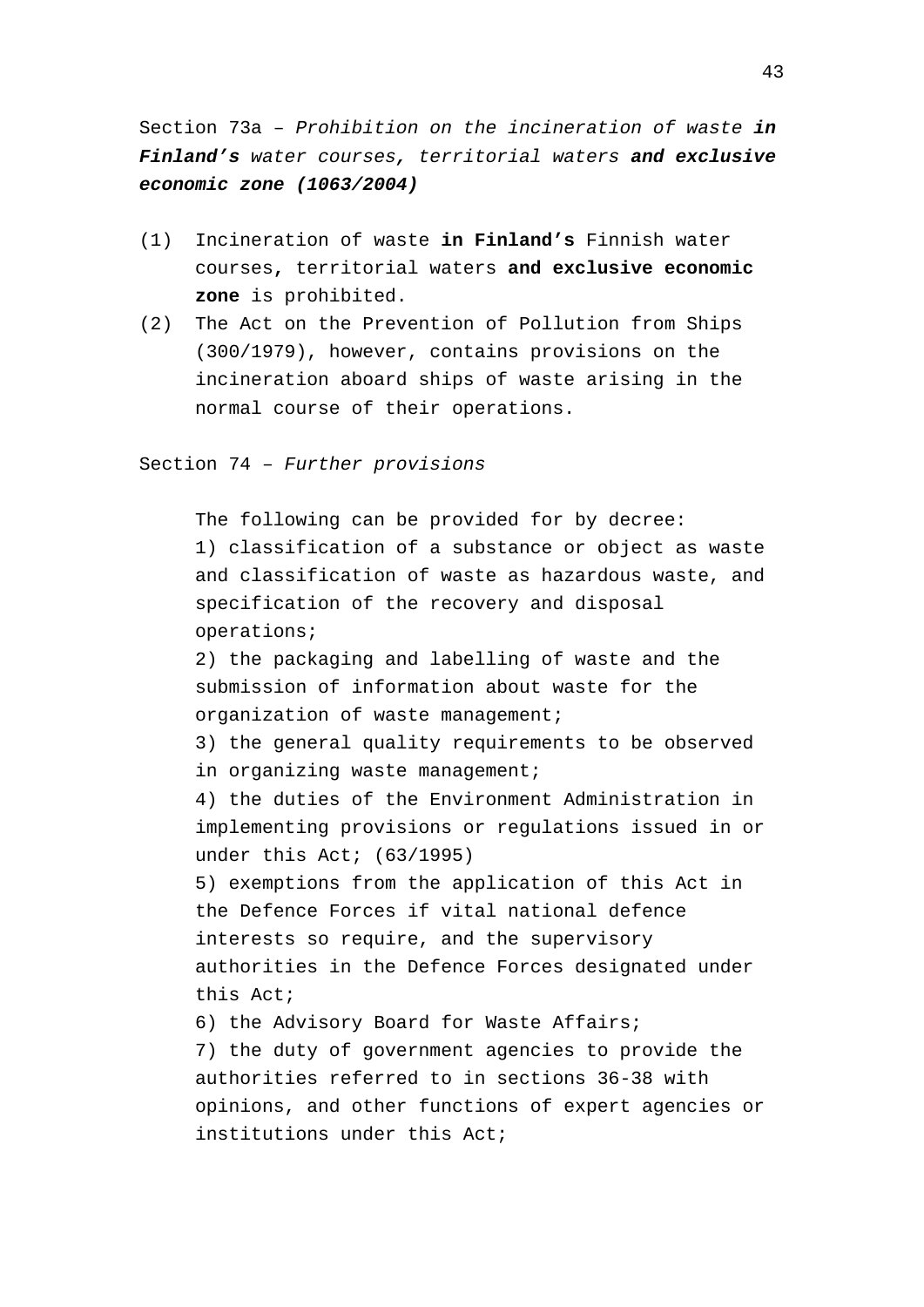8) the waste management work referred to in section 35;

9) the application of provisions concerning consent to transboundary movements of waste and notification of operations to the waste data register, and the waste data register;

10) the application of provisions referred to in chapter 9 concerning the keeping of records and inspections; (1413/1994)

11) any other matter prescribed in or justified by the Waste Shipment Regulation and related to implementation; and (1413/1994)

12) any other matter comparable with paragraphs 1-11 necessary for the implementation and application of this Act. (1413/1994)

Section 75 – *Powers of the Ministry of the Environment*

The Ministry of the Environment can:

1) confirm a list of the most common wastes and hazardous wastes;

2) issue regulations on the content and compilation of the regional waste management plans referred to in chapter 7, on the information to be submitted for the plans, and on action needed to prevent movements of waste contrary to these plans; (63/1995) 3) issue or approve standards needed for the application of this Act and the provisions and regulations issued under it;

4) issue further regulations on the application of any decree or Government decision issued under this Act or grant exemptions from them in cases provided for by decree or Government decision; and 5) issue instructions on the implementation and application of this Act and provisions and regulations issued under it.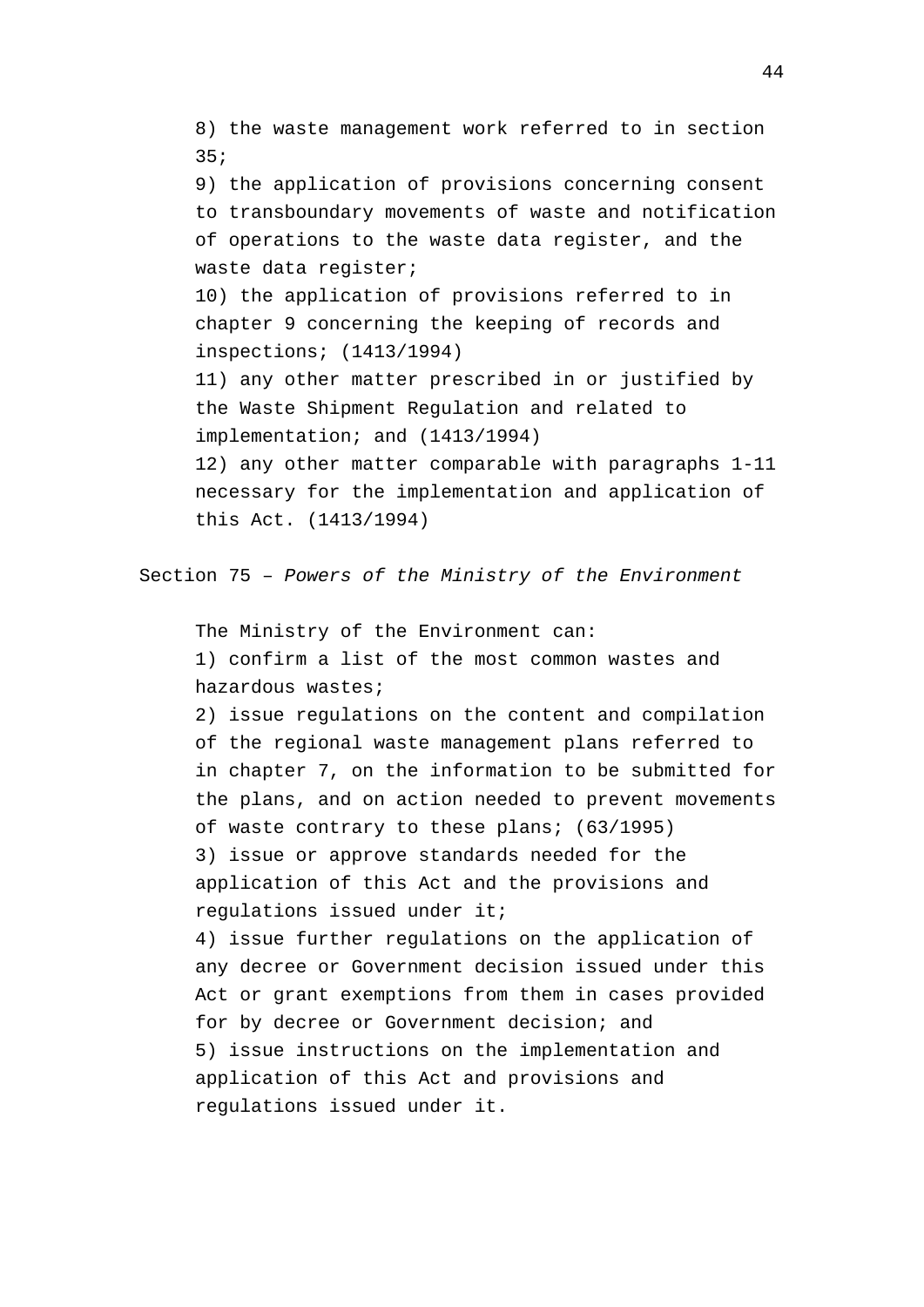Chapter 13 – **Entry into force and transitional provisions**

Section 76 – *Entry into force*

- (1) This Act enters into force on a date laid down by decree. *(Act 1072/1993 entered into force on January 1, 1994 in accordance with Decree 1389/1993)*
- (2) This Act repeals the Waste Management Act of August 31, 1978 (673/1978) as later amended.
- (3) Measures necessary for the implementation of this Act may be undertaken before the Act's entry into force.

Section 77 – *Application of previous provisions*

- (1) Matters pending when this Act enters into force shall be dealt with in accordance with the provisions effective until the Act enters into force, unless otherwise provided under this Act or by the Government.
- (2) The provisions in force until this Act takes effect shall apply to littering and soil contamination which occurred before this Act enters into force, and to a landfill or other waste disposal facility which has ceased operation before this Act enters into force. The regional environment centre shall, however, order the cleaning of contaminated sites. In addition, sections 57, 58 and 66 of this Act shall apply as relevant to regulations issued to ensure compliance with duties based on the provisions referred to above. The provisions applicable to crimes are laid down in section 3 of the Decree on the Enforcement of the Penal Code. (63/1995)
- (3) The provisions of sections 25 and 26 of this Act shall also apply to the littering and soil contamination referred to in subsection 2 above.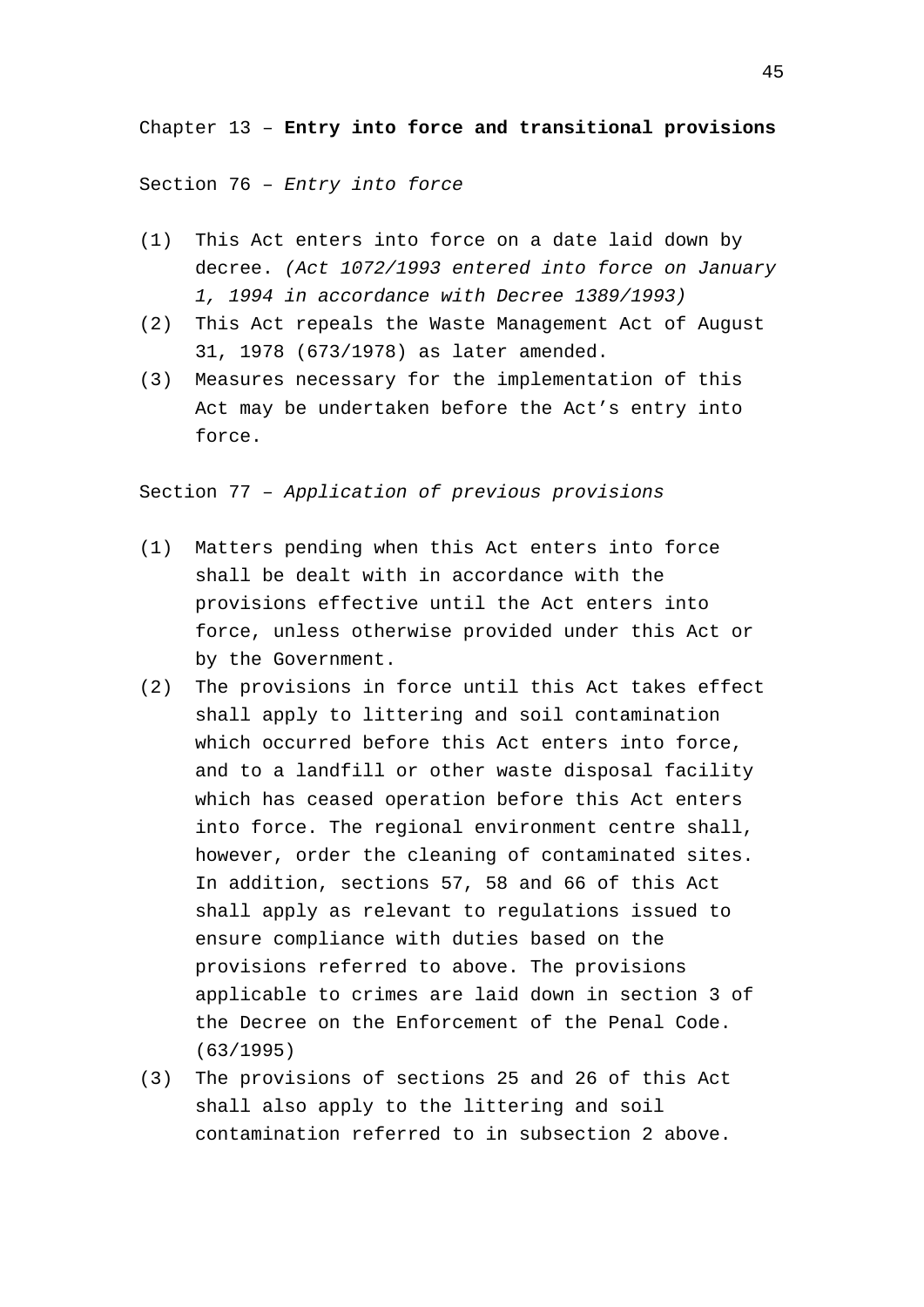Section 78 – *Transitional provisions*

- (1) Obligations provided in section 49 and chapter 7 of this Act shall be met no later than two years after this Act enters into force.
- (2) The Government regulations issued under section 22, and municipal waste management regulations issued under section 24 of the Waste Management Act, shall remain in force until otherwise laid down or prescribed under this Act, though, in the case of municipal waste management regulations, not after December 31, 1995. (1413/1994)
- (3) Waste management plans approved and hazardous waste disposal permits granted under the Waste Management Act shall continue to be complied with for three years from the entry into force of this Act or, if the operations require a waste permit referred to in this Act, until the waste permit is granted. If operations based on a waste management plan or a hazardous waste disposal permit or other operations carried on before this Act enters into force require a waste permit as referred to in this Act, an application for said permit shall be submitted no later than three years from the entry into force of this Act and operations shall be brought up to the standards required by this Act within a deadline to be set in the permit, unless otherwise provided under this Act or by the Government.
- (4) A waste management plan or a hazardous waste disposal permit can be amended by application or on the authorities' initiative, observing the provisions of sections 46 and 47 of this Act as applicable. Authority to act in a matter concerning waste management plans shall rest with the regional environment centre if the provincial state office has approved the plan, and otherwise with the municipal environmental protection committee. Authority to act in a matter concerning hazardous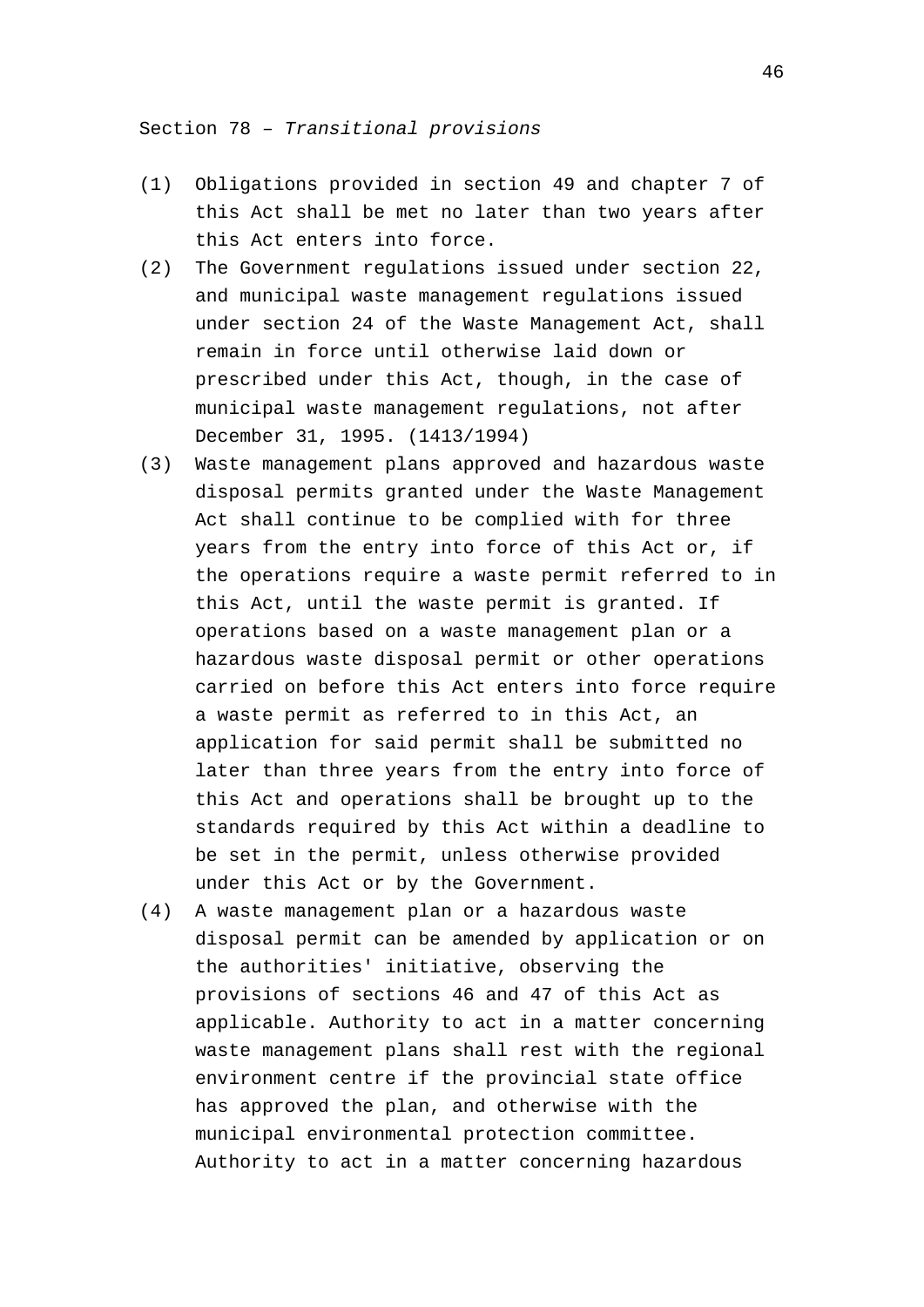waste disposal permits shall rest with the regional environment centre. (63/1995)

- (5) Without prejudice to section 15(1) of this Act, waste may be delivered to a facility that has a waste management plan approved under the Waste Management Act or for which a hazardous waste disposal permit has been obtained under said Act, the plan or permit being in force under subsections 3 or 4 of this section, or to a public waste disposal site referred to in the Waste Management Act, unless delivery has been expressly forbidden. Accordingly, the duty to organize waste management shall pass on to the consignee mentioned above.
- (6) If a property has been excluded from organized waste transport under section 14 of the Waste Management Act, the waste holder shall subscribe to a waste transport scheme referred to in this Act if the municipality so decides.

# **ENTRY INTO FORCE AND APPLICATION OF AMENDMENT ACTS:**

# **1413/1994:**

This Act enters into force on 1 January 1995.

Measures necessary for the implementation of this Act may be undertaken before the Act's entry into force.

In the case of an international transfer of waste on which notification has been made and a decision issued prior to the entry into force of this Act, the applicable provisions of this Act shall be complied with.

# **1419/1994:**

This Act enters into force on 1 January 1995.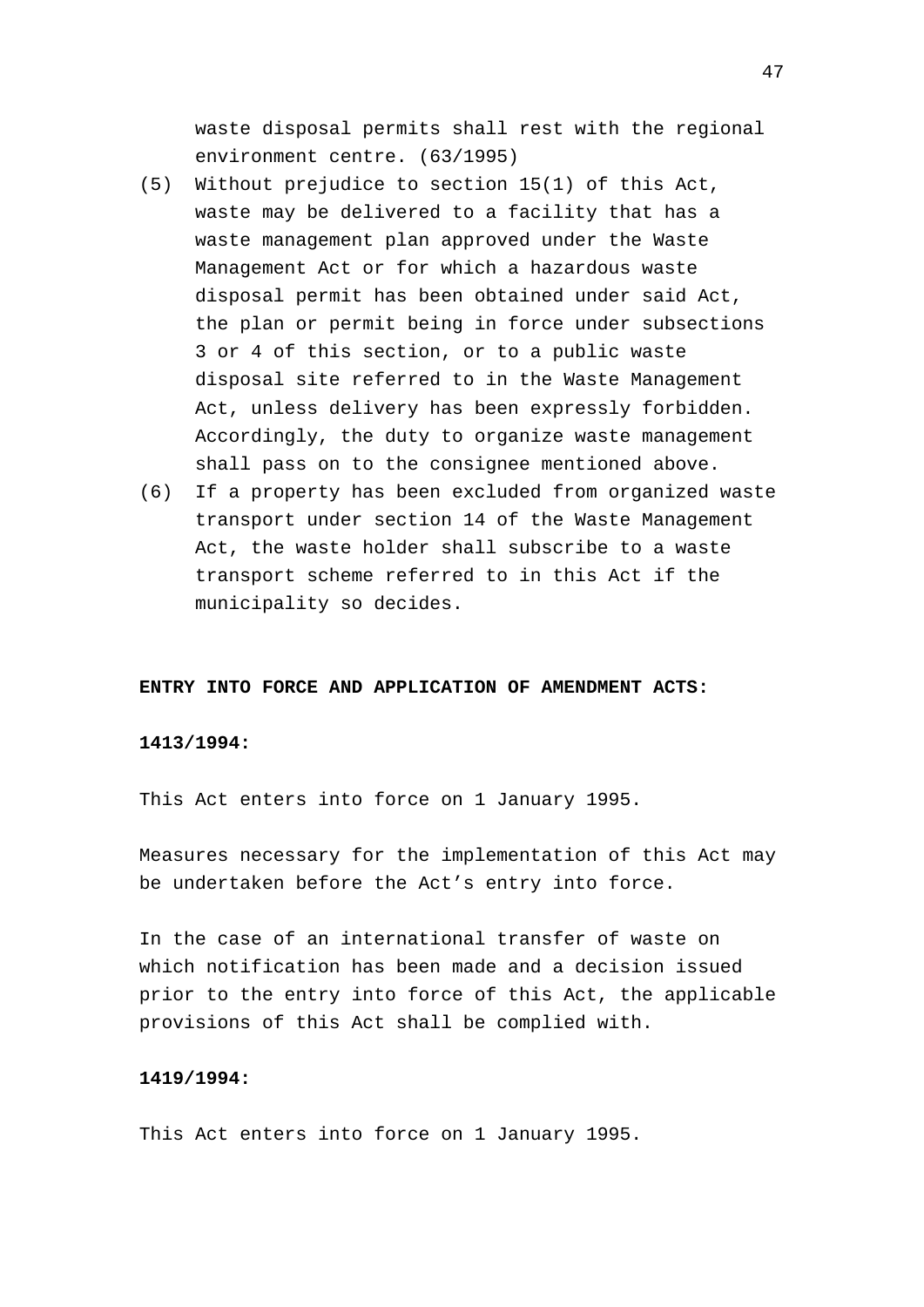# **63/1995:**

This Act enters into force on 1 March 1995.

## **219/1995:**

## **298/1995:**

This Act enters into force on 1 May 1995.

Any delayed payments existing upon this Act's entry into force shall remain subject to the provisions valid at the time the Act entered into force. The provisions of this Act may, however, be applied if this would lead to a more lenient consequence for default than under the previous Act.

# **712/1995:**

This Act enters into force on 1 September 1995.

## **1015/1996:**

This Act enters into force on 1 January 1997.

# **605/1997:**

This Act enters into force on 1 September 1997.

Measures necessary for the implementation of this Act may be undertaken before the Act's entry into force.

## **147/1999:**

This Act enters into force on 1 January 2000.

# **554/1999:**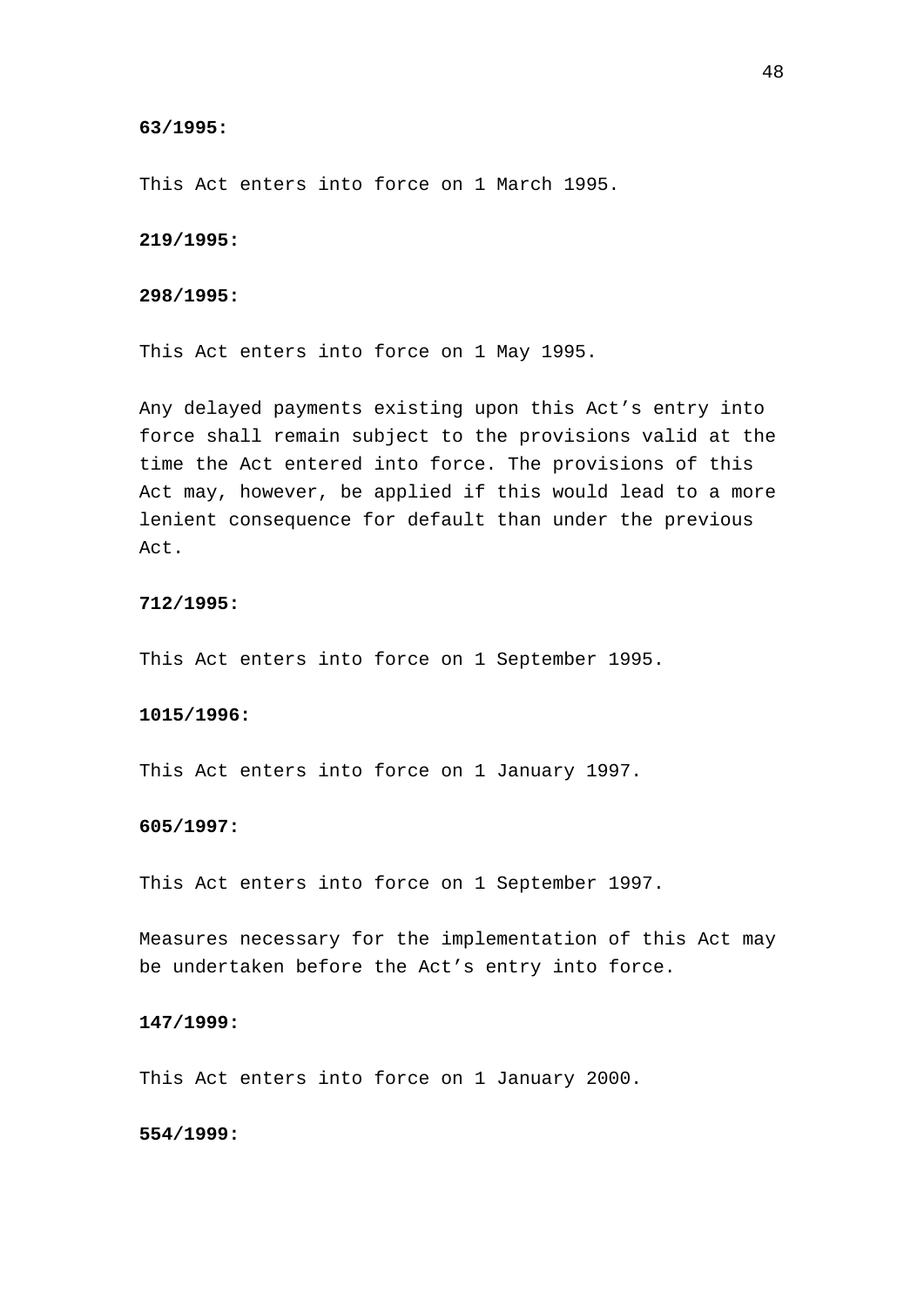This Act enters into force on 1 October 1999.

## **661/1999:**

This Act enters into force on 1 December 1999.

## **91/2000:**

Separate provisions shall be issued regarding the entry into force of this Act. (*Pursuant to Act 113/2000, Act 91/2000 entered into force on 1 March 2000*.)

#### **893/2001:**

This Act enters into force on 1 January 2002.

# **452/2004:**

This Act enters into force on 1 September 2004.

Measures necessary for the implementation of this Act may be undertaken before the Act's entry into force.

This Act shall apply to the electrical and electronic equipment referred to in section 18b(1)(5) of the Act from the dates to be laid down by Government decree.

The Government Decision on the recovery and disposal of discarded tyres (1246/1995), the Government Decision on packaging and packaging waste (962/1997) and the Government Decision on the collection and recovery of waste paper (883/1998), all issued by virtue of the Waste Act, shall remain in force, insofar as they are not in conflict with this Act, until they are replaced by Government decrees issued under this Act.

The producers referred to in section 18b and the producer corporations referred to in section 18g of this Act shall